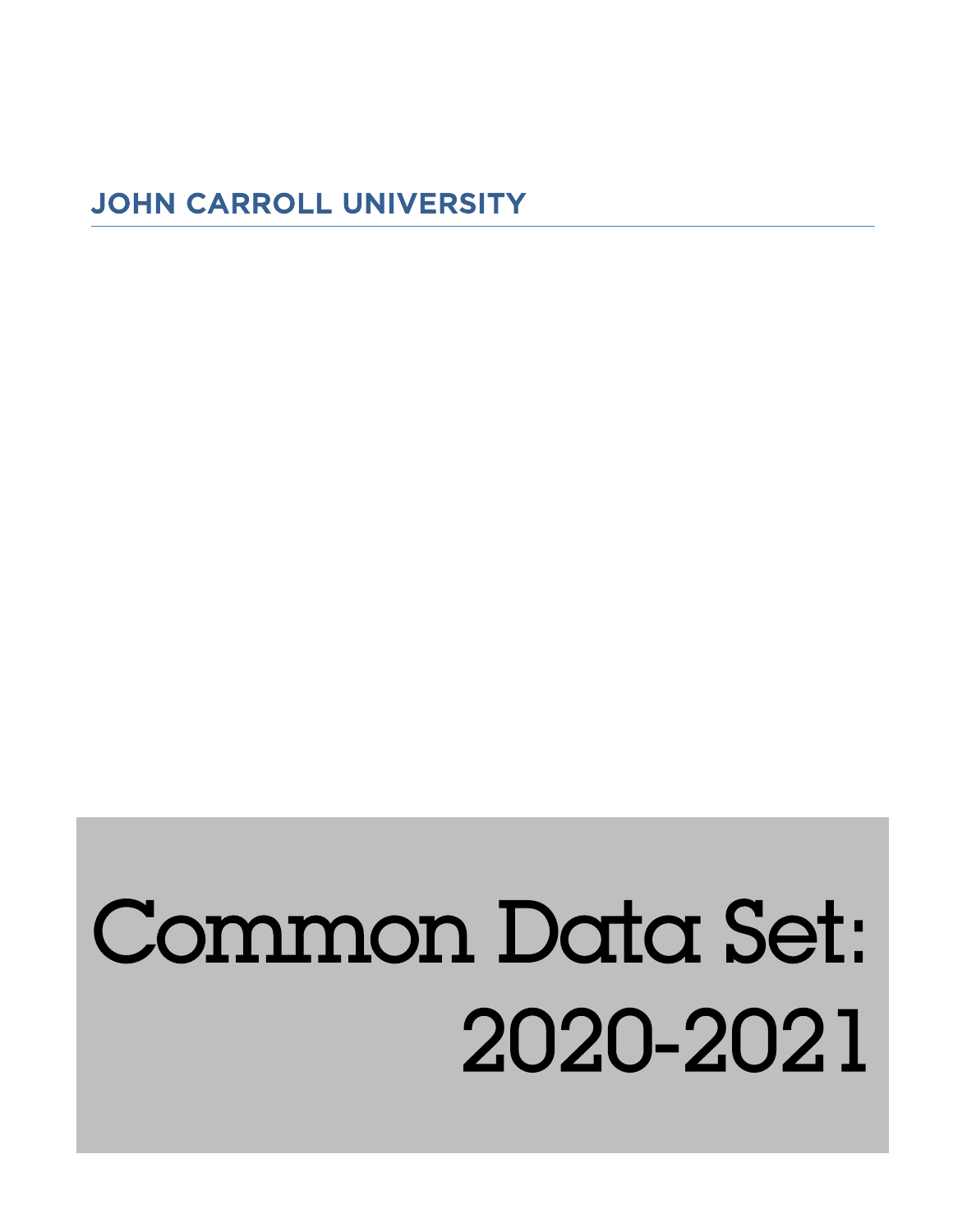# **CONTENTS**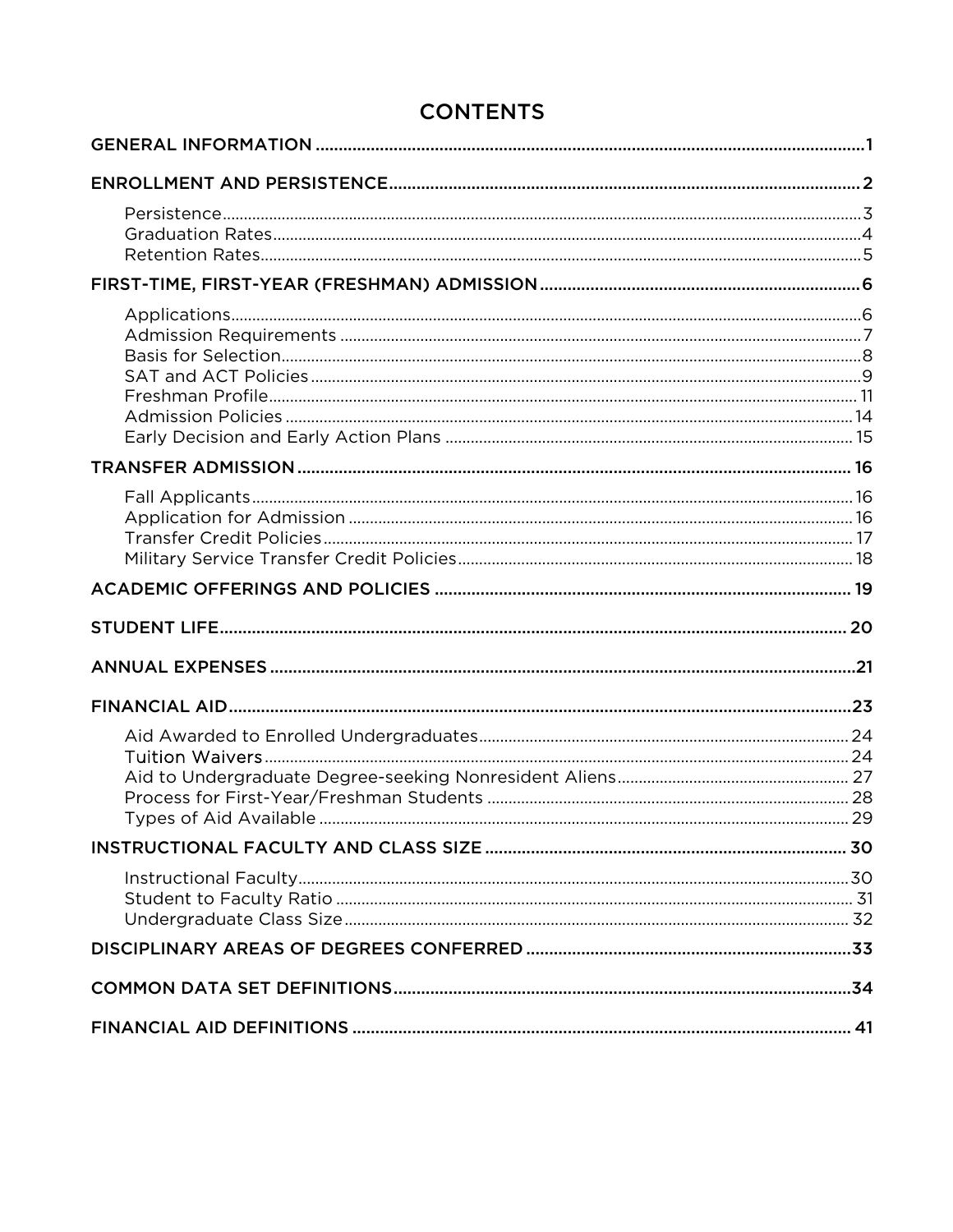# GENERAL INFORMATION

# <span id="page-2-0"></span>Address information

Name of College or University: John Carroll University

Mailing Address: 1 John Carroll Blvd., University Heights, OH 44118-4581

Street Address (if different):

Main Phone Number: (888) 388-2977

WWW Home Page Address: https://jcu.edu/

Admissions Phone Number: (216) 397-4294

Admissions Toll-free Number: (888) 335-6800

Admissions Office Mailing Addr: 1 John Carroll Blvd., ATTN Office of Admission, University Hts, OH 44118

Admissions Fax Number: (216) 397-4981

Admissions E-mail Address: admission@jcu.edu

If there is a separate URL for your school's online application, please specify:

## https://jcu.edu/admission

# Source of institutional control (check one only):

☐ Public ☒ Private (nonprofit)

☐ Proprietary

# Classify your undergraduate institution:

- ☒ Coeducational college
- ☐ Men's college
- ☐ Women's college

# Academic year calendar

 $\checkmark$  If your academic year has changed because of the COVID-19 pandemic, please indicate as other below.

| ⊠ Semester               | $\Box$ 4-1-4                          |
|--------------------------|---------------------------------------|
| $\Box$ Quarter           | $\Box$ Continuous                     |
| $\Box$ Trimester         | $\Box$ Differs by program (describe): |
| $\Box$ Other (describe): |                                       |

# Degrees offered by your institution

| $\Box$ Certificate  | $\Box$ Post-bachelor's certificate             |
|---------------------|------------------------------------------------|
| $\square$ Diploma   | ⊠ Master's                                     |
| $\square$ Associate | ⊠ Post-master's certificate                    |
| $\Box$ Transfer     | □ Doctoral degree research/scholarship         |
| $\Box$ Terminal     | $\Box$ Doctoral degree - professional practice |
| ⊠ Bachelor's        | $\Box$ Doctoral degree - other                 |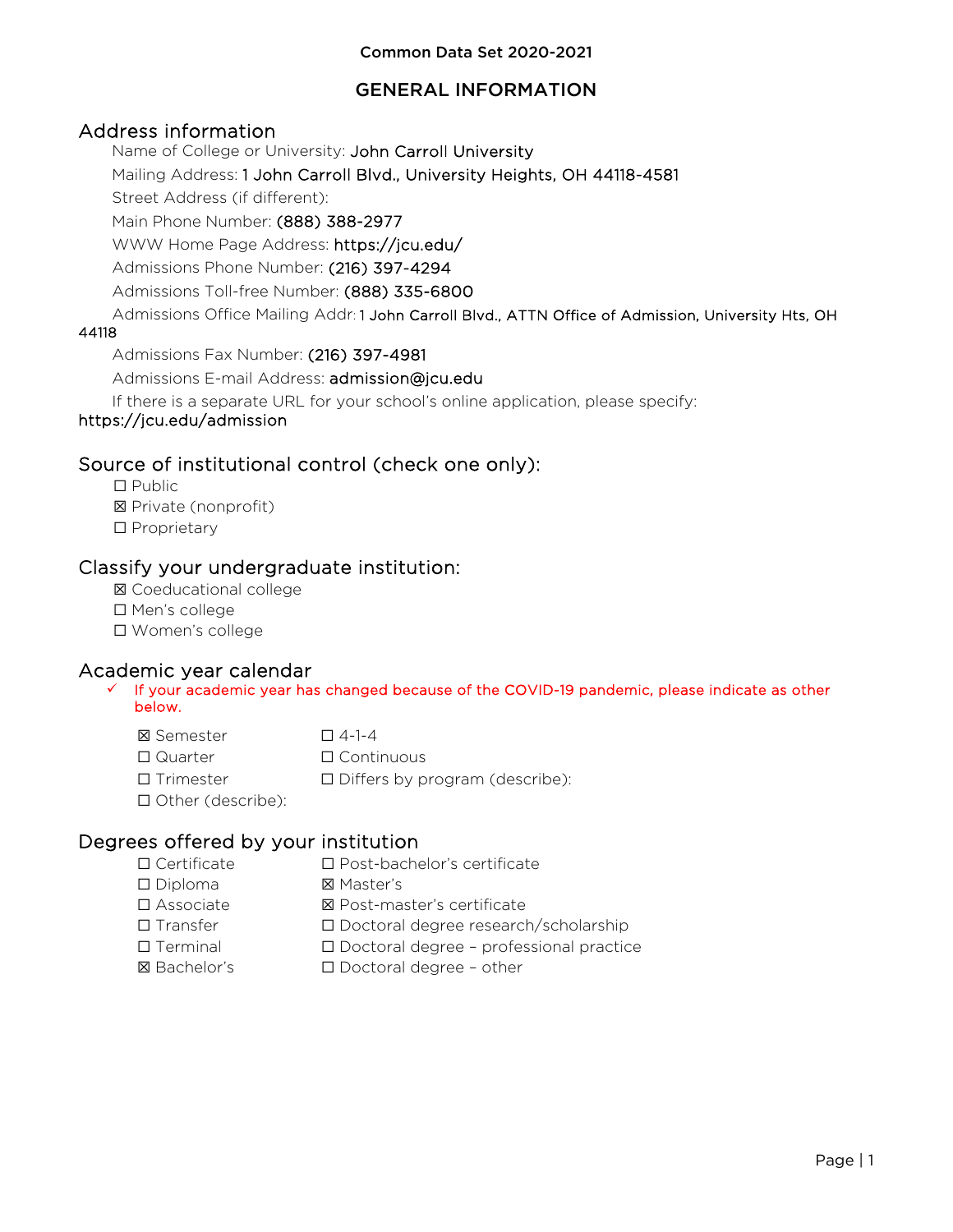# ENROLLMENT AND PERSISTENCE

# <span id="page-3-0"></span>Institutional Enrollment - Men and Women

Provide numbers of students for each of the following categories as of the institution's official fall reporting date or as of October 15, 2020.

- $\checkmark$  Note: Report students formerly designated as "first professional" in the graduate cells.
- For information on reporting study abroad students please see: [This Document at NCES.GOV](https://nces.ed.gov/ipeds/pdf/Reporting_Study_Abroad%20Students_5.31.17.pdf)

|                                                        | <b>FULL-TIME</b>         |                 | PART-TIME              |       |
|--------------------------------------------------------|--------------------------|-----------------|------------------------|-------|
|                                                        | Men                      | Women           | Men                    | Women |
| Undergraduate Students                                 |                          |                 | Undergraduate Students |       |
| Degree-seeking, first-time freshmen<br>students        | 336                      | 295             |                        |       |
| Other first-year, degree-seeking students              | 24                       | 22              |                        |       |
| All other degree-seeking undergraduate<br>students     | 1,067                    | 959             | 22                     | 11    |
| Total degree-seeking undergraduate<br>students         | 1,427                    | 1,276           | 22                     | 12    |
| All other undergraduates enrolled in<br>credit courses | 6                        | 5               | 6                      | 17    |
| Undergraduate Students                                 | 1,433                    | 1,281           | 28                     | 29    |
| Graduate Students                                      | <b>Graduate Students</b> |                 |                        |       |
| Degree-seeking, first-time                             | 51                       | 10 <sub>3</sub> | 29                     | 52    |
| All other degree-seeking                               | 33                       | 67              | 52                     | 116   |
| All other graduates enrolled in credit<br>courses      |                          |                 |                        | 4     |
| <b>Total Graduate Students</b>                         | 84<br>170<br>81          |                 | 172 <sub>1</sub>       |       |
| <b>Total All Students</b>                              | 1,517                    | 1,451           | 109                    | 201   |

Total All Undergraduates: 2,771

Total All Graduate Students: 507

Grand Total All Students: 3,278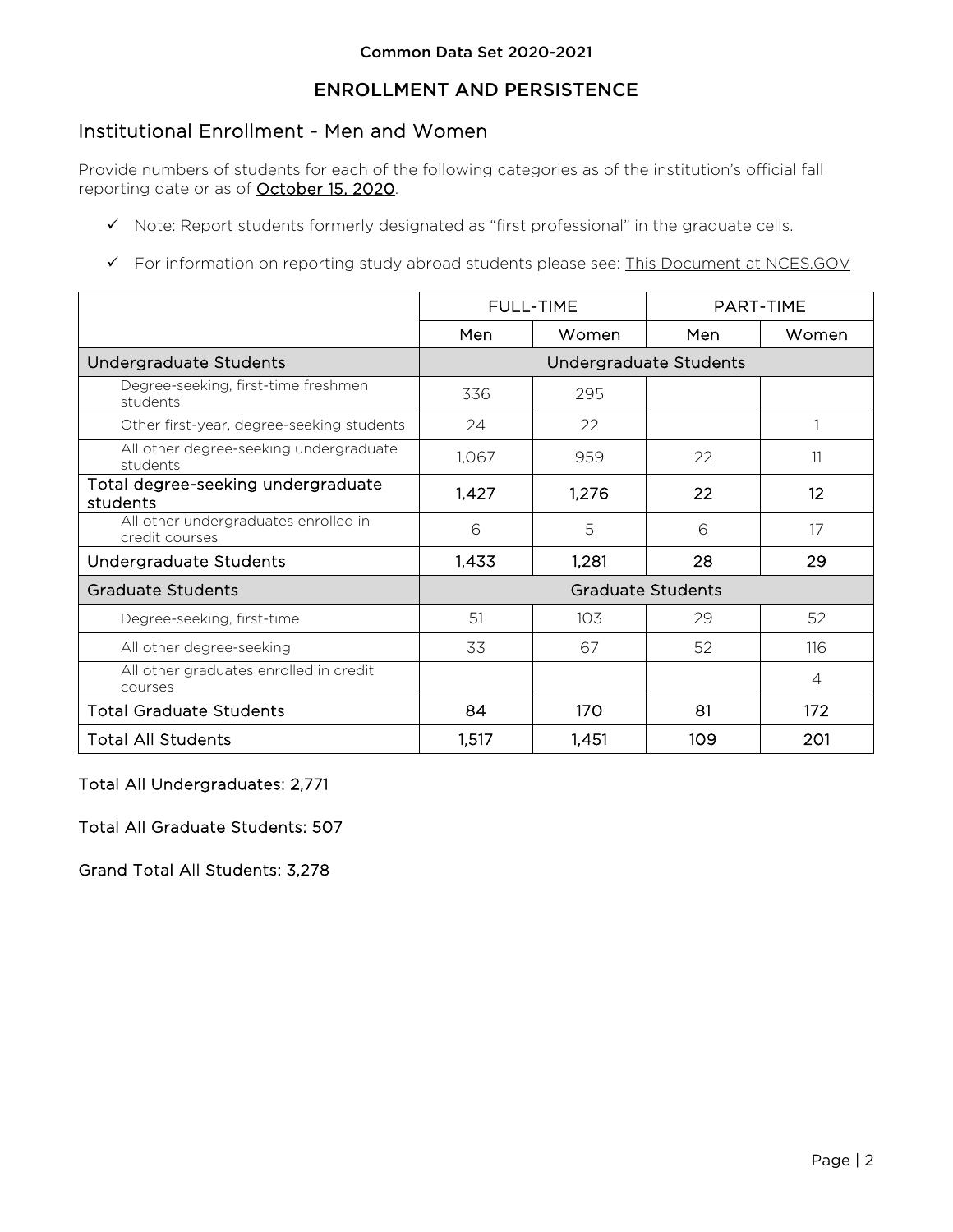# Enrollment by Racial/Ethnic Category

Provide numbers of undergraduate students for each of the following categories as of the institution's official fall reporting date or as of October 15, 2020.

- $\checkmark$  Include international students only in the category "Nonresident aliens."
- $\checkmark$  Complete the "Total Undergraduates" column only if you cannot provide data for the first two columns.
- $\checkmark$  Report as your institution reports to IPEDS: persons who are Hispanic should be reported only on the Hispanic line, not under any race, and persons who are non-Hispanic multi-racial should be reported only under "Two or more races."

|                                                            | Degree-seeking<br>First-time First<br>year | Degree-seeking<br>Undergraduates<br>(include first-time)<br>first-year) | Total<br>Undergraduates<br>(both degree- and<br>non-degree-seeking) |
|------------------------------------------------------------|--------------------------------------------|-------------------------------------------------------------------------|---------------------------------------------------------------------|
| Nonresident aliens                                         |                                            | 17                                                                      | 17                                                                  |
| Hispanic/Latino                                            | 32                                         | 109                                                                     | 112                                                                 |
| Black or African American, non-Hispanic                    | 21                                         | 95                                                                      | 96                                                                  |
| White, non-Hispanic                                        | 547                                        | 2,381                                                                   | 2,407                                                               |
| American Indian or Alaska Native, non-<br>Hispanic         |                                            |                                                                         |                                                                     |
| Asian, non-Hispanic                                        | 13                                         | 65                                                                      | 67                                                                  |
| Native Hawaiian or other Pacific<br>Islander, non-Hispanic |                                            |                                                                         |                                                                     |
| Two or more races, non-Hispanic                            | 18                                         | 54                                                                      | 55                                                                  |
| Race and/or ethnicity unknown                              |                                            | 16                                                                      | 17                                                                  |
| Total                                                      | 631                                        | 2,737                                                                   | 2,771                                                               |

# <span id="page-4-0"></span>**PERSISTENCE**

Number of degrees awarded by your institution from July 1, 2019, to June 30, 2020.

| AWARD TYPE                                | AWARDED |
|-------------------------------------------|---------|
| Certificate/diploma:                      |         |
| Associate degrees:                        |         |
| Bachelor's degrees:                       | 683     |
| Post-bachelor's certificates:             |         |
| Master's degrees:                         | 219     |
| Post-master's certificates:               | 10      |
| Doctoral degrees - research/scholarship:  |         |
| Doctoral degrees - professional practice: |         |
| Doctoral degrees - other:                 |         |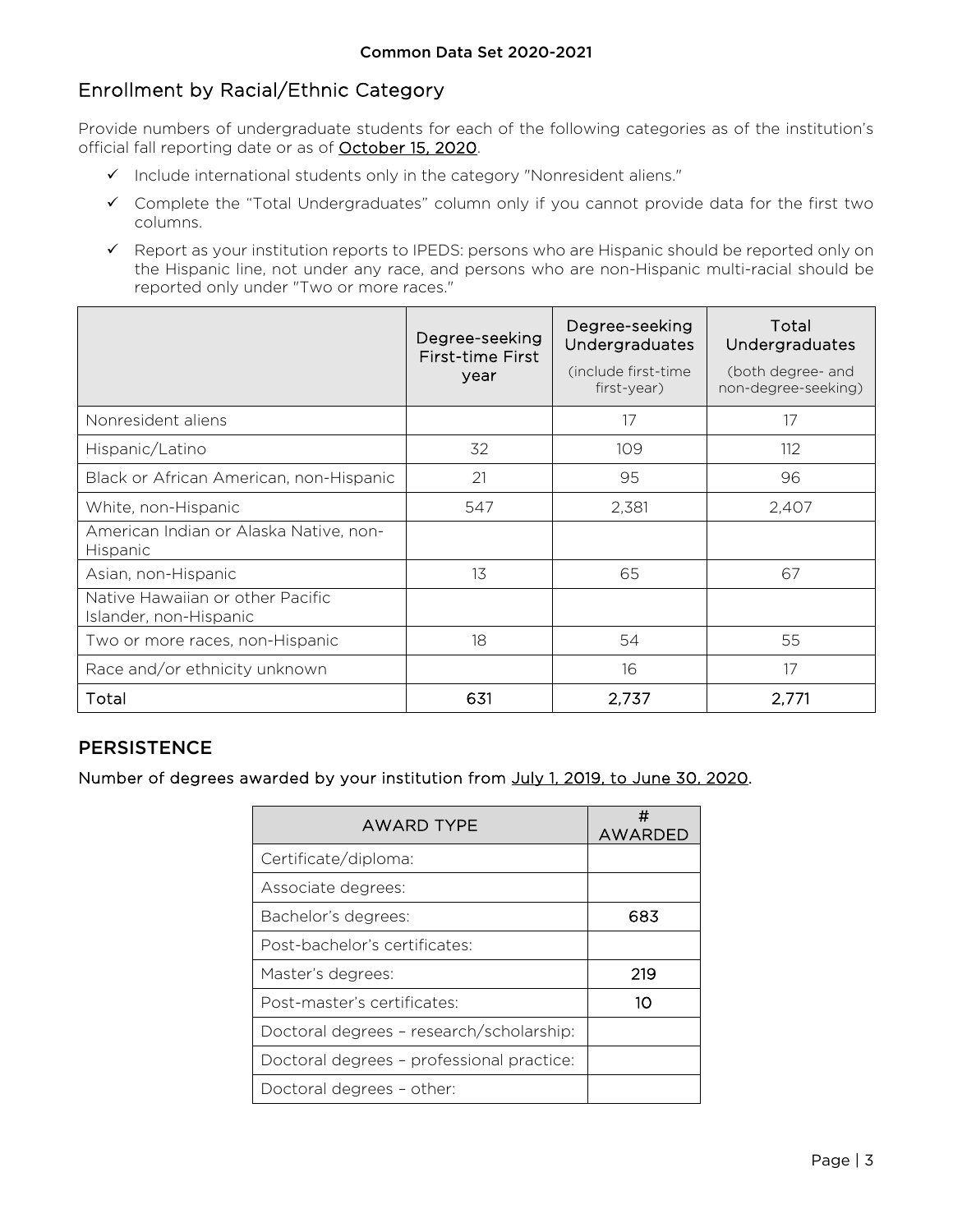# <span id="page-5-0"></span>GRADUATION RATES

The items in this section correspond to data elements collected by the IPEDS Web-based Data Collection System's Graduation Rate Survey (GRS).

 $\checkmark$  For complete instructions and definitions of data elements, see the IPEDS GRS Forms and Instructions for the 2020-2021 Survey. [https://nces.ed.gov/ipeds/use-the-data/survey](https://nces.ed.gov/ipeds/use-the-data/survey-components/9/graduation-rates)[components/9/graduation-rates](https://nces.ed.gov/ipeds/use-the-data/survey-components/9/graduation-rates)

#### In the following section for bachelor's or equivalent programs, please disaggregate the Fall 2013 and Fall 2014 cohorts (formerly CDS B4-B11) into four groups:

- Students who received a Federal Pell Grant\*
- Recipients of a subsidized Stafford Loan who did not receive a Pell Grant
- Students who did not receive either a Pell Grant or a subsidized Stafford Loan
- Total (all students, regardless of Pell Grant or subsidized loan status)
	- \* Students who received both a Federal Pell Grant and a subsidized Stafford Loan should be reported in the "Recipients of a Federal Pell Grant" column.

For each graduation rate grid below, the numbers in the first three columns for Questions A-G should sum to the cohort total in the fourth column (formerly CDS B4-B11).

| Fall 2014 Cohort |                                                                                                                                                                                                                                                                                  |                                             |                                                                                          |                                                                                               |                                                  |
|------------------|----------------------------------------------------------------------------------------------------------------------------------------------------------------------------------------------------------------------------------------------------------------------------------|---------------------------------------------|------------------------------------------------------------------------------------------|-----------------------------------------------------------------------------------------------|--------------------------------------------------|
|                  |                                                                                                                                                                                                                                                                                  | Recipients<br>of a<br>Federal<br>Pell Grant | Recipients of a<br>Subsidized<br>Stafford Loan<br>who did not<br>receive a Pell<br>Grant | Students who<br>did not receive<br>either a Pell<br>Grant or a<br>subsidized<br>Stafford Loan | Total<br>$(sum of 3)$<br>columns to<br>the left) |
| A                | Initial 2014 cohort of first-time, full-time,<br>bachelor's (or equivalent) degree-seeking<br>undergraduate students                                                                                                                                                             | 151                                         | 273                                                                                      | 374                                                                                           | 798                                              |
| B                | Of the initial 2014 cohort, how many did not<br>persist and did not graduate for the following<br>reasons:<br>Deceased<br>Permanently Disabled<br>Armed Forces<br>Foreign Aid Service of the Federal Government<br>Official church missions<br>Report Total Allowable Exclusions | $\circ$                                     | $\circ$                                                                                  | 1                                                                                             |                                                  |
| $\overline{C}$   | Final 2014 cohort, after adjusting for<br>allowable exclusions                                                                                                                                                                                                                   | 151                                         | 273                                                                                      | 373                                                                                           | 797                                              |
| D                | Of the initial 2014 cohort, how many<br>completed the program in four years or less<br>(by Aug. 31, 2018)                                                                                                                                                                        | 87                                          | 186                                                                                      | 260                                                                                           | 533                                              |
| E                | Of the initial 2014 cohort, how many<br>completed the program in more than four<br>years but in five years or less (after Aug. 31,<br>2018 and by Aug. 31, 2019)                                                                                                                 | 12                                          | 23                                                                                       | 22                                                                                            | 57                                               |
| F                | Of the initial 2014 cohort, how many<br>completed the program in more than five<br>years but in six years or less (after Aug. 31,<br>2019 and by Aug. 31, 2020)                                                                                                                  | 3                                           | 3                                                                                        | $\overline{3}$                                                                                | 9                                                |
| G                | Total graduating within six years (sum of<br>lines D, E, and F)                                                                                                                                                                                                                  | 102                                         | 212                                                                                      | 285                                                                                           | 599                                              |
| H.               | Six-year graduation rate for 2014 cohort (G<br>divided by C)                                                                                                                                                                                                                     | 68%                                         | 78%                                                                                      | 76%                                                                                           | 75%                                              |

## For Bachelor's or Equivalent Programs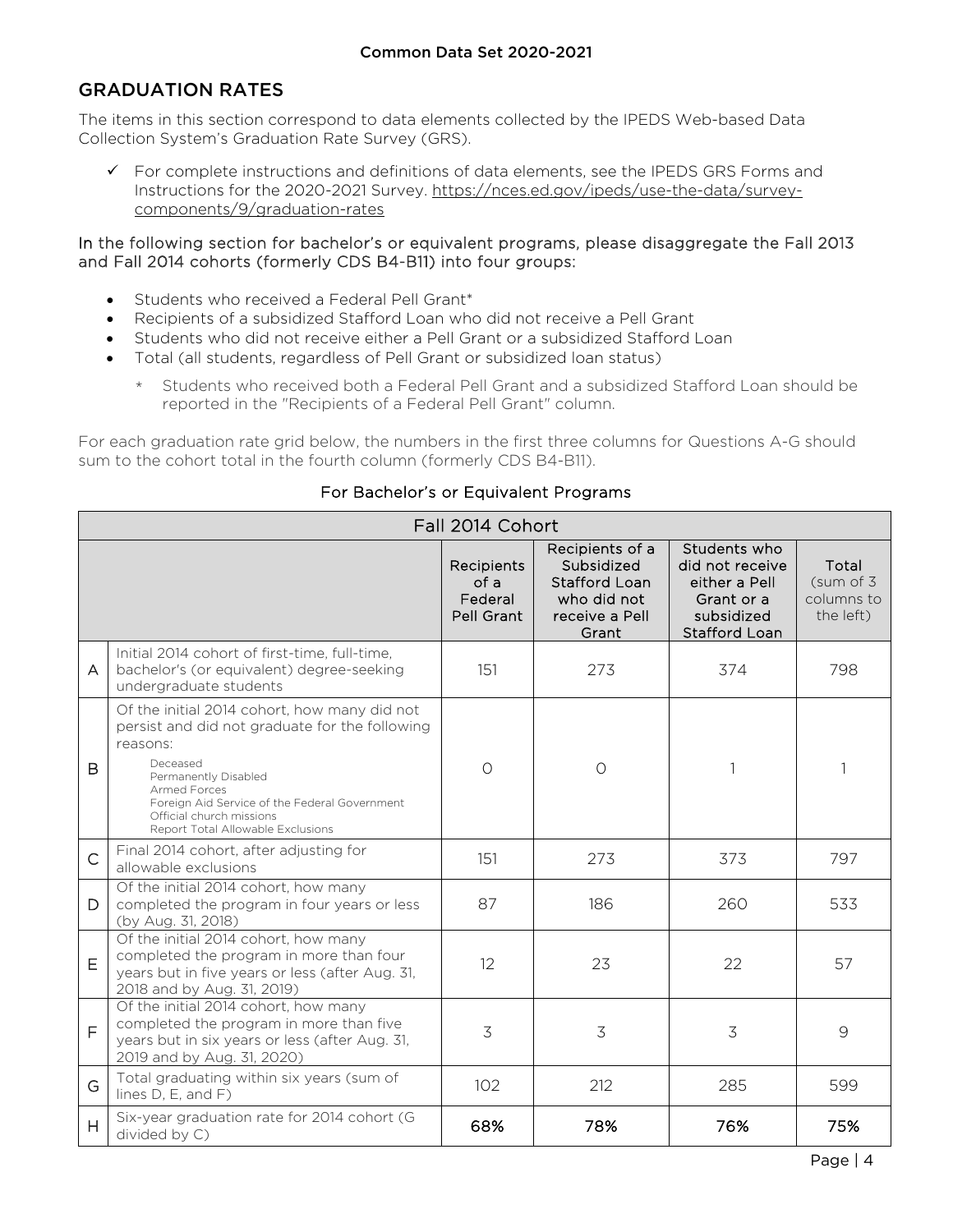| Fall 2013 Cohort |                                                                                                                                                                                                                                                                                  |                                             |                                                                                                 |                                                                                               |                                               |
|------------------|----------------------------------------------------------------------------------------------------------------------------------------------------------------------------------------------------------------------------------------------------------------------------------|---------------------------------------------|-------------------------------------------------------------------------------------------------|-----------------------------------------------------------------------------------------------|-----------------------------------------------|
|                  |                                                                                                                                                                                                                                                                                  | Recipients<br>of a<br>Federal<br>Pell Grant | Recipients of a<br>Subsidized<br><b>Stafford Loan</b><br>who did not<br>receive a Pell<br>Grant | Students who<br>did not receive<br>either a Pell<br>Grant or a<br>subsidized<br>Stafford Loan | Total<br>(sum of 3<br>columns to<br>the left) |
| A                | Initial 2013 cohort of first-time, full-time,<br>bachelor's (or equivalent) degree-seeking<br>undergraduate students                                                                                                                                                             | 211                                         | 254                                                                                             | 327                                                                                           | 792                                           |
| B                | Of the initial 2013 cohort, how many did not<br>persist and did not graduate for the following<br>reasons:<br>Deceased<br>Permanently Disabled<br>Armed Forces<br>Foreign Aid Service of the Federal Government<br>Official church missions<br>Report Total Allowable Exclusions | $\bigcirc$                                  |                                                                                                 | 1                                                                                             | $\overline{2}$                                |
| $\mathsf{C}$     | Final 2013 cohort, after adjusting for<br>allowable exclusions                                                                                                                                                                                                                   | 211                                         | 253                                                                                             | 326                                                                                           | 790                                           |
| D                | Of the initial 2013 cohort, how many<br>completed the program in four years or less<br>(by Aug. 31, 2017)                                                                                                                                                                        | 117                                         | 177                                                                                             | 245                                                                                           | 539                                           |
| E                | Of the initial 2013 cohort, how many<br>completed the program in more than four<br>years but in five years or less (after Aug. 31,<br>2017 and by Aug. 31, 2018)                                                                                                                 | 22                                          | 17                                                                                              | 14                                                                                            | 53                                            |
| F                | Of the initial 2013 cohort, how many<br>completed the program in more than five<br>years but in six years or less (after Aug. 31,<br>2018 and by Aug. 31, 2019)                                                                                                                  | 3                                           | 5                                                                                               | $\overline{2}$                                                                                | 10                                            |
| G                | Total graduating within six years (sum of<br>lines D, E, and F)                                                                                                                                                                                                                  | 142                                         | 199                                                                                             | 261                                                                                           | 602                                           |
| H                | Six-year graduation rate for 2013 cohort (G<br>divided by C)                                                                                                                                                                                                                     | 67%                                         | 79%                                                                                             | 80%                                                                                           | 76%                                           |

# <span id="page-6-0"></span>RETENTION RATES

Report for the cohort of all full-time, first-time bachelor's (or equivalent) degree-seeking undergraduate students who entered in Fall 2019 (or the preceding summer term).

- $\checkmark$  The initial cohort may be adjusted for students who departed for the following reasons:
	- \* Death<br>\* Perma
	- \* Permanent Disability<br>\* Service in the armod:
	- \* Service in the armed forces<br>\* Foreign aid service of the fe
	- \* Foreign aid service of the federal government
	- Official church missions
	- \* No other adjustments to the initial cohort should be made.
- For the cohort of all full-time bachelor's (or equivalent) degree-seeking undergraduate students who entered your institution as freshmen in Fall 2019 (or the preceding summer term), what percentage was enrolled at your institution as of the date your institution calculates its official enrollment in Fall 2020.

 $\times$  84%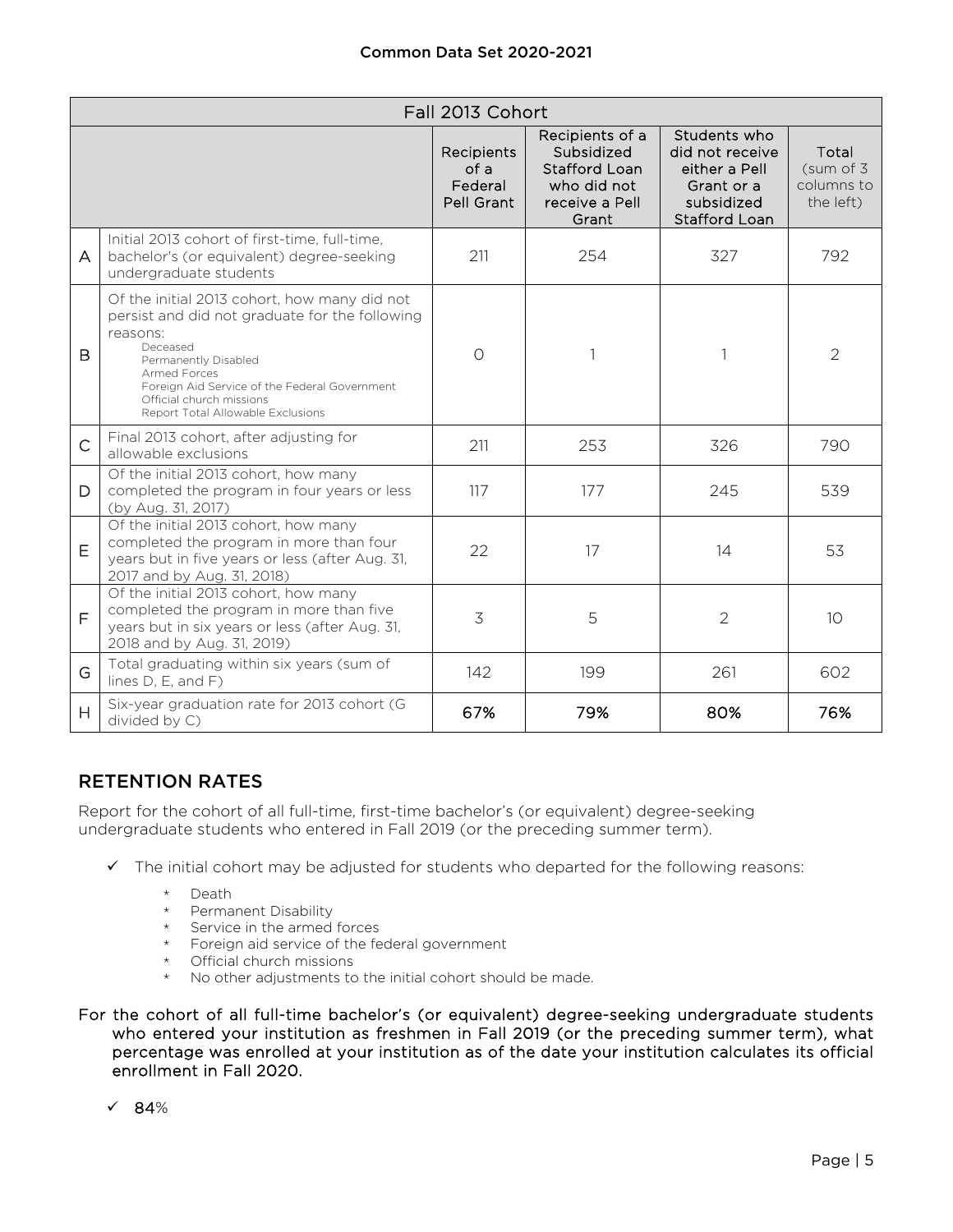# FIRST-TIME, FIRST-YEAR (FRESHMAN) ADMISSION

# <span id="page-7-1"></span><span id="page-7-0"></span>APPLICATIONS

- C1. First-time, first-year (freshman) students: Provide the number of degree-seeking, first-time, firstyear students who applied, were admitted, and enrolled (full- or part-time) in Fall 2020.
	- $\checkmark$  Include early decision, early action, and students who began studies during summer in this cohort.
	- $\checkmark$  Applicants should include only those students who fulfilled the requirements for consideration for admission (i.e., who completed actionable applications) and who have been notified of one of the following actions: admission, non-admission, placement on waiting list, or application withdrawn (by applicant or institution).
	- $\checkmark$  Admitted applicants should include wait-listed students who were subsequently offered admission.

| FIRST-TIME, FIRST YEAR (FRESHMAN) STUDENT APPLICANTS                  | <b>TOTAL</b> |
|-----------------------------------------------------------------------|--------------|
| Total first-time, first-year (freshman) men who applied               | 1,810        |
| Total first-time, first-year (freshman) women who applied             | 1,800        |
| Total first-time, first-year (freshman) men who were admitted         | 1,583        |
| Total first-time, first-year (freshman) women who were admitted       | 1,588        |
| Total full-time, first-time, first-year (freshman) men who enrolled   | 336          |
| Total part-time, first-time, first-year (freshman) men who enrolled   | O            |
| Total full-time, first-time, first-year (freshman) women who enrolled | 295          |
| Total part-time, first-time, first-year (freshman) women who enrolled | O            |

#### C2. Freshman wait-listed students

 $\checkmark$  Students who met admission requirements but whose final admission was contingent on space availability)

Do you have a policy of placing students on a waiting list?  $\Box$  Yes  $\boxtimes$  No

If yes, please answer the questions below for Fall 2020 admissions:

| WAITING LIST                                                    | $\Gamma$ otals |
|-----------------------------------------------------------------|----------------|
| Number of qualified applicants offered a place on waiting list: |                |
| Number accepting a place on the waiting list:                   |                |
| Number of wait-listed students admitted:                        |                |

| Is your waiting list ranked? $\Box$ Yes $\Box$ No |  |
|---------------------------------------------------|--|
|                                                   |  |

⇒ If yes, do you release that information to students? □ Yes □ No

⇒ Do you release that information to school counselors? □ Yes □ No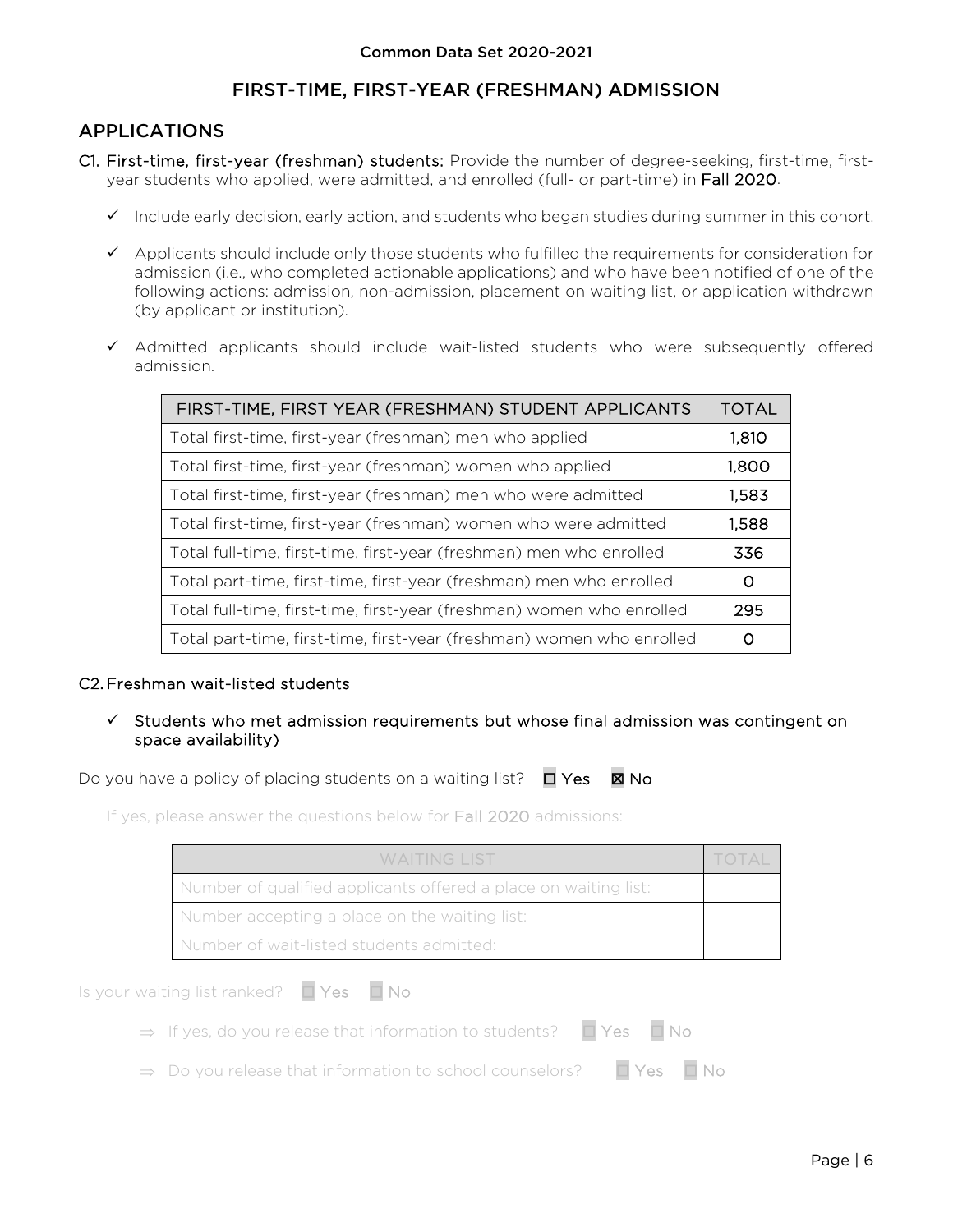# <span id="page-8-0"></span>ADMISSION REQUIREMENTS

#### C3. High school completion requirement

Check the appropriate box to identify your high school completion requirement for degree-seeking entering students:

- ☒ High school diploma is required and GED is accepted
- ☐ High school diploma is required and GED is not accepted
- ☐ High school diploma or equivalent is not required

#### C4. Does your institution require or recommend a general college-preparatory program for degreeseeking students?

- **⊠ Require**
- ☐ Recommend
- ☐ Neither require nor recommend
- C5. Distribution of high school units required and/or recommended. Specify the distribution of academic high school course units required and/or recommended of all or most degree-seeking students using Carnegie units (one unit equals one year of study or its equivalent). If you use a different system for calculating units, please convert.

|                                     | Units Required | Units<br>Recommended |
|-------------------------------------|----------------|----------------------|
| Total academic units                | 16             | 21                   |
| English                             | $\overline{4}$ | 4                    |
| Mathematics                         | 3              | 4                    |
| Science                             | $\mathcal{P}$  | 3                    |
| Of these, units that must<br>be lab | 2              | 3                    |
| Foreign language                    | 2              | 3                    |
| Social studies                      | $\mathcal{P}$  | $\overline{4}$       |
| History                             |                |                      |
| Academic electives                  | 3              | 3                    |
| Computer Science                    |                |                      |
| Visual/Performing Arts              |                |                      |
| Other (specify)                     |                |                      |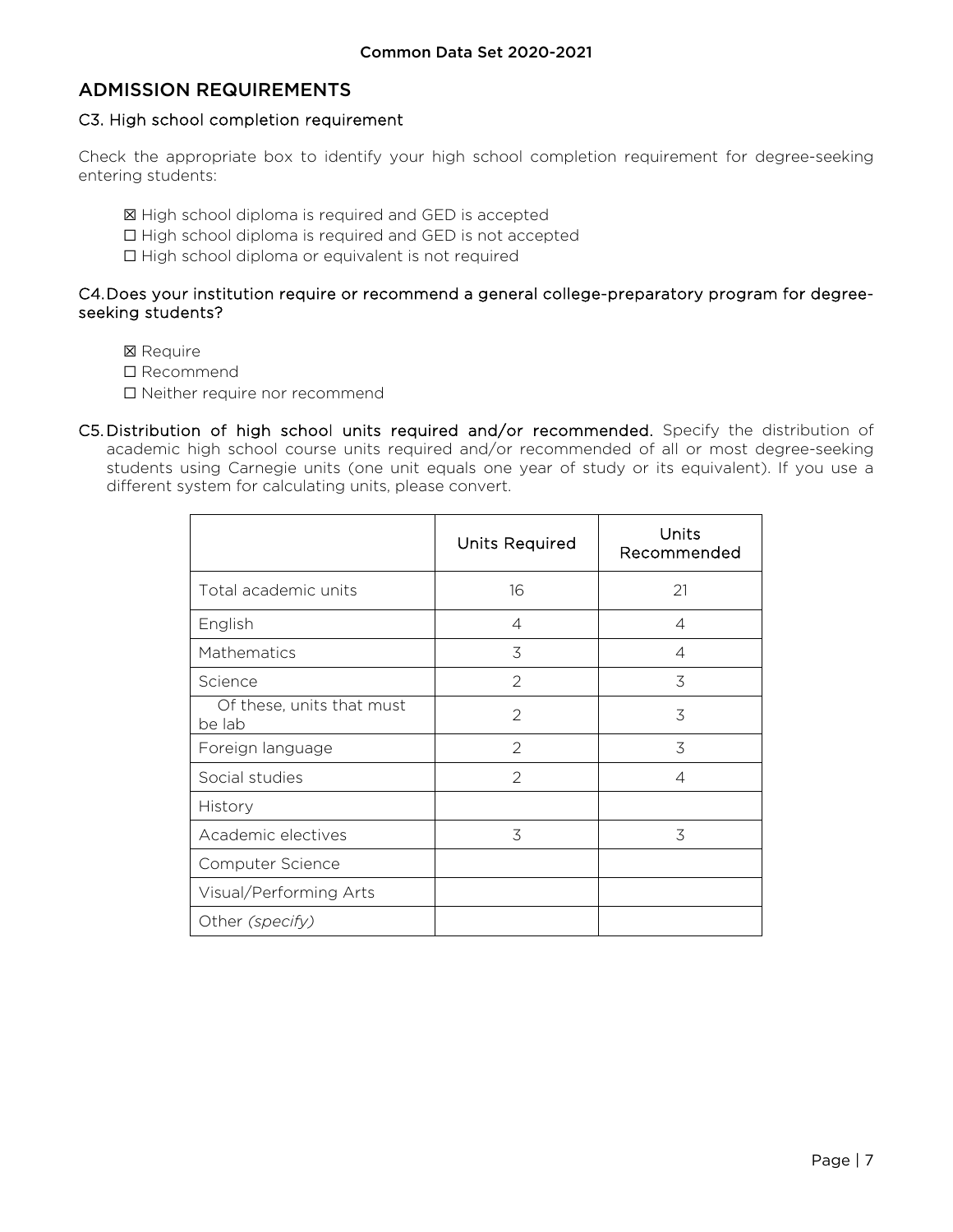# <span id="page-9-0"></span>BASIS FOR SELECTION

C6. Do you have an open admission policy, under which virtually all secondary school graduates or students with GED equivalency diplomas are admitted without regard to academic record, test scores, or other qualifications?

If so, check which applies:

□ Open admission policy as described above for all students

Open admission policy as described above for most students, but

☐ Selective admission for out-of-state students

☐ Selective admission to some programs

☐ Other (explain):

C7. Relative importance of each of the following academic and nonacademic factors in your firsttime, first-year, degree-seeking (freshman) admission decisions.

|                                  | Very Important | Important | Considered | <b>Not</b><br>Considered |
|----------------------------------|----------------|-----------|------------|--------------------------|
| <i>Academic</i>                  |                |           |            |                          |
| Rigor of secondary school record | 冈              |           |            |                          |
| Class rank                       |                |           | 冈          |                          |
| Academic GPA                     | 区              |           |            |                          |
| Standardized test scores         |                | ⊠         |            |                          |
| <b>Application Essay</b>         |                | 区         |            |                          |
| Recommendation                   |                |           | 区          |                          |
| Nonacademic                      |                |           |            |                          |
| Interview                        |                |           | 区          |                          |
| Extracurricular activities       | 区              |           |            |                          |
| Talent/ability                   |                | 区         |            |                          |
| Character/personal qualities     |                | 区         |            |                          |
| First generation                 |                |           | 冈          |                          |
| Alumni/ae relation               |                |           | 区          |                          |
| Geographical residence           |                |           | 冈          |                          |
| State residency                  |                |           |            | 区                        |
| Religious affiliation/commitment |                |           |            | 図                        |
| Racial/ethnic status             |                |           | 冈          |                          |
| Volunteer work                   |                | 冈         |            |                          |
| Work experience                  |                | 冈         |            |                          |
| Level of applicant's interest    |                |           | 区          |                          |
|                                  |                |           |            |                          |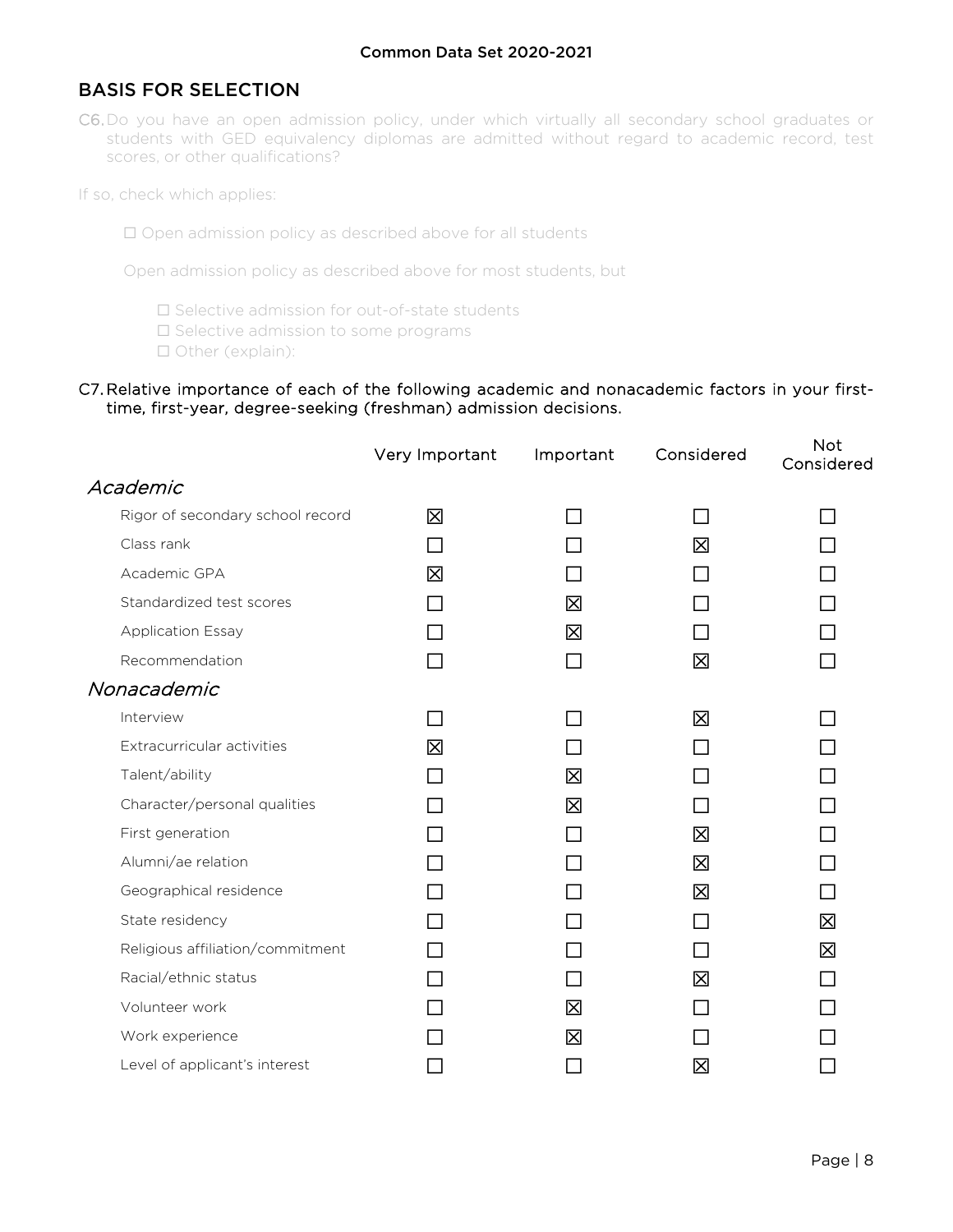# <span id="page-10-0"></span>SAT AND ACT POLICIES

## Entrance exams

Does your institution make use of SAT, ACT, or SAT Subject Test scores in admission decisions for first-time, first-year, degree-seeking applicants:

# ☒ Yes ☐ No

If yes, place check marks in the appropriate boxes below to reflect your institution's policies for use in admission for Fall 2022.

|                                  | Require | Recommend | Require for<br>Some | Consider if<br>Submitted | Not Used |
|----------------------------------|---------|-----------|---------------------|--------------------------|----------|
| SAT or ACT                       | ⊠       | □         |                     | 図                        |          |
| <b>ACT Only</b>                  |         | П         | П                   |                          |          |
| SAT Only                         |         | □         | □                   |                          |          |
| SAT and SAT Subject Tests or ACT |         | П         | П                   |                          |          |
| <b>SAT Subject Tests</b>         |         | П         |                     |                          |          |

If your institution will make use of the ACT in admission decisions for first-time, first-year, degree-seeking applicants for Fall 2022 please indicate which ONE of the following applies (regardless of whether the writing score will be used in the admissions process):

- ☐ ACT with writing required
- ☐ ACT with writing recommended
- ☒ ACT with or without writing accepted

If your institution will make use of the SAT in admission decisions for first-time, first-year, degree-seeking applicants for Fall 2022 please indicate which ONE of the following applies (regardless of whether the Essay score will be used in the admissions process):

- ☐ SAT with Essay component required
- ☐ SAT with ESSAY component recommended
- ☒ SAT with or without ESSAY component accepted

Please indicate how your institution will use the SAT or ACT essay component; check all that apply.

|                                                | <b>SAT Essay</b> | <b>ACT Essay</b> |
|------------------------------------------------|------------------|------------------|
| For admission                                  |                  |                  |
| For placement                                  |                  |                  |
| For advising                                   |                  |                  |
| In place of an application essay               |                  |                  |
| As a validity check on the application process |                  |                  |
| No college policy of now                       | ⊠                | ⊠                |
| Not using essay component                      |                  |                  |

D. In addition, does your institution use applicants' test scores for academic advising?

# ☒ Yes ☐ No

E. Latest date by which SAT or ACT scores must be received for fall-term admission:

⇒ March 1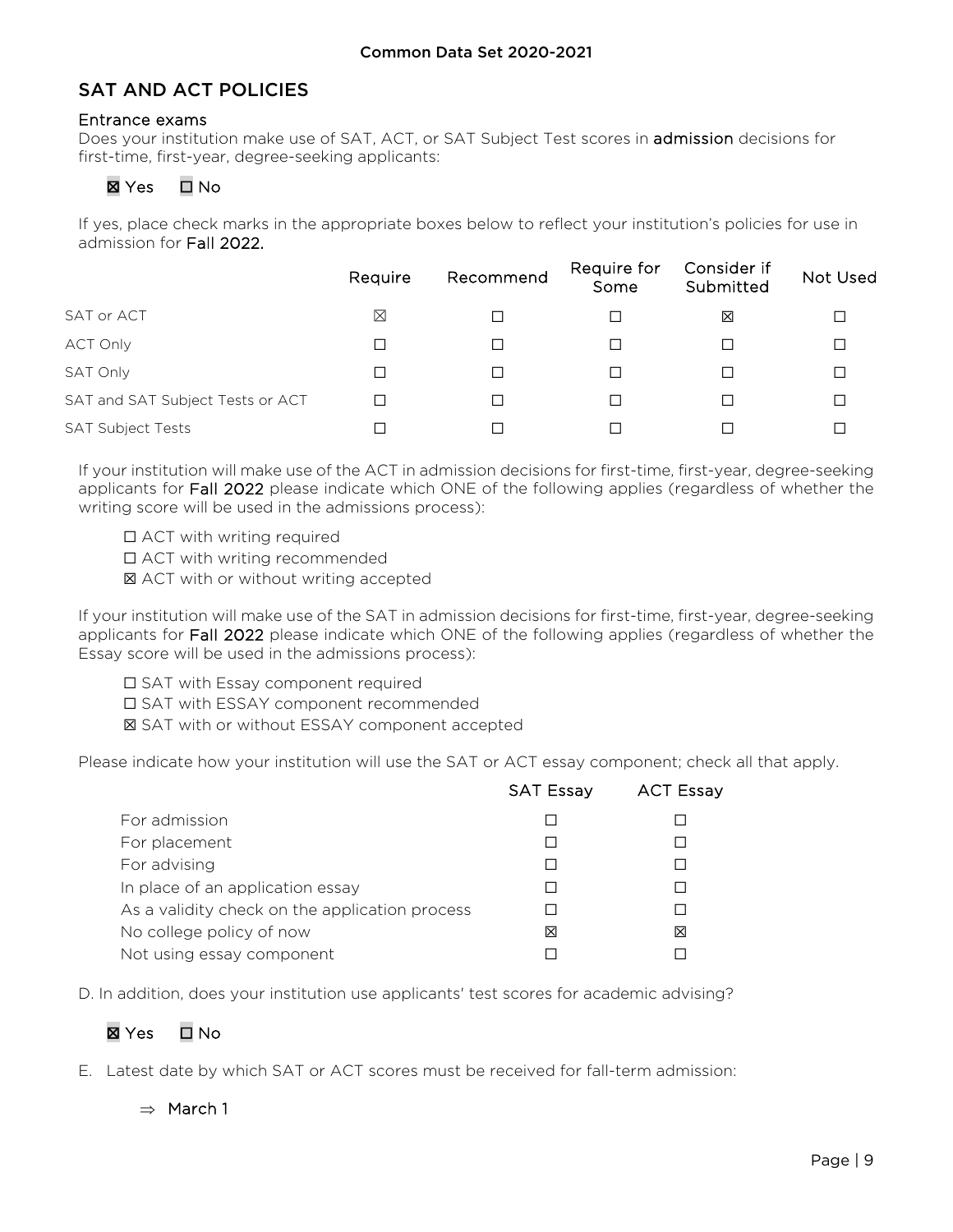Latest date by which SAT Subject Test scores must be received for fall-term admission:

⇒

F. If necessary, use this space to clarify your test policies (e.g., if tests are recommended for some students, or if tests are not required of some students):

⇒

G. Please indicate which tests your institution uses for placement (e.g., state tests):

☒ SAT ☒ ACT ☐ SAT Subject Tests ☒ AP ☒ CLEP

- ☒ Institutional Exam
- ☐ State Exam (specify):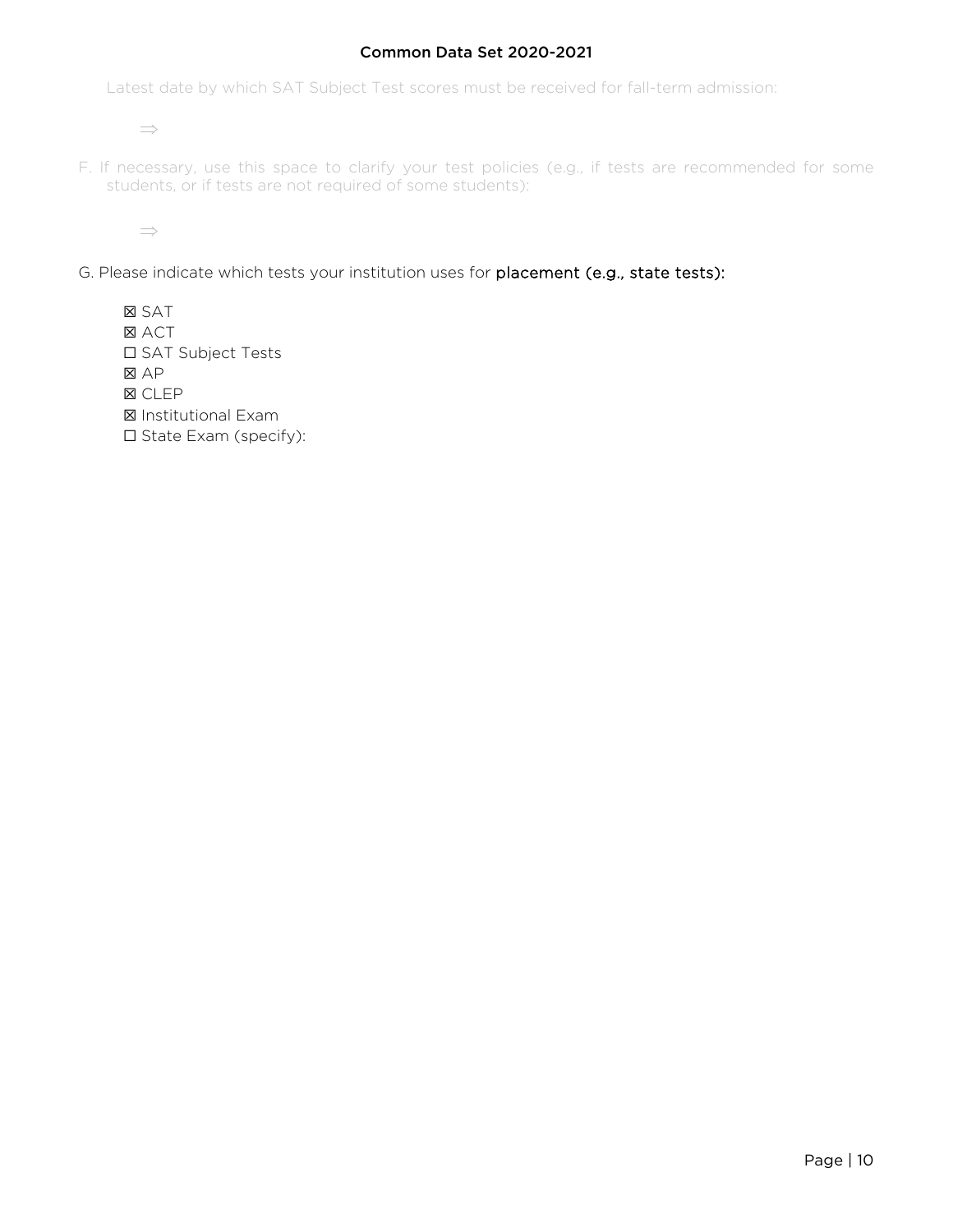#### <span id="page-12-0"></span>FRESHMAN PROFILE

Provide information for ALL enrolled, degree-seeking, full-time and part-time, first-time, first-year (freshman) students enrolled in Fall 2020, including students who began studies during summer, international students/nonresident aliens, and students admitted under special arrangements.

C9. Percent and number of first-time, first-year (freshman) students enrolled in Fall 2020 who submitted national standardized (SAT/ACT) test scores.

- $\checkmark$  Include information for ALL enrolled, degree-seeking, first-time, first-year (freshman) students who submitted test scores.
- $\checkmark$  Do not include partial test scores (e.g., mathematics scores but not critical reading for a category of students) or combine other standardized test results (such as TOEFL) in this item.
- Do not convert SAT scores to ACT scores and vice versa.
- $\checkmark$  If a student submitted multiple sets of scores for a single test, report this information according to how you use the data. For example:
	- If you consider the highest scores from either submission, use the highest combination of scores (e.g., verbal from one submission, math from the other).
	- If you average the scores, use the average to report the scores.

|                              | Percent | Number |
|------------------------------|---------|--------|
| <b>Submitting SAT Scores</b> | 43%     | 274    |
| Submitting ACT Scores        | 76%     | 482    |

For each assessment listed below, report the score that represents the 25<sup>th</sup> percentile (the score that 25 percent of the freshman population scored at or below) and the 75<sup>th</sup> percentile score (the score that 25 percent scored at or above).

| Assessment                                       | 25th Percentile<br>Score | 75th Percentile<br>Score |
|--------------------------------------------------|--------------------------|--------------------------|
| <b>SAT Composite</b>                             | 1070                     | 1250                     |
| <b>SAT Evidence-Based</b><br>Reading and Writing | 530                      | 630                      |
| <b>SAT Math</b>                                  | 530                      | 630                      |
| <b>ACT Composite</b>                             | 22                       | 28                       |
| <b>ACT Math</b>                                  | 20                       | 27                       |
| <b>ACT English</b>                               | 21                       | 28                       |
| <b>ACT Writing</b>                               | 7                        | 8                        |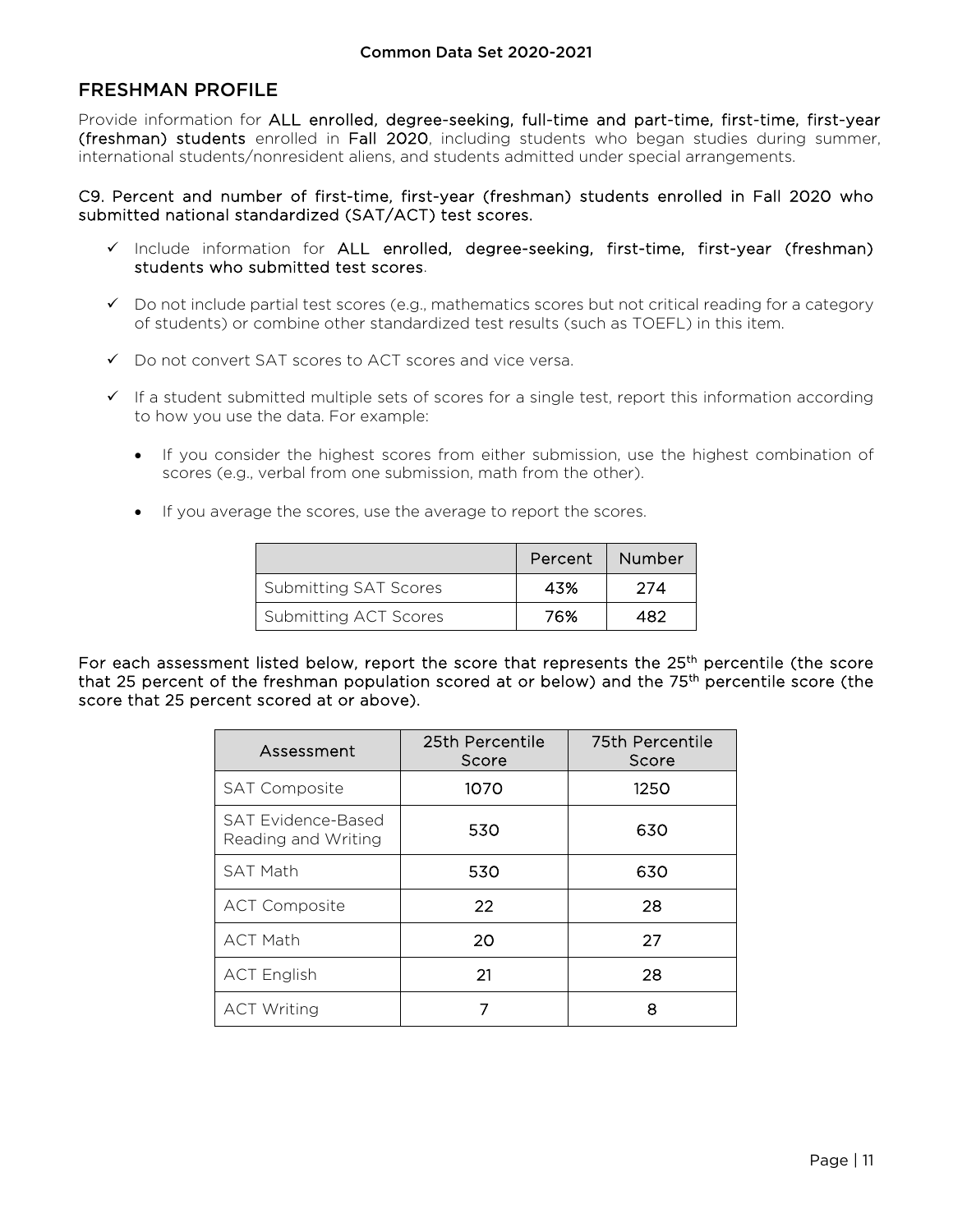|  |  |  |  | Percent of first-time, first-year (freshman) students with scores in each range: |
|--|--|--|--|----------------------------------------------------------------------------------|
|--|--|--|--|----------------------------------------------------------------------------------|

| Score<br>Range | <b>SAT Evidence-</b><br><b>Based Reading</b><br>and Writing | <b>SAT Math</b> |
|----------------|-------------------------------------------------------------|-----------------|
| 700-800        | 5.8%                                                        | 6.2%            |
| 600-699        | 36.1%                                                       | 37.2%           |
| 500-599        | 44.6%                                                       | 45.3%           |
| 400-499        | 13.1%                                                       | 10.2%           |
| 300-399        | 0.4%                                                        | 1.1%            |
| 200-299        |                                                             |                 |
|                | 100%                                                        | 100%            |

| Score Range | <b>SAT</b><br>Composite |
|-------------|-------------------------|
| 1400-1600   | 3.7%                    |
| 1200-1399   | 33.9%                   |
| 1000-1199   | 51.8%                   |
| 800-999     | 10.6%                   |
| 600-799     |                         |
| 400-599     |                         |
|             | 100%                    |

| <b>Score Range</b> | <b>ACT</b><br>Composite | <b>ACT English</b> | <b>ACT Math</b> |
|--------------------|-------------------------|--------------------|-----------------|
| 30-36              | 16.0%                   | 19.9%              | 9.5%            |
| $24 - 29$          | 47.1%                   | 36.1%              | 48.6%           |
| $18 - 23$          | 34.0%                   | 36.9%              | 31.3%           |
| $12 - 17$          | 2.9%                    | 7.1%               | 10.6%           |
| $6-11$             |                         |                    |                 |
| Below 6            |                         |                    |                 |
|                    | 100%                    | 100%               | 100%            |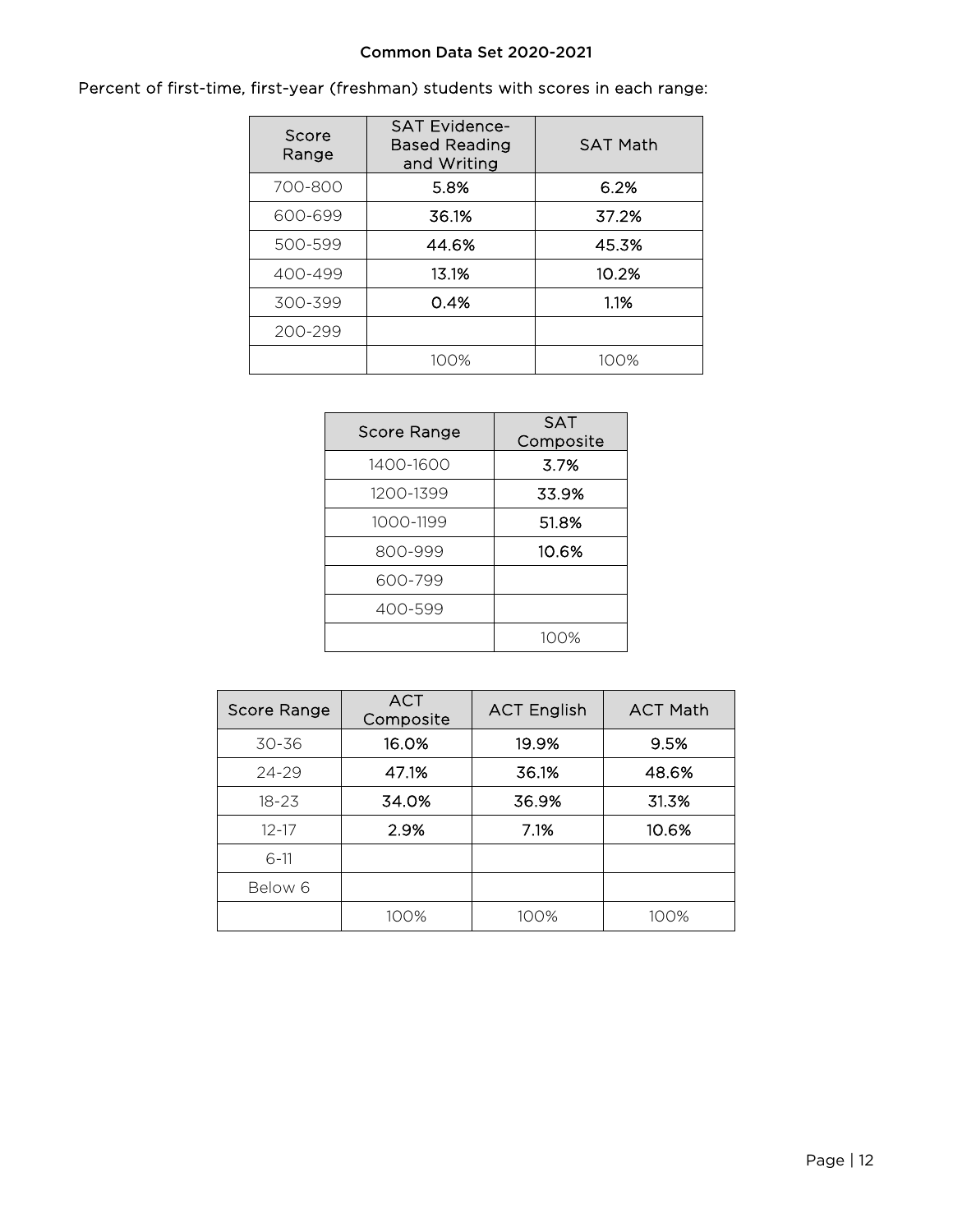C10. Percent of all degree-seeking, first-time, first-year (freshman) students who had high school class rank within each of the following ranges (report information for those students from whom you collected high school rank information)

| Assessment                                                                                           | Percent |  |
|------------------------------------------------------------------------------------------------------|---------|--|
| Percent in top tenth of high school graduating class                                                 | 23%     |  |
| Percent in top quarter of high school graduating class                                               | 50%     |  |
| Percent in top half of high school graduating class                                                  | 85%     |  |
| Percent in bottom half of high school graduating class                                               | 15%     |  |
| Percent in bottom quarter of high school graduating class                                            | 2%      |  |
| Percent of total first-time, first-year (freshman) students<br>who submitted high school class rank: | 36%     |  |

 $\blacksquare$  Top half + bottom half = 100%

- C11. Percentage of all enrolled, degree-seeking, first-time, first-year (freshman) students who had high school grade-point averages within each of the following ranges (using 4.0 scale).
	- $\checkmark$  Report information only for those students from whom you collected high school GPA.

| Score Range                               | Percent   |
|-------------------------------------------|-----------|
| Percent who had GPA of 4.0                | 28.2%     |
| Percent who had GPA between 3.75 and 3.99 | 18.4%     |
| Percent who had GPA between 3.50 and 3.74 | 18.7%     |
| Percent who had GPA between 3.25 and 3.49 | 15.1%     |
| Percent who had GPA between 3.00 and 3.24 | 10.3%     |
| Percent who had GPA between 2.50 and 2.99 | 7.9%      |
| Percent who had GPA between 2.0 and 2.49  | 1.4%      |
| Percent who had GPA between 1.0 and 1.99  |           |
| Percent who had GPA below 1.0             |           |
|                                           | $(()()$ % |

#### C12. Average high school GPA of all degree-seeking, first-time, first-year (freshman) students who submitted GPA:

| Average High School GPA | 366 |
|-------------------------|-----|

Percent of total first-time, first-year (freshman) students who submitted high school GPA:

| Percent Submitting GPA | 100% |
|------------------------|------|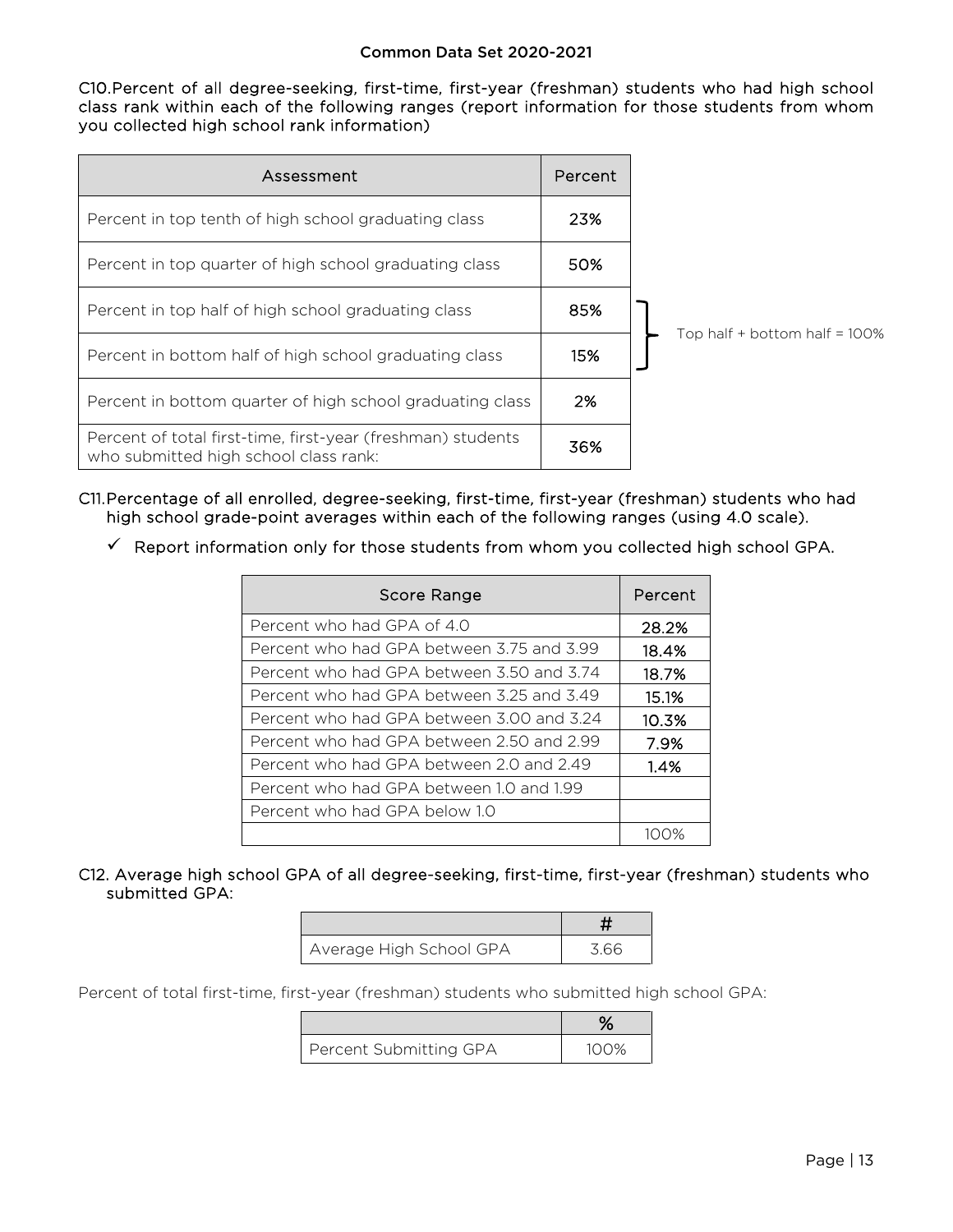# <span id="page-15-0"></span>ADMISSION POLICIES

## C13. Application fee

 $\checkmark$  If your institution has waived its application fee for the Fall 2021 admission cycle please select no.

### Does your institution have an application fee? □ Yes ⊠ No

Amount of application fee:

Can it be waived for applicants with financial need? ☐ Yes ☐ No

If you have an application fee and an on-line application option, please indicate policy for students who apply on-line:

☐ Same Fee

☐ Free

☐ Reduced

Can on-line application fee be waived for applicants with financial need? □ Yes □ No

## C14. Application closing date

Does your institution have an application closing date?  $\square$  Yes  $\square$  No

|                                 | Date       |
|---------------------------------|------------|
| Application closing date (fall) |            |
| <b>Priority Date</b>            | December 1 |

## C15. Are first-time, first-year students accepted for terms other than the fall?  $\boxtimes$  Yes  $\Box$  No

#### C16.Notification to applicants of admission decision sent *(fill in one only)*

⊠ On a rolling basis beginning (date): November 1 ☐ By (date): ☐ Other:

#### C17. Reply policy for admitted applicants *(fill in one only)*

☐ Must reply by (date): ☐ No set date ☒ Must reply by May 1 or within 4 weeks if notified thereafter ☐ Other:

Deadline for housing deposit (MMDD): May 1 Amount of housing deposit: \$300

Refundable if student does not enroll?

☒ Yes, in full

☐ Yes, in part

☐ No

C18. Deferred admission: Does your institution allow students to postpone enrollment after admission?

# ☒ Yes ☐ No

If yes, maximum period of postponement: 1 year

C19. Early admission of high school students: Does your institution allow high school students to enroll as full-time, first-time, first-year (freshman) students one year or more before high school graduation?

☒ Yes ☐ No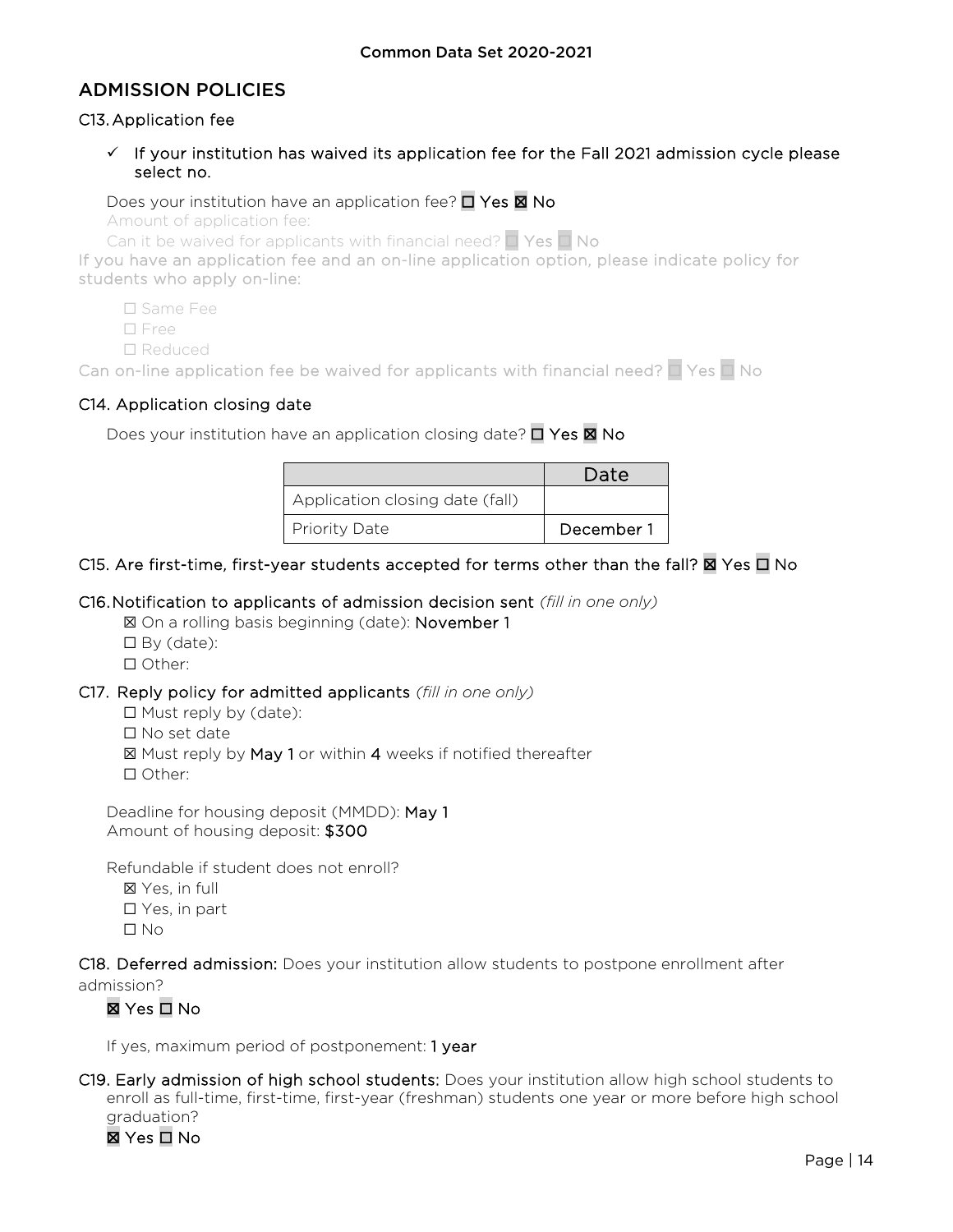# <span id="page-16-0"></span>EARLY DECISION AND EARLY ACTION PLANS

C21. Early decision: Does your institution offer an early decision plan (an admission plan that permits students to apply and be notified of an admission decision well in advance of the regular notification date and that asks students to commit to attending if accepted) for first-time, first-year (freshman) applicants for fall enrollment?

# ☐ Yes ☒ No

If "yes," please complete the following:

First or only early decision plan closing date: First or only early decision plan notification date:

Other early decision plan closing date: Other early decision plan notification date:

#### For the Fall 2020 entering class:

Number of early decision applications received by your institution: Number of applicants admitted under early decision plan:

Please provide significant details about your early decision plan:

C22. Early action: Do you have a nonbinding early action plan whereby students are notified of an admission decision well in advance of the regular notification date but do not have to commit to attending your college?

# ☒ Yes ☐ No

If "yes," please complete the following:

Early action closing date: December 1 Early action notification date: December 15

Is your early action plan a "restrictive" plan under which you limit students from applying to other early plans?

# ☐ Yes ☒ No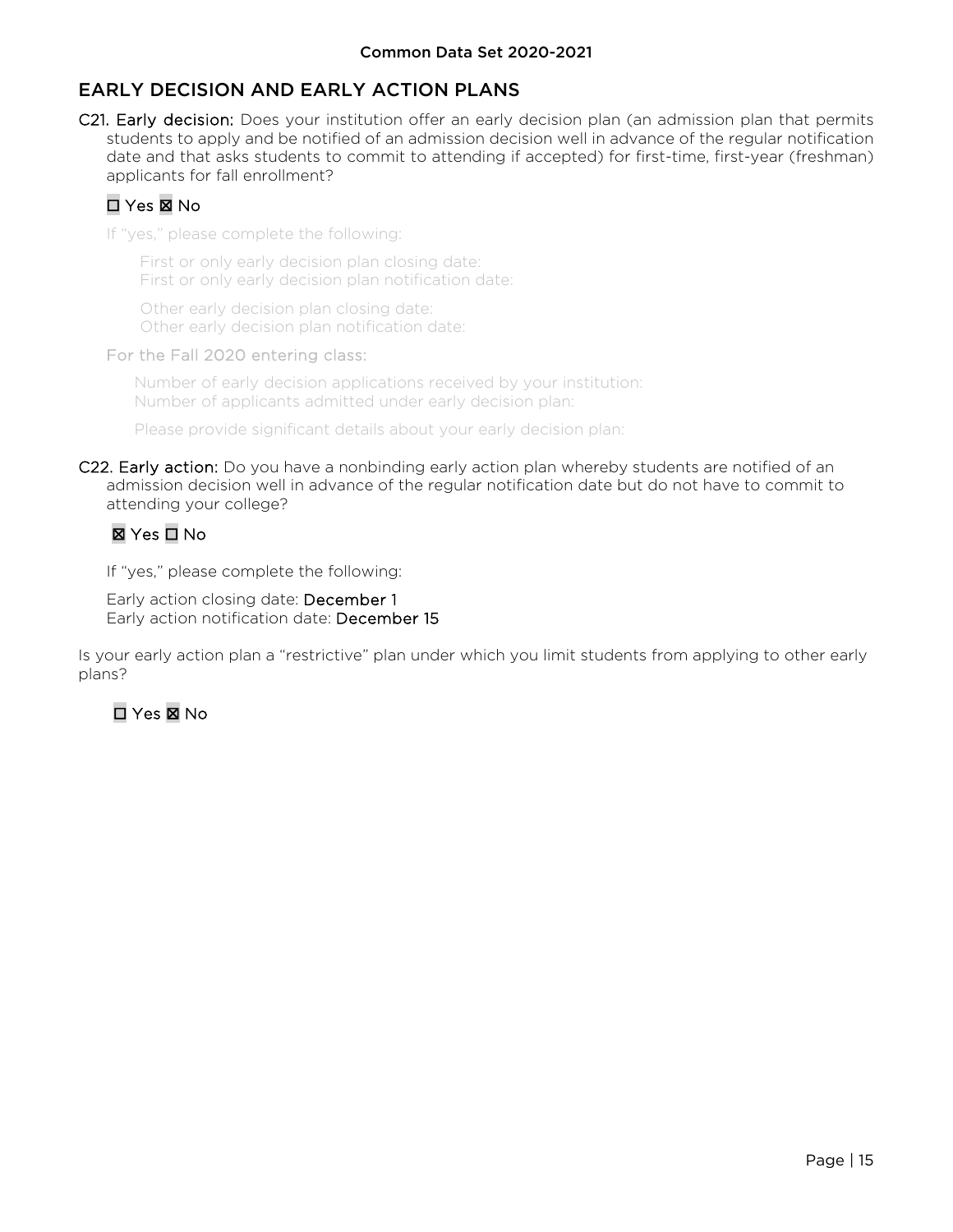# TRANSFER ADMISSION

# <span id="page-17-1"></span><span id="page-17-0"></span>FALL APPLICANTS

D1. Does your institution enroll transfer students? ⊠ Yes □ No (If no, please skip to Section E)

If yes, may transfer students earn advanced standing credit by transferring credits earned from course work completed at other colleges/universities?

# ☒ Yes ☐ No

D2. Provide the number of students who applied, were admitted, and enrolled as degree-seeking transfer students in Fall 2020.

|       | Applicants | Admitted<br>Applicants | Enrolled<br>Applicants |
|-------|------------|------------------------|------------------------|
| Men   | 89         | 6C                     | 24                     |
| Women |            | 46                     | 23                     |
| `otal | 170        | 106                    |                        |

# <span id="page-17-2"></span>APPLICATION FOR ADMISSION

D3. Indicate terms for which transfers may enroll:

**⊠** Fall □ Winter **⊠** Spring □ Summer

D4. Must a transfer applicant have a minimum number of credits completed or else must apply as an entering freshman?

☐ Yes ☒ No

If yes, what is the minimum number of credits and the unit of measure?

⇒ D5. Indicate all items required of transfer students to apply for admission:

|                                                         | Required<br>of All | Recommended<br>of All | Recommended<br>of Some | Required<br>of Some | <b>Not</b><br>Required |
|---------------------------------------------------------|--------------------|-----------------------|------------------------|---------------------|------------------------|
| High school transcript                                  |                    |                       |                        | 区                   |                        |
| College transcript(s)                                   | 区                  |                       |                        |                     |                        |
| Essay or personal statement                             | 区                  |                       |                        |                     |                        |
| Interview                                               |                    | 区                     |                        |                     |                        |
| Standardized test scores                                |                    |                       |                        | 冈                   |                        |
| Statement of good standing<br>from prior institution(s) | ⊠                  |                       |                        |                     |                        |

D6.If a minimum high school grade point average is required of transfer applicants, specify (on a 4.0 scale):

D7. If a minimum college grade point average is required of transfer applicants, specify (on a 4.0 scale):

$$
\Rightarrow\ 2.00
$$

⇒

D8.List any other application requirements specific to transfer applicants:

 $\Rightarrow$  2.5 minimum college grade point average strongly recommended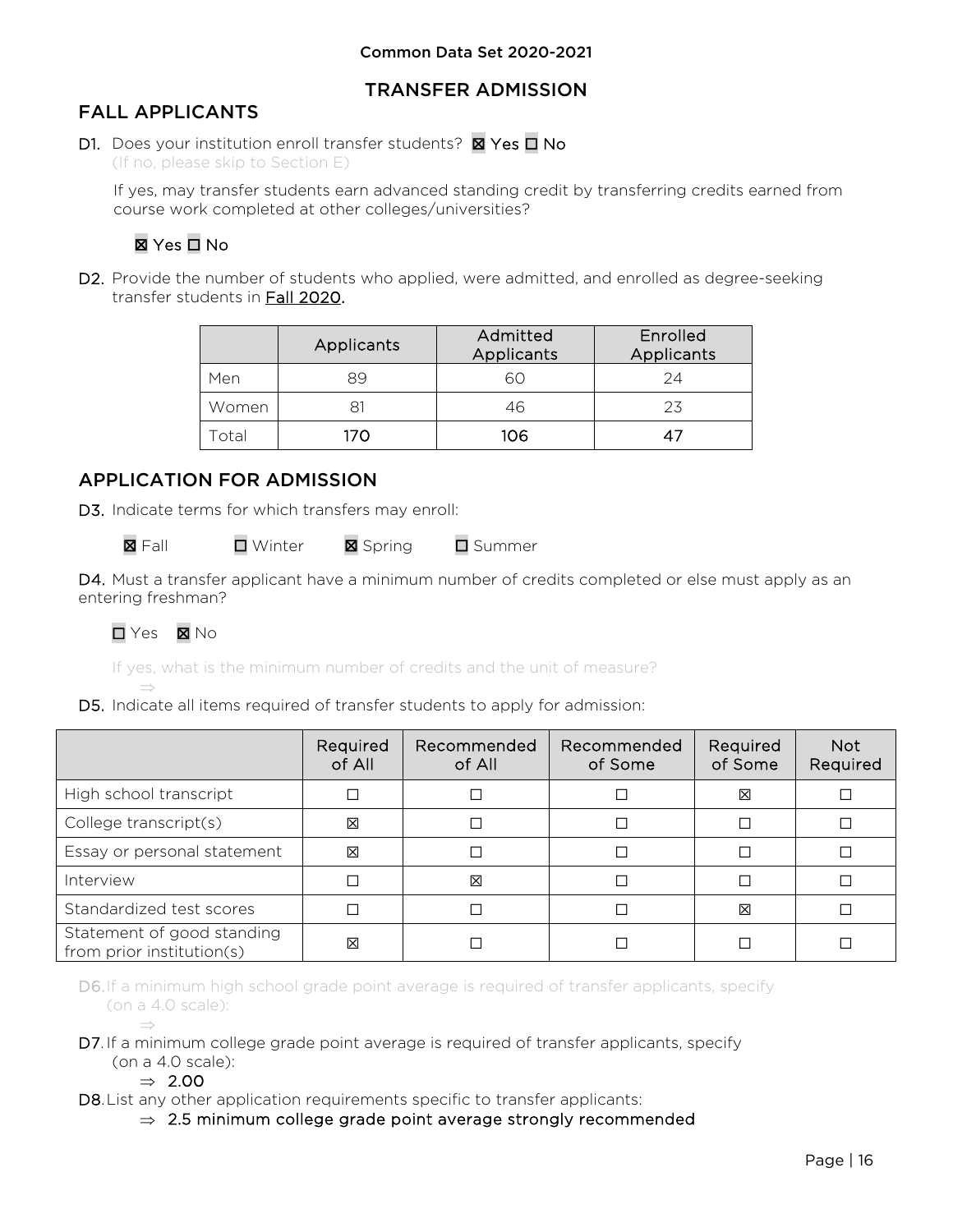D9. List application priority, closing, notification, and candidate reply dates for transfer students. If applications are reviewed on a continuous or rolling basis, place a check mark in the "Rolling admission" column.

|        | <b>Priority Date</b> | <b>Closing Date</b> | Notification<br>Date | <b>Reply Date</b> | Rolling<br>Admission |
|--------|----------------------|---------------------|----------------------|-------------------|----------------------|
| Fall   |                      | August 15           |                      |                   | 区                    |
| Winter |                      |                     |                      |                   |                      |
| Spring |                      | January 15          |                      |                   | 区                    |
| Summer |                      |                     |                      |                   |                      |

D10. Does an open admission policy, if reported, apply to transfer students? ■ Yes ■ No

D11. Describe additional requirements for transfer admission, if applicable:

# <span id="page-18-0"></span>TRANSFER CREDIT POLICIES

D12.Report the lowest grade earned for any course that may be transferred for credit:

# ⇒ C

⇒

D13. Maximum number of credits or courses that may be transferred from a two-year institution:

Number: 60 Unit type: credit hours

D14.Maximum number of credits or courses that may be transferred from a four-year institution:

## Number: 60 Unit type: credit hours

D15.Minimum number of credits that transfers must complete at your institution to earn an associate degree:

⇒

D16.Minimum number of credits that transfers must complete at your institution to earn a bachelor's degree:

## ⇒ 60

D17.Describe other transfer credit policies: ⇒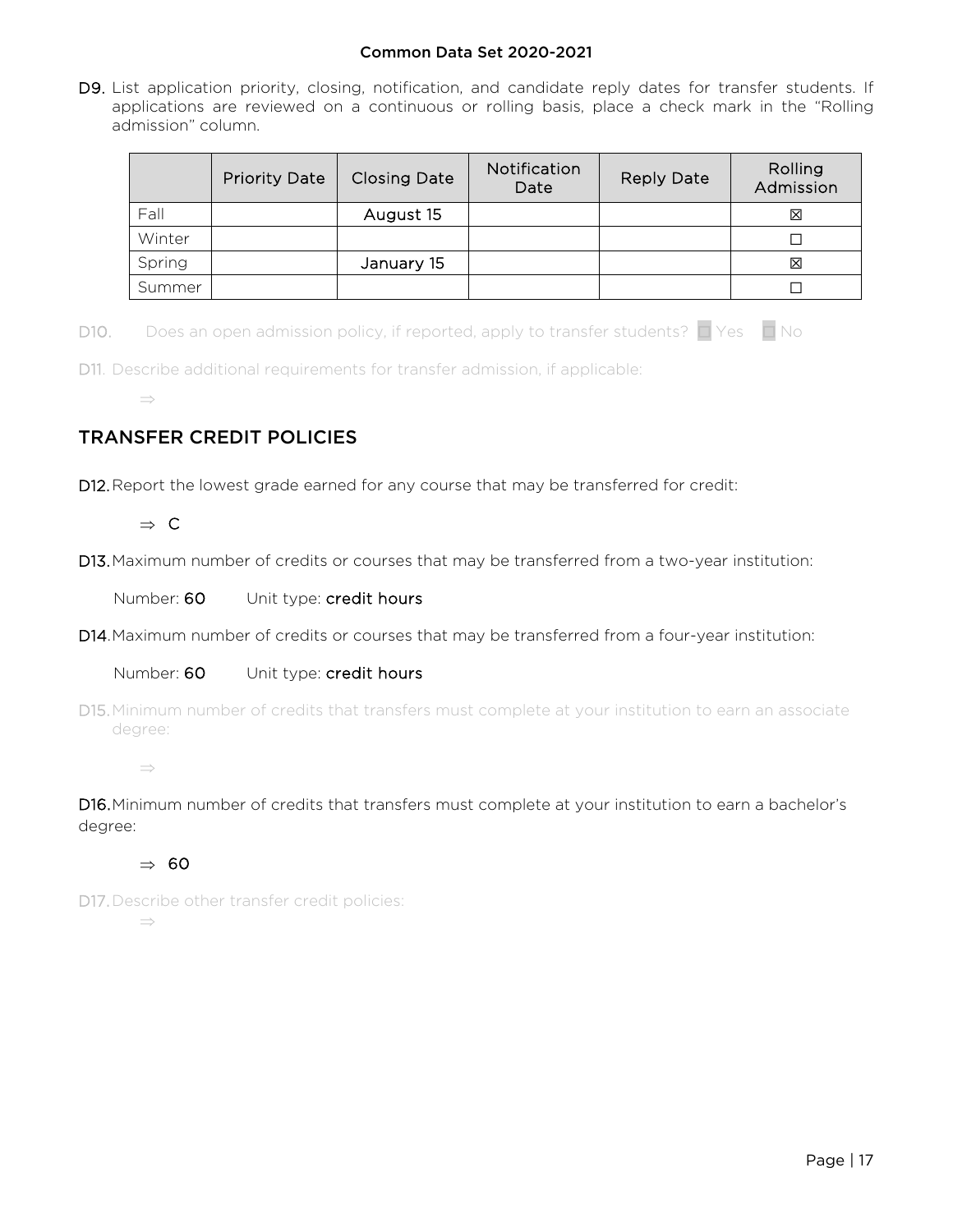# <span id="page-19-0"></span>MILITARY SERVICE TRANSFER CREDIT POLICIES

D18. Does your institution accept the following military/veteran transfer credits:

| American Council on Education (ACE)      | <b>X</b> Yes | $\Box$ No    |
|------------------------------------------|--------------|--------------|
| College Level Examination Program (CLEP) | <b>X</b> Yes | $\square$ No |
| DANTES Subject Standardized Tests (DSST) | <b>X</b> Yes | $\Box$ No    |

D19. Maximum number of credits or courses that may be transferred based on military education evaluated by the American Council on Education (ACE):

## Number: 60 Unit type: credit hours

D20. Maximum number of credits or courses that may be transferred based on Department of Defense supported prior learning assessments (College Level Examination Program (CLEP) or DANTES Subject Standardized Tests (DSST)):

Number: Unit type:

D21. Are the military/veteran credit transfer policies published on your website?  $\boxtimes$  Yes  $\Box$  No

If yes, please provide the URL where the policy can be located:

## ⇒ https://jcu.edu/admission/veterans-program/military-and-academic-credits

D22. Describe other military/veteran transfer credit policies unique to your institution:

⇒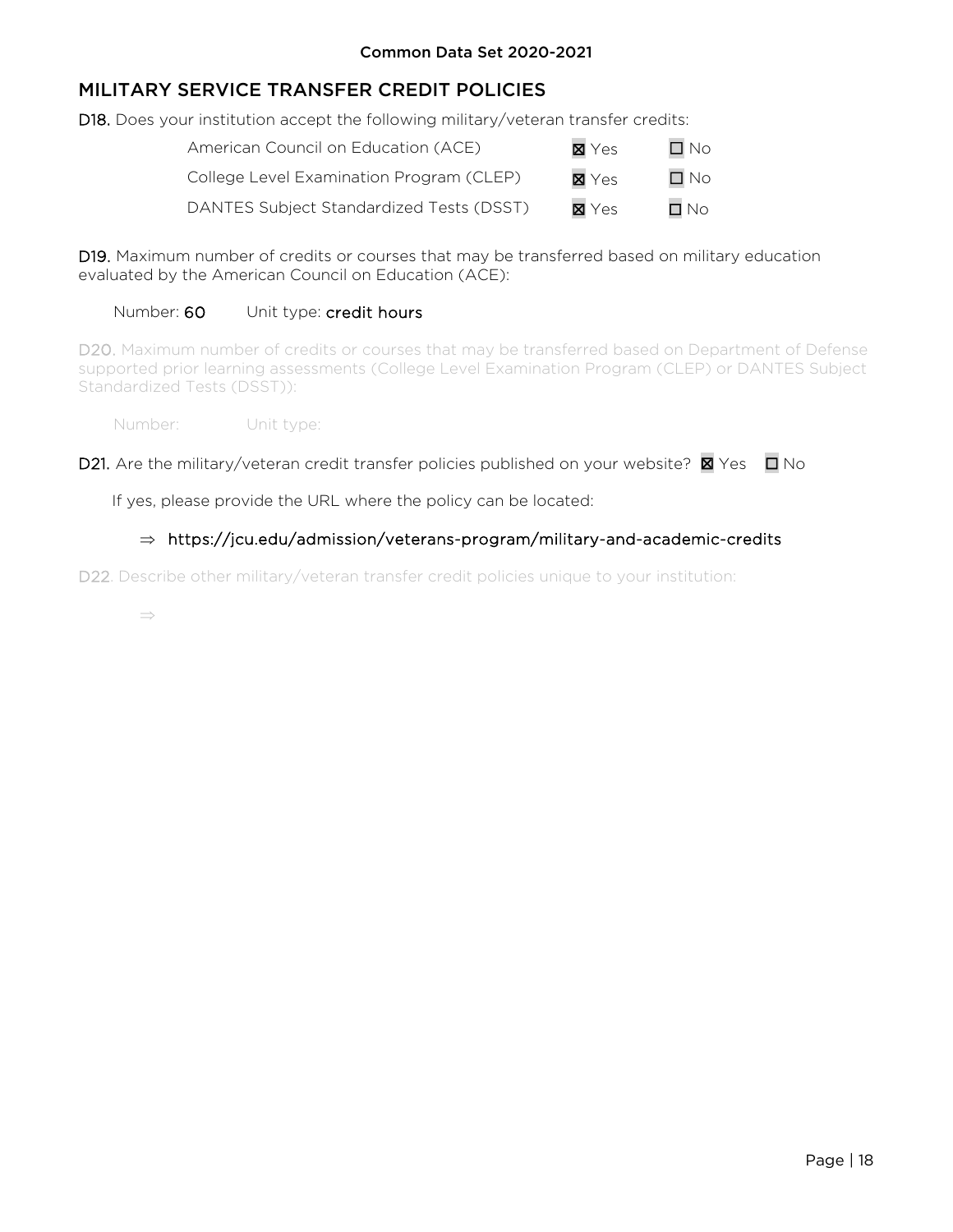# ACADEMIC OFFERINGS AND POLICIES

<span id="page-20-0"></span>E1. Special study options: Identify those programs available at your institution. Refer to the glossary for definitions.

- ☐ Accelerated program ☒ Honors program
- ☐ Cooperative education program ☒ Independent study
- **⊠** Cross-registration **Ⅱ** Internships
- 
- 
- ☒ Dual enrollment ☒ Study abroad
- ☐ English as a Second Language (ESL) ☒ Teacher certification program
- ☒ Exchange student program (domestic) ☐ Weekend college
- ☐ External degree program
- 
- 
- 
- ☐ Distance learning ☒ Liberal arts/career combination
- **⊠** Double major **in the mature of the M** Student-designed major
	-
	-
	-
- ☒ Other (specify): Undergraduate 4+1 Masters degree program options
- E2. Has been removed from the CDS.

## E3. Areas in which all or most students are required to complete some course work prior to graduation:

- **⊠** Arts/fine arts *■* **Arts/fine arts I**
- ☐ Computer literacy ☒ Mathematics
- ☒ English (including composition) ☒ Philosophy
- 
- 
- 
- 
- 
- ☒ Foreign languages ☒ Sciences (biological or physical)
- ☐ History ☒ Social science
- ☒ Other (specify): All core requirements are here: https://jcu.edu/academics/core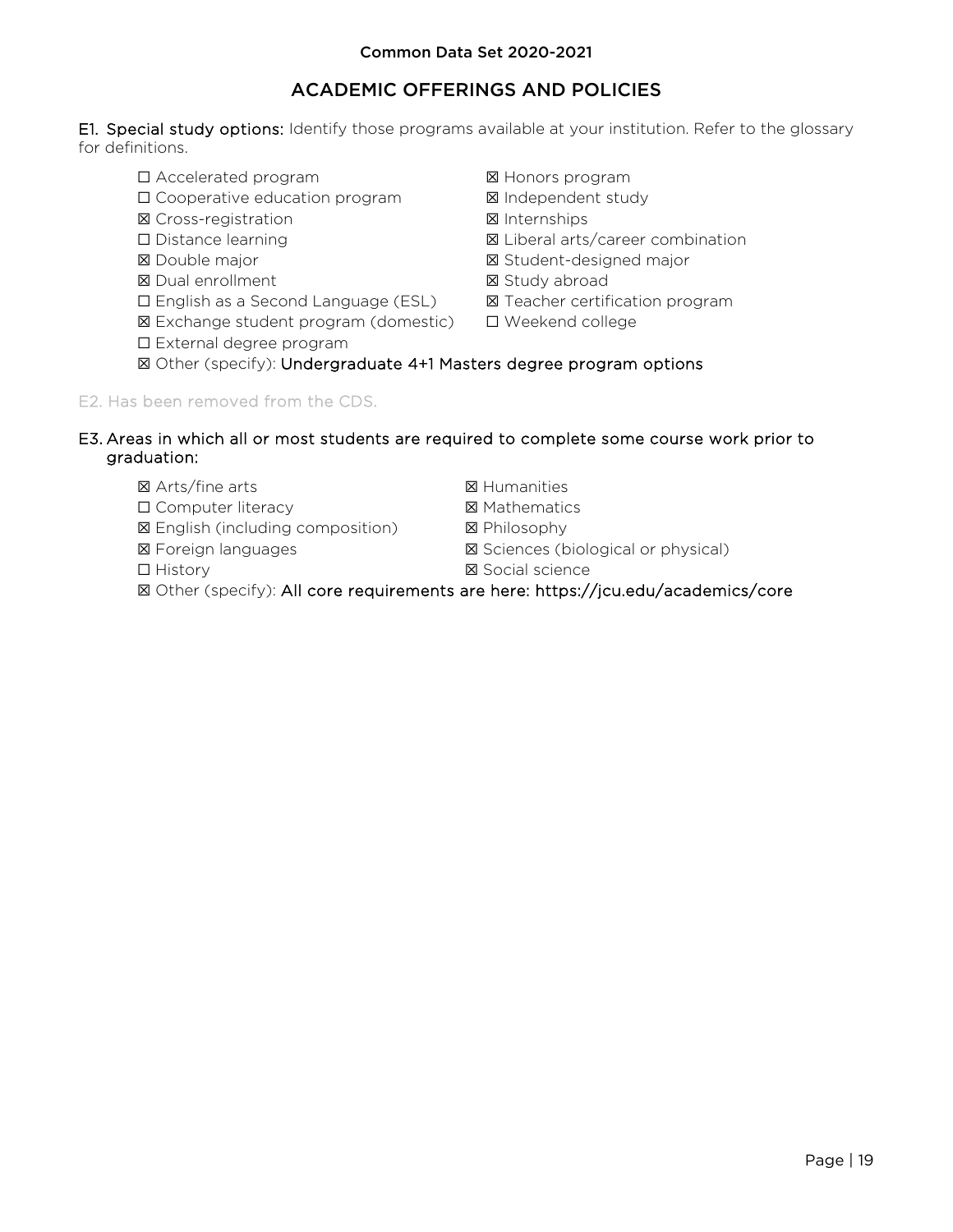## STUDENT LIFE

#### <span id="page-21-0"></span>F1. Percentages of first-time, first-year (freshman) degree-seeking students and degree-seeking undergraduates enrolled in Fall 2020 who fit the following categories:

|                                                                                                                       | First-time, first-<br>year (freshman)<br>students | <b>Undergraduates</b> |
|-----------------------------------------------------------------------------------------------------------------------|---------------------------------------------------|-----------------------|
| Percent who are from out of state (exclude<br>international/nonresident aliens from the numerator and<br>denominator) | 34%                                               | 33%                   |
| Percent of men who join fraternities                                                                                  | 7%                                                | 9%                    |
| Percent of women who join sororities                                                                                  | 5%                                                | 21%                   |
| Percent who live in college-owned, -operated, or -affiliated<br>housing                                               | O%                                                | O%                    |
| Percent who live off campus or commute                                                                                | 100%                                              | 100%                  |
| Percent of students age 25 and older                                                                                  | O%                                                | 1%                    |
| Average age of full-time students                                                                                     | 18                                                | 20                    |
| Average age of all students (full- and part-time)                                                                     | 18                                                | 20                    |

F2. Activities offered Identify those programs available at your institution.

| <b>⊠</b> Literary magazine | ⊠ Radio stat        |
|----------------------------|---------------------|
| □ Marching band            | ⊠ Student g         |
| □ Model UN                 | ⊠ Student n         |
| <b>⊠</b> Music ensembles   | $\Box$ Student-r    |
| <b>⊠</b> Musical theater   | $\square$ Symphon   |
| $\Box$ Opera               | <b>図 Television</b> |
| ⊠ Pep band                 | <b>⊠</b> Yearbook   |
|                            |                     |

**⊠** Radio station **⊠** Student government **⊠** Student newspaper **□ Student-run film society □ Symphony orchestra ⊠** Television station<br>**⊠** Yearbook

F3. ROTC (program offered in cooperation with Reserve Officers' Training Corps)

Army ROTC is offered:

#### ☒ On campus

☐ At cooperating institution (name):

Naval ROTC is offered:

- $\Box$  On campus
- ☐ At cooperating institution (name):

Air Force ROTC is offered:

☐ On campus

 $\Box$  At cooperating institution (name):

- F4. Housing: Check all types of college-owned, -operated, or -affiliated housing available for undergraduates at your institution.
	-
	-
	-
	- $\Box$  Apartments for married students  $\boxtimes$  Theme housing
	- ☒ Apartments for single students ☐ Wellness Housing
	-
	- ☒ Coed dorms ☐ Special housing for international students
	- ☐ Men's dorms ☒ Fraternity/sorority housing
	- ☐ Women's dorms ☐ Cooperative housing
		-
		-
	- ☒ Accessible housing ☐ Other housing options (specify):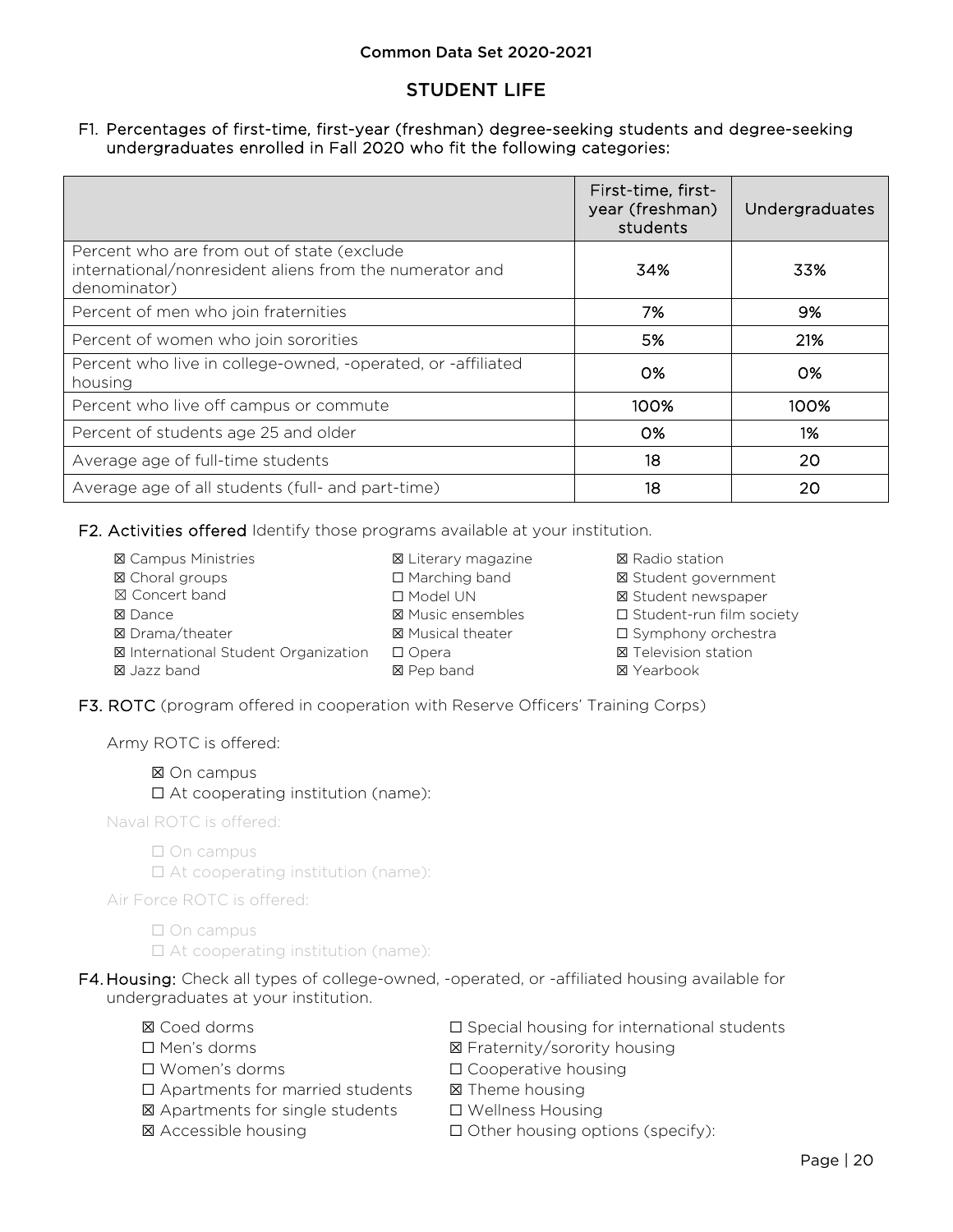## ANNUAL EXPENSES

#### <span id="page-22-0"></span>G0. Please provide the URL of your institution's net price calculator:

#### ⇒ https://jcu.studentaidcalculator.com/survey.aspx

#### Provide 2021-2022 academic year costs of attendance for the following categories that are applicable to your institution.

☐ Check here if your institution's 2021-2022 academic year costs of attendance are not available at this time and provide an approximate date (i.e., month/day) when your institution's final 2021-2022 academic year costs of attendance will be available:

#### ⇒ G1. Undergraduate full-time tuition, required fees, room and board

List the typical tuition, required fees, and room and board for a full-time undergraduate student for the FULL 2021-2022 academic year. (30 semester hours or 45 quarter hours for institutions that derive annual tuition by multiplying credit hour cost by number of credits).

- $\checkmark$  A full academic year refers to the period of time generally extending from September to June; usually equated to two semesters, two trimesters, three quarters, or the period covered by a fourone-four plan.
- $\checkmark$  Room and board is defined as double occupancy and 19 meals per week or the maximum meal plan.
- $\checkmark$  Required fees include only charges that all full-time students must pay that are *not* included in tuition (e.g., registration, health, or activity fees.)

|                                      | <b>FIRST-YEAR</b> | <b>UNDERGRADUATES</b> |
|--------------------------------------|-------------------|-----------------------|
| PRIVATE INSTITUTION                  |                   |                       |
| Tuition:                             | \$43,740          | \$43,740              |
| PUBLIC INSTITUTION                   |                   |                       |
| Tuition: In-district:                |                   |                       |
| Tuition: In-state (out-of-district): |                   |                       |
| Tuition: Out-of-state:               |                   |                       |
| Tuition: Non-resident alien          |                   |                       |
| FOR ALL INSTITUTIONS                 |                   |                       |
| <b>Required Fees</b>                 | \$1,774           | \$1,774               |
| Room and Board (on-campus):          | \$12,876          | \$12,876              |
| Room Only (on-campus):               | \$7,114           | \$7,114               |
| Board Only (on-campus meal plan):    | \$5,762           | \$5,762               |

 $\checkmark$  Do *not* include optional fees (e.g., parking, laboratory use).

Comprehensive tuition and room and board fee (if your college cannot provide separate tuition and room and board fees):

⇒ Other: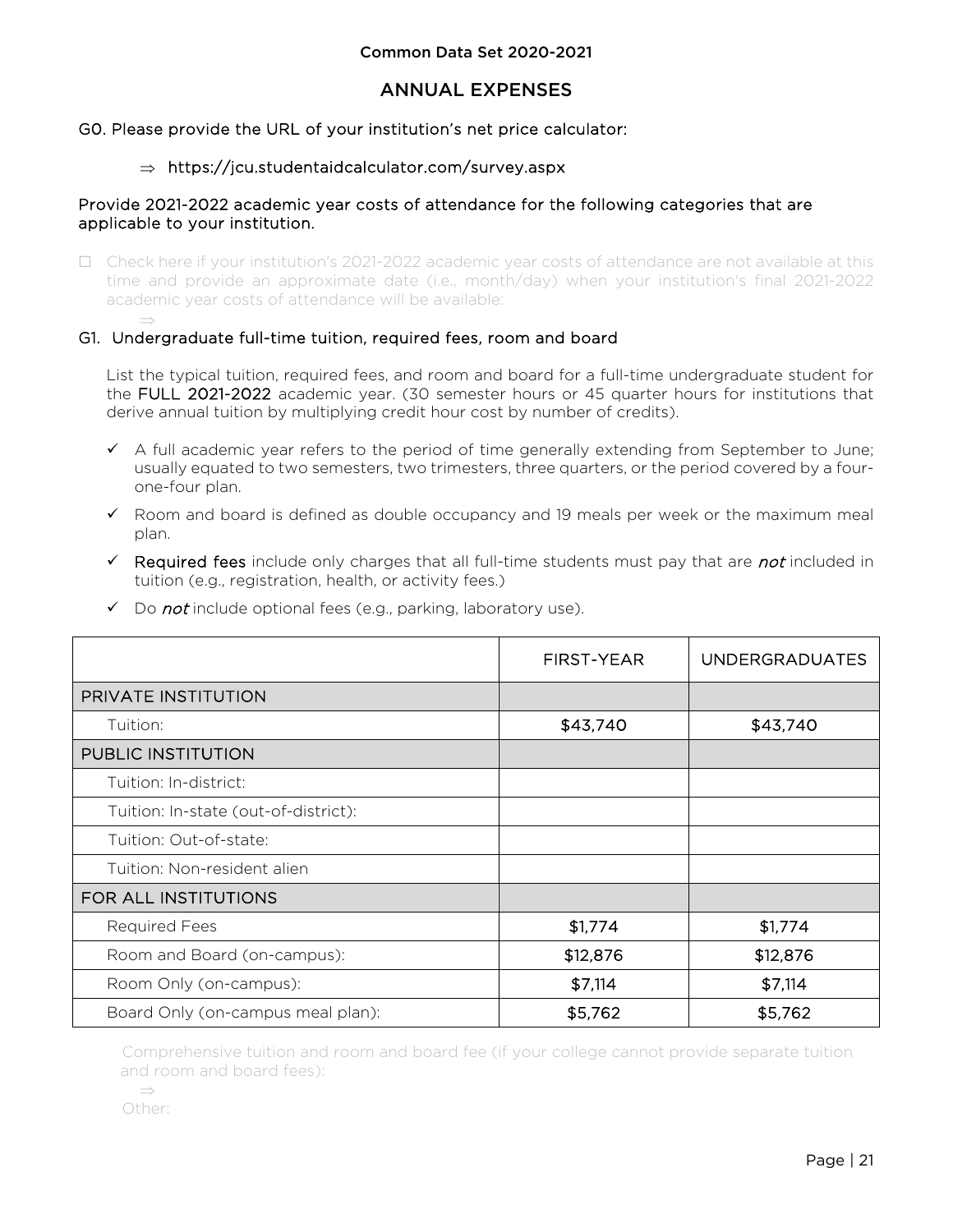## G2. Number of credits per term a student can take for the stated full-time tuition.

Minimum: 12

Maximum: 18

G3. Do tuition and fees vary by year of study (e.g., sophomore, junior, senior)?

☐ Yes ☒ No

## G4. Do tuition and fees vary by undergraduate instructional program?

# ☐ Yes ☒ No

 If yes, what percentage of full-time undergraduates pay more than the tuition and fees reported in G1?

⇒

## G5. Provide the estimated expenses for a typical full-time undergraduate student:

|                       | Residents | Commuters<br>(living at<br>home) | Commuters<br>(not living at<br>home) |
|-----------------------|-----------|----------------------------------|--------------------------------------|
| Books and supplies:   | \$1,250   | \$1,250                          | \$1,250                              |
| Room only:            |           |                                  | \$8,500                              |
| Board only:           |           | \$5,762                          | \$5,762                              |
| Room and board total* |           |                                  |                                      |
| Transportation:       | \$1,500   | \$2,000                          | \$2,000                              |
| Other expenses:       | \$2,000   | \$2,500                          | \$2,500                              |

\* If your college cannot provide separate room and board figures for commuters not living at home

## G6. Undergraduate per-credit-hour charges (tuition only):

| <b>PRIVATE INSTITUTIONS:</b> | \$1,450 |
|------------------------------|---------|
| PUBLIC INSTITUTIONS:         |         |
| In-district:                 |         |
| In-state (out-of-district):  |         |
| Out-of-state:                |         |
| NONRESIDENT ALIENS:          |         |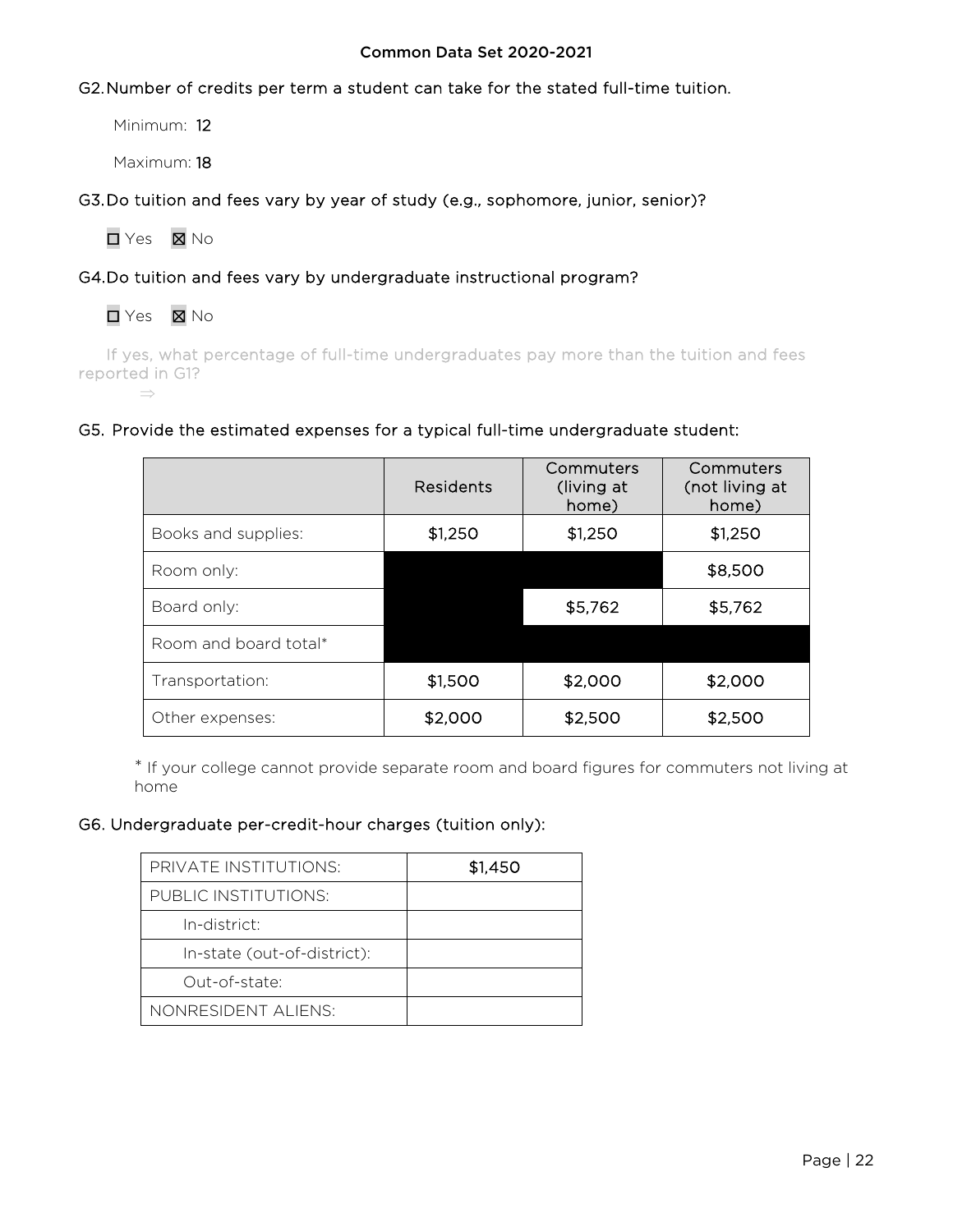# FINANCIAL AID

# <span id="page-24-0"></span>Please refer to the following financial aid definitions when completing Section H.

Awarded aid: The dollar amounts offered to financial aid applicants.

Financial aid applicant: Any applicant who submits any one of the institutionally required financial aid applications/forms, such as the FAFSA.

Indebtedness: Aggregate dollar amount borrowed through any loan program (federal, state, subsidized, unsubsidized, private, etc.; excluding parent loans) while the student was enrolled at an institution. Student loans co-signed by a parent are assumed to be the responsibility of the student and should be included.

Institutional scholarships and grants: Endowed scholarships, annual gifts and tuition funded grants for which the institution determines the recipient.

Financial need: As determined by your institution using the federal methodology and/or your institution's own standards.

Need-based aid: College-funded or college-administered award from institutional, state, federal, or other sources for which a student must have financial need to qualify. This includes both institutional and noninstitutional student aid (grants, jobs, and loans).

Need-based scholarship or grant aid: Scholarships and grants from institutional, state, federal, or other sources for which a student must have financial need to qualify.

Need-based self-help aid: Loans and jobs from institutional, state, federal, or other sources for which a student must demonstrate financial need to qualify.

Non-need-based scholarship or grant aid: Scholarships and grants, gifts, or merit-based aid from institutional, state, federal, or other sources (including unrestricted funds or gifts and endowment income) awarded solely on the basis of academic achievement, merit, or any other non-need-based reason. When reporting questions H1 and H2, non-need-based aid that is used to meet need should be counted as need-based aid.

## Note: Suggested order of precedence for counting non-need money as need-based:

- 1. Non-need institutional grants
- 2. Non-need tuition waivers
- 3. Non-need athletic awards
- 4. Non-need federal grants
- 5. Non-need state grants
- 6. Non-need outside grants
- 7. Non-need student loans
- 8. Non-need parent loans
- 9. Non-need work

Non-need-based self-help aid: Loans and jobs from institutional, state, or other sources for which a student need not demonstrate financial need to qualify.

Private student loans: A nonfederal loan made by a lender such as a bank, credit union or private lender used to pay for up to the annual cost of education, less any financial aid received.

External scholarships and grants: Scholarships and grants received from outside (private) sources that students bring with them (e.g., Kiwanis, National Merit scholarships). The institution may process paperwork to receive the dollars, but it has no role in determining the recipient or the dollar amount awarded.

Work study and employment: Federal and state work study aid, and any employment packaged by your institution in financial aid awards.

#### DO NOT INCLUDE ANY AID RELATED TO THE CARES ACT OR UNIQUE THE COVID-19 PANDEMIC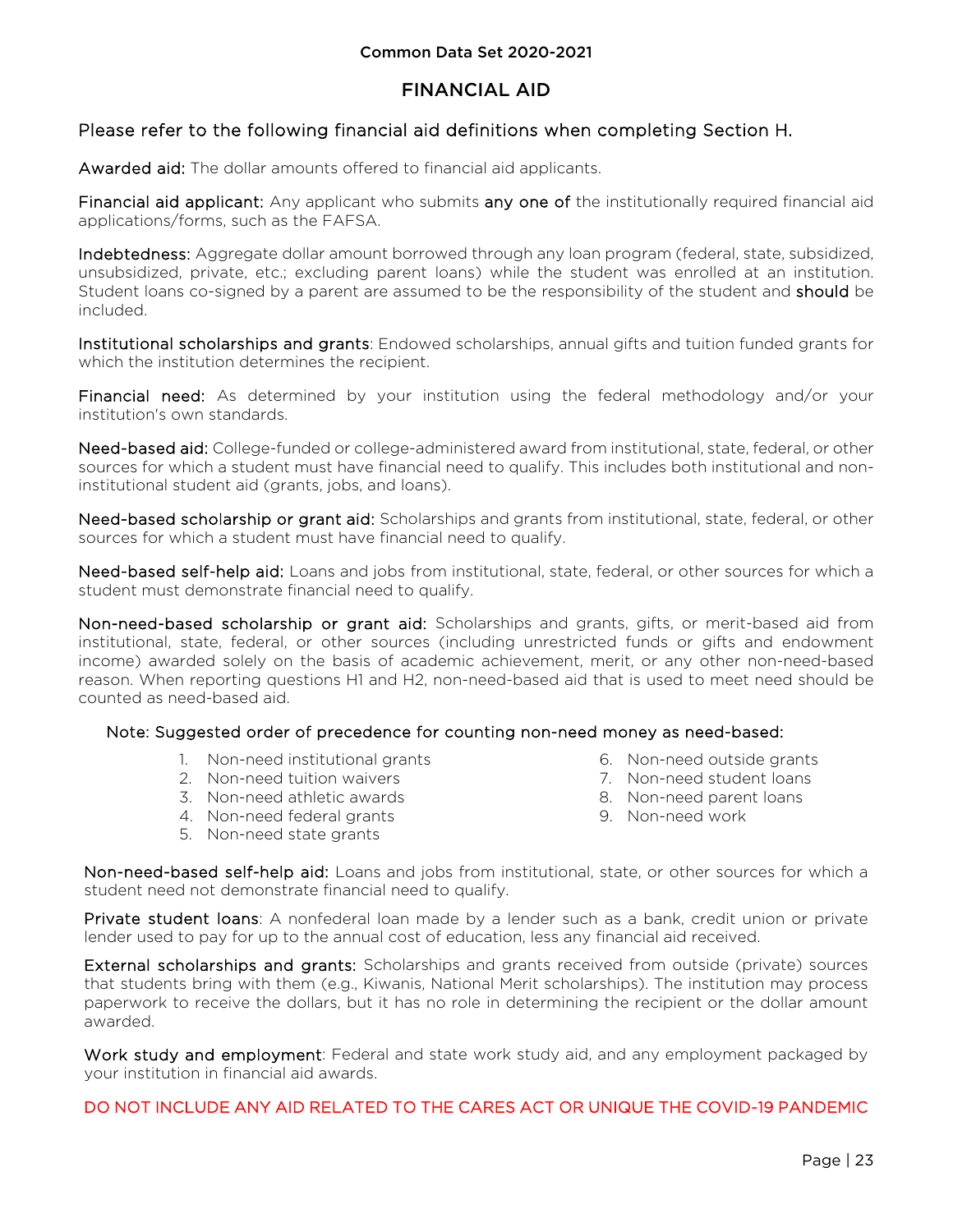# <span id="page-25-0"></span>AID AWARDED TO ENROLLED UNDERGRADUATES

- H1. Enter total dollar amounts awarded to enrolled full-time and less than full-time degree-seeking undergraduates (using the same cohort reported in CDS Question B1, "total degree-seeking" undergraduates) in the following categories.
	- $\checkmark$  If the data being reported are final figures for the 2019-2020 academic year (see the next item below), use the 2019-2020 academic year's CDS Question B1 cohort.
	- $\checkmark$  Include aid awarded to international students (i.e., those not qualifying for federal aid).
	- $\checkmark$  Aid that is non-need-based but that was used to meet need should be reported in the needbased aid column.
	- $\checkmark$  For a suggested order of precedence in assigning categories of aid to cover need, see the entry for "non-need-based scholarship or grant aid" on the last page of the definitions section.
	- $\checkmark$  Do NOT include any aid related to the CARES Act or unique to the COVID-19 pandemic.

Indicate the academic year for which data are reported for items H1, H2, H2A, and H6 below:

**□** 2020-2021 estimated or **⊠** 2019-2020 Final

Which needs-analysis methodology does your institution use in awarding institutional aid? (Formerly H3)

- ☒ Federal methodology (FM)
- ☐ Institutional methodology (IM)
- ☐ Both FM and IM

<span id="page-25-1"></span>

|                                                                                                                                                                                   | Need-based                                            | Non-need-based                                        |
|-----------------------------------------------------------------------------------------------------------------------------------------------------------------------------------|-------------------------------------------------------|-------------------------------------------------------|
|                                                                                                                                                                                   | (Include non-<br>need-based aid<br>use to meet need.) | (Exclude non-<br>need-based aid<br>use to meet need.) |
| Scholarships/Grants                                                                                                                                                               |                                                       |                                                       |
| Federal                                                                                                                                                                           | \$3,732,861                                           | \$0                                                   |
| State all states, not only the state in which your institution<br>is located                                                                                                      | \$1,145,619                                           | \$50,259                                              |
| Institutional: Endowed scholarships, annual gifts and<br>tuition funded grants, awarded by the college, excluding<br>athletic aid and tuition waivers (which are reported below). | \$50,992,061                                          | \$22,469,872                                          |
| Scholarships/grants from external sources (e.g.<br>Kiwanis, National Merit) not awarded by the college                                                                            | \$817,234                                             | \$99,031                                              |
| <b>Total Scholarships/Grants</b>                                                                                                                                                  | \$56,687,775                                          | \$22,619,162                                          |
| Self-Help                                                                                                                                                                         |                                                       |                                                       |
| Student loans from all sources (excluding parent loans)                                                                                                                           | \$15,068,679                                          | \$2,659,118                                           |
| Federal Work-Study                                                                                                                                                                | \$1,383,567                                           |                                                       |
| State and other (e.g., institutional) work-<br>study/employment (Note: Excludes Federal Work-Study<br>captured above.)                                                            |                                                       |                                                       |
| <b>Total Self-Help</b>                                                                                                                                                            | \$16,452,246                                          | \$2,659,118                                           |
| <b>Parent Loans</b>                                                                                                                                                               | \$5,285,441                                           | \$1,060,072                                           |
| <b>Tuition Waivers</b><br>Note: Reporting is optional. Report tuition waivers in this row if you<br>choose to report them. Do not report tuition waivers elsewhere.               | \$300,299                                             | \$142,844                                             |
| <b>Athletic Awards</b>                                                                                                                                                            | \$0                                                   | \$0                                                   |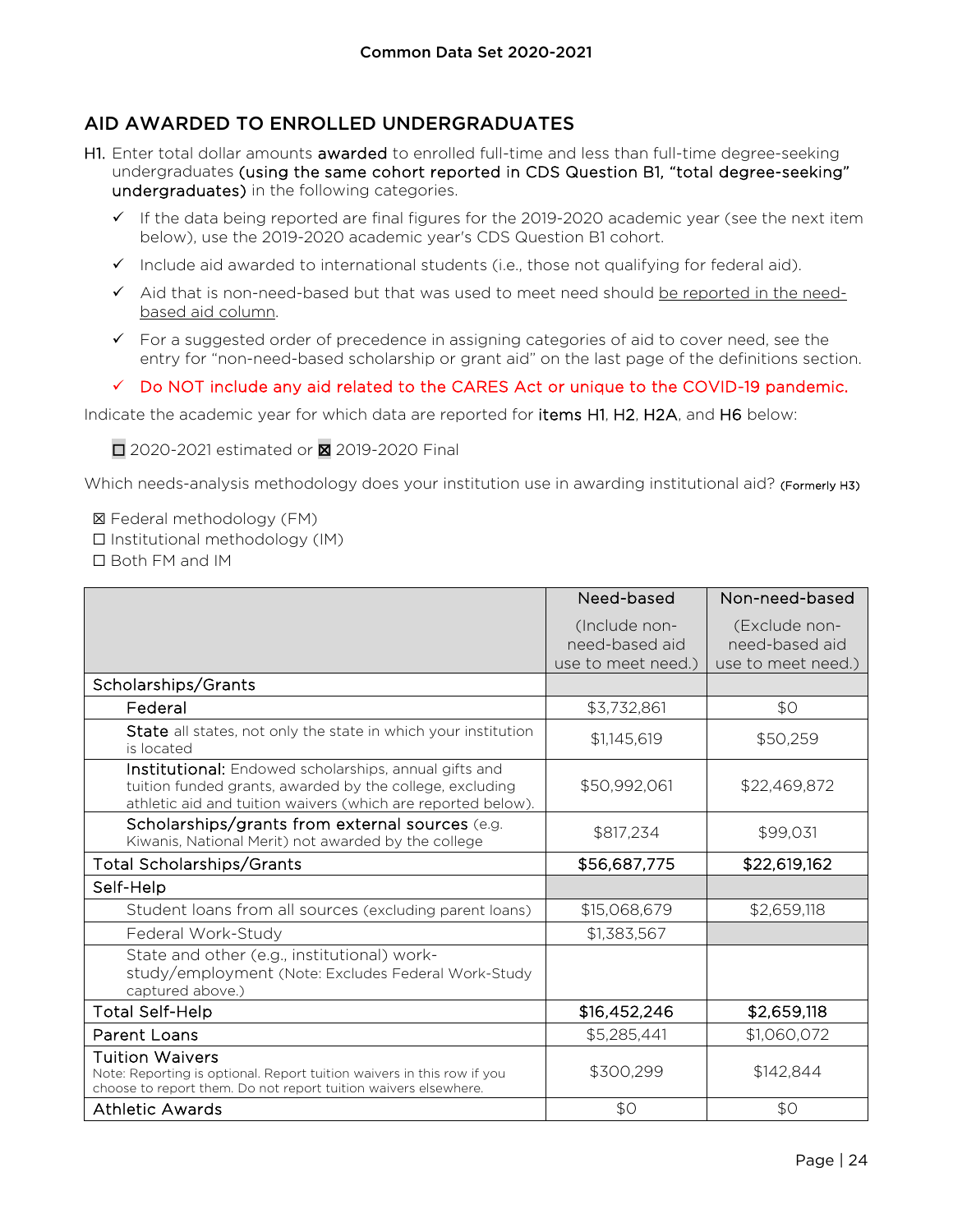H2. Number of Enrolled Students Awarded Aid: List the number of degree-seeking full-time and less-than-full-time undergraduates who applied for and were awarded financial aid from any source.

- $\checkmark$  Aid that is non-need-based but that was used to meet need should be counted as needbased aid.
- $\checkmark$  Numbers should reflect the cohort awarded the dollars reported in H1.
- $\checkmark$  In the chart below, students may be counted in more than one row, and full-time freshmen should also be counted as full-time undergraduates.
- $\checkmark$  Do NOT include any aid related to the CARES Act or unique to the COVID-19 pandemic.

|                |                                                                                                                                                                                                                                                                                              | First-time<br>Full-time<br>Freshmen | Full-time<br>Undergrad<br>(Incl. Fresh) | Less Than<br>Full-time<br>Undergrad |
|----------------|----------------------------------------------------------------------------------------------------------------------------------------------------------------------------------------------------------------------------------------------------------------------------------------------|-------------------------------------|-----------------------------------------|-------------------------------------|
| A              | Number of degree-seeking undergraduate students<br>(CDS Item B1 if reporting on Fall 2020 cohort)                                                                                                                                                                                            | 725                                 | 2,925                                   | 57                                  |
| B              | Number of students in line a who applied for need-<br>based financial aid                                                                                                                                                                                                                    | 671                                 | 2,518                                   | 18 <sup>°</sup>                     |
| $\overline{C}$ | Number of students in line b who were determined to<br>have financial need                                                                                                                                                                                                                   | 555                                 | 2,101                                   | 14                                  |
| D              | Number of students in line c who were awarded any<br>financial aid                                                                                                                                                                                                                           | 555                                 | 2,100                                   | 13                                  |
| E              | Number of students in line d who were awarded any<br>need-based scholarship or grant aid                                                                                                                                                                                                     | 536                                 | 2,050                                   | 12                                  |
| F              | Number of students in line <b>d</b> who were awarded any<br>need-based self-help aid                                                                                                                                                                                                         | 460                                 | 1,716                                   | 12                                  |
| G              | Number of students in line <b>d</b> who were awarded any<br>non-need-based scholarship or grant aid                                                                                                                                                                                          | 536                                 | 2,050                                   | 12                                  |
| Н.             | Number of students in line <b>d</b> whose need was fully met<br>(exclude PLUS loans, unsubsidized loans, and private<br>alternative loans)                                                                                                                                                   | 158                                 | 561                                     | $\circ$                             |
| L              | On average, the percentage of need that was met of<br>students who were awarded any need-based aid.<br>Exclude any aid that was awarded in excess of need as<br>well as any resources that were awarded to replace EFC<br>(PLUS loans, unsubsidized loans, and private alternative<br>loans) | 82.0%                               | 80.0%                                   | 41.0%                               |
| J              | The average financial aid package of those in line d.<br>Exclude any resources that were awarded to replace<br>EFC (PLUS loans, unsubsidized loans, and private<br>alternative loans)                                                                                                        | 34,954<br>\$                        | 33,729<br>\$                            | 14,176<br>\$                        |
| K.             | Average need-based scholarship or grant award of<br>those in line e                                                                                                                                                                                                                          | 29,195<br>\$                        | $\mathfrak{L}$<br>27,134                | 11,391<br>$\mathfrak{S}$            |
| L              | Average need-based self-help award (excluding PLUS<br>loans, unsubsidized loans, and private alternative loans)<br>of those in line f                                                                                                                                                        | \$3,914                             | 5,079<br>\$                             | 4,759<br>\$                         |
| M              | Average need-based loan (excluding PLUS loans.<br>unsubsidized loans, and private alternative loans) of<br>those in line f who were awarded a need-based loan                                                                                                                                | 3,161<br>S                          | 4,477<br>£.                             | \$<br>4,139                         |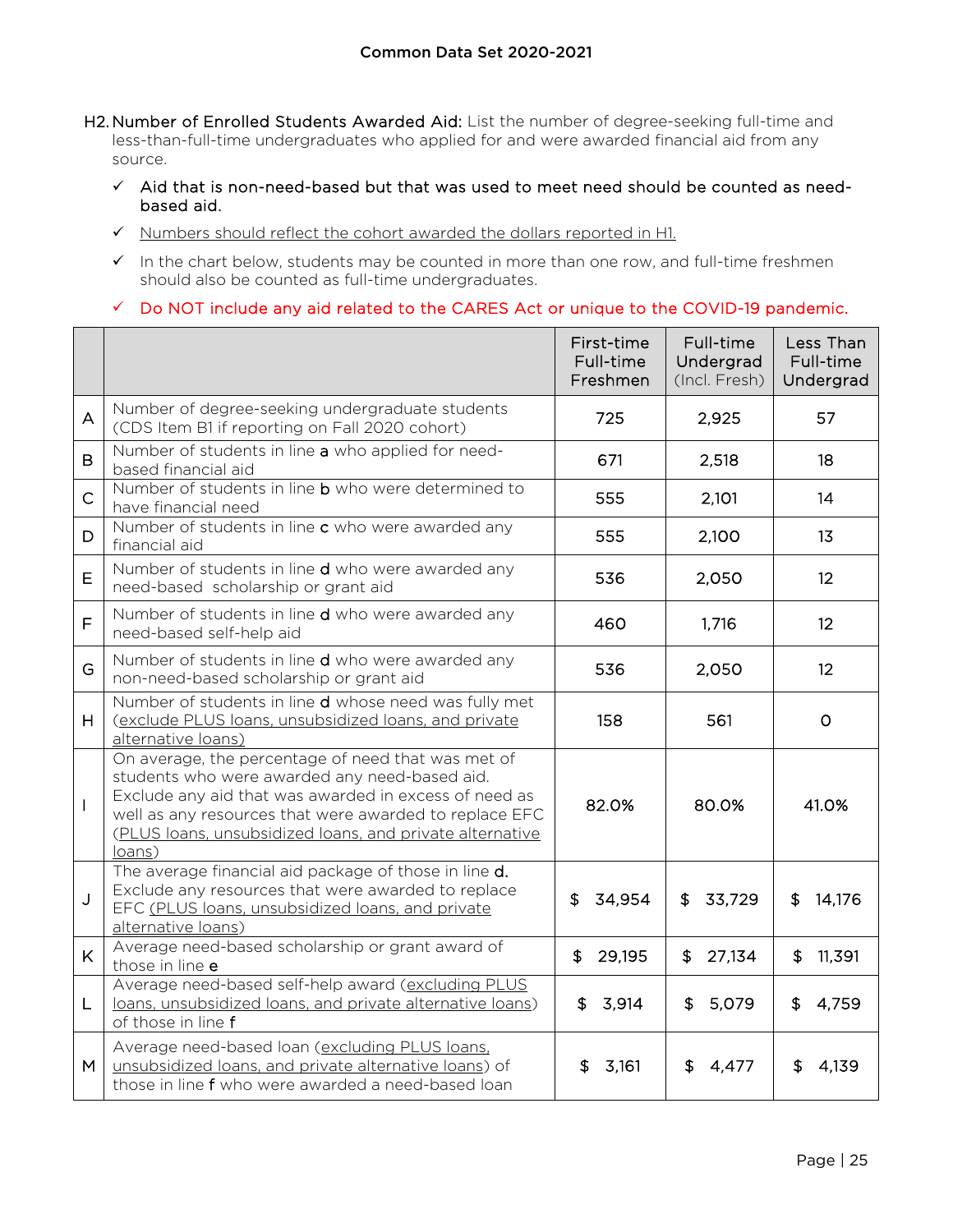H2A. Number of Enrolled Students Awarded Non-need-based Scholarships and Grants: List the number of degree-seeking full-time and less-than-full-time undergraduates who had no financial need and who were awarded institutional non-need-based scholarship or grant aid.

- $\checkmark$  Numbers should reflect the cohort awarded the dollars reported in H1.
- $\checkmark$  In the chart below, students may be counted in more than one row, and full-time freshmen should also be counted as full-time undergraduates.

### $\checkmark$  Do NOT include any aid related to the CARES Act or unique to the COVID-19 pandemic.

|                |                                                                                                                                                                                                                  | First-time<br>Full-time<br>Freshmen | Full-time<br>Undergrad<br>(Incl.<br>Fresh) | Less Than<br>Full-time<br>Undergrad |
|----------------|------------------------------------------------------------------------------------------------------------------------------------------------------------------------------------------------------------------|-------------------------------------|--------------------------------------------|-------------------------------------|
| N              | Number of students in line a who had no financial need and<br>who were awarded institutional non-need-based scholarship<br>or grant aid (exclude those who were awarded athletic<br>awards and tuition benefits) | 167                                 | 777                                        |                                     |
| $\circ$        | Average dollar amount of institutional non-need-based<br>scholarship and grant aid awarded to students in line n                                                                                                 | 23,059<br>\$.                       | \$22,173                                   | 5.738                               |
| $\overline{P}$ | Number of students in line a who were awarded an<br>institutional non-need-based athletic scholarship or grant                                                                                                   |                                     |                                            |                                     |
| $\mathsf Q$    | Average dollar amount of institutional non-need-based<br>athletic scholarships and grants awarded to students in line p                                                                                          |                                     |                                            |                                     |

#### Note: These are the graduates and loan types to include and exclude in order to fill out CDS H4 and H5.

Include:

- 2020 undergraduate class: all students who started at your institution as first-time students and received a bachelor's degree between July 1, 2019 and June 30, 2020.
- Only loans made to students who borrowed while enrolled at your institution.
- Co-signed loans.

Exclude:

- Students who transferred in.
- Money borrowed at other institutions.
- Parent loans
- Students who did not graduate or who graduated with another degree or certificate (but no bachelor's degree).
- Any aid related to the CARE Act or unique the COVID-19 pandemic.

H4. Provide the number of students in the 2020 undergraduate class who started at your institution as first-time students and received a bachelor's degree between July 1, 2019 and June 30, 2020. Exclude students who transferred into your institution.

⇒ 584

#### H5. Number and percent of students in class (defined in H4 above) borrowing from federal, nonfederal, and any loan sources, and the average (or mean) amount borrowed.

- The "Average per-undergraduate-borrower cumulative principal borrowed," is designed to provide better information about student borrowing from federal and nonfederal (institutional, state, commercial) sources.
- The numbers, percentages, and averages for each row should be based only on the loan source specified for the particular row. For example, the federal loans average (row b) should only be the cumulative average of federal loans and the private loans average (row e) should only be the cumulative average of private loans.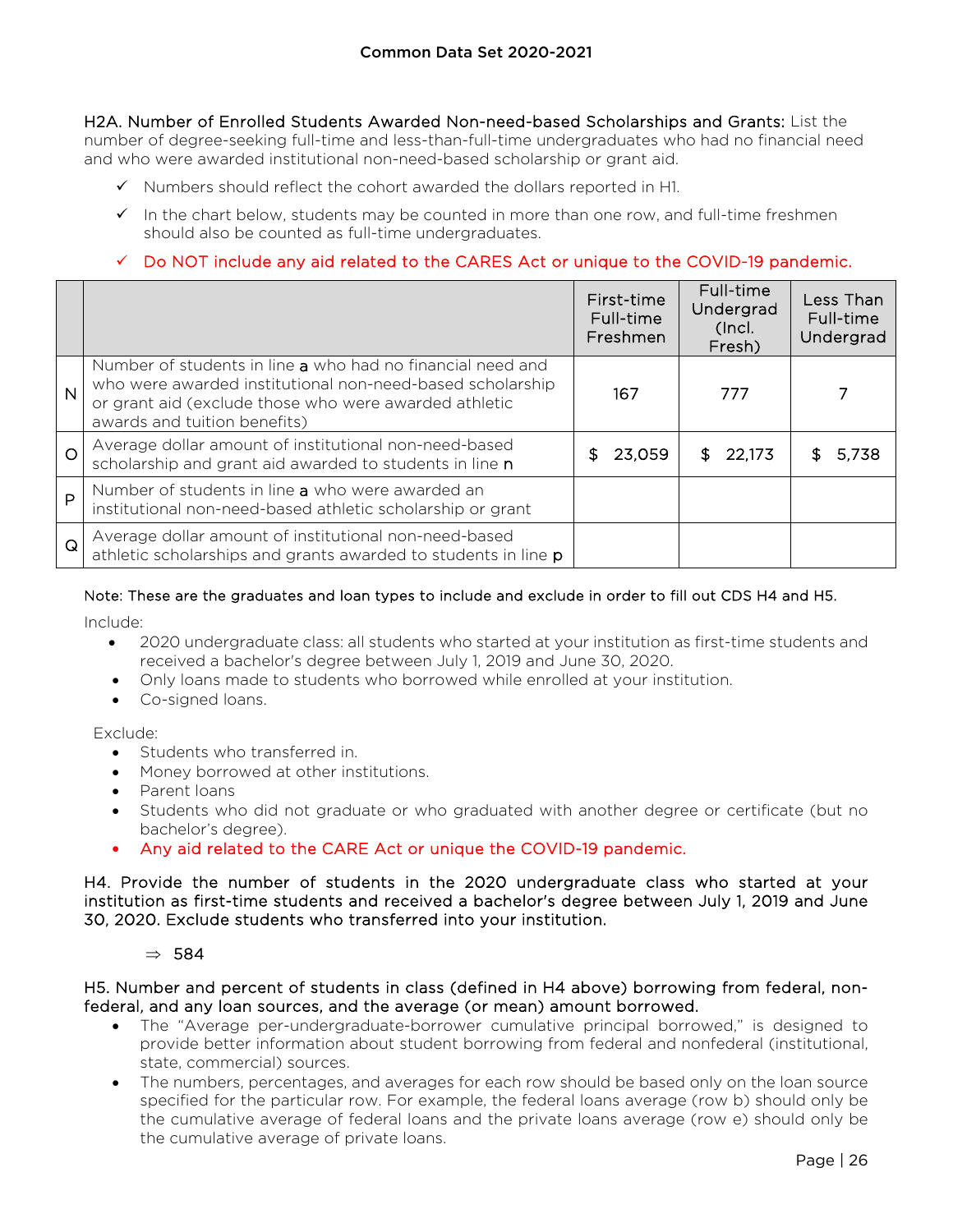|                | Source/Type of Loan                                                                                                                                                                                                                                       | Number in the<br>class (defined in<br>H4 above) who<br>borrowed from<br>the types of<br>loans specified in<br>the first column | Percent of the<br>class (defined<br>above) who<br>borrowed from<br>the types of<br>loans specified in<br>the first column<br>(nearest 1%) | Average per-<br>undergraduate-<br>borrower cumulative<br>principal borrowed<br>from the types of<br>loans specified in<br>the first column<br>(nearest \$1) |
|----------------|-----------------------------------------------------------------------------------------------------------------------------------------------------------------------------------------------------------------------------------------------------------|--------------------------------------------------------------------------------------------------------------------------------|-------------------------------------------------------------------------------------------------------------------------------------------|-------------------------------------------------------------------------------------------------------------------------------------------------------------|
| $\overline{A}$ | Any Ioan program: Federal Perkins, Federal<br>Stafford Subsidized and Unsubsidized,<br>institutional, state, private loans that your<br>institution is aware of, etc. Include both Federal<br>Direct Student Loans and Federal Family<br>Education Loans. | 417                                                                                                                            | 71%                                                                                                                                       | \$33,600                                                                                                                                                    |
| B              | Federal Ioan programs: Federal Perkins, Federal<br>Stafford Subsidized and Unsubsidized, Include<br>both Federal Direct Student Loans and Federal<br>Family Education Loans.                                                                              | 412                                                                                                                            | 71%                                                                                                                                       | \$24,289                                                                                                                                                    |
| C              | Institutional loan programs.                                                                                                                                                                                                                              |                                                                                                                                |                                                                                                                                           |                                                                                                                                                             |
| D              | State loan programs.                                                                                                                                                                                                                                      |                                                                                                                                |                                                                                                                                           |                                                                                                                                                             |
| E              | Private student loans made by a bank or lender.                                                                                                                                                                                                           | 99                                                                                                                             | 17%                                                                                                                                       | \$40.375                                                                                                                                                    |

# <span id="page-28-0"></span>AID TO UNDERGRADUATE DEGREE-SEEKING NONRESIDENT ALIENS

## • Report numbers and dollar amounts for the same academic year checked in item H1

H6. Indicate your institution's policy regarding institutional scholarship and grant aid for undergraduate degree-seeking nonresident aliens:

- ☒ Institutional need-based scholarship or grant aid is available
- ☒ Institutional non-need-based scholarship or grant aid is available
- ☐ Institutional scholarship and grant aid is not available

If institutional financial aid is available for undergraduate degree-seeking nonresident aliens, provide the number of undergraduate degree-seeking nonresident aliens who were awarded need-based or non-need-based aid:

## ⇒ 38

Average dollar amount of institutional financial aid awarded to undergraduate degree-seeking nonresident aliens:

## $\Rightarrow$  \$29.456

Total dollar amount of institutional financial aid awarded to undergraduate degree-seeking nonresident aliens:

## $\Rightarrow$  \$1,119,318

- H7. Check off all financial aid forms nonresident alien first-year financial aid applicants must submit:
	- ☒ Institution's own financial aid form
	- ☐ CSS/Financial Aid PROFILE
	- ☐ International Student's Financial Aid Application
	- ☐ International Student's Certification of Finances
	- ☐ Other: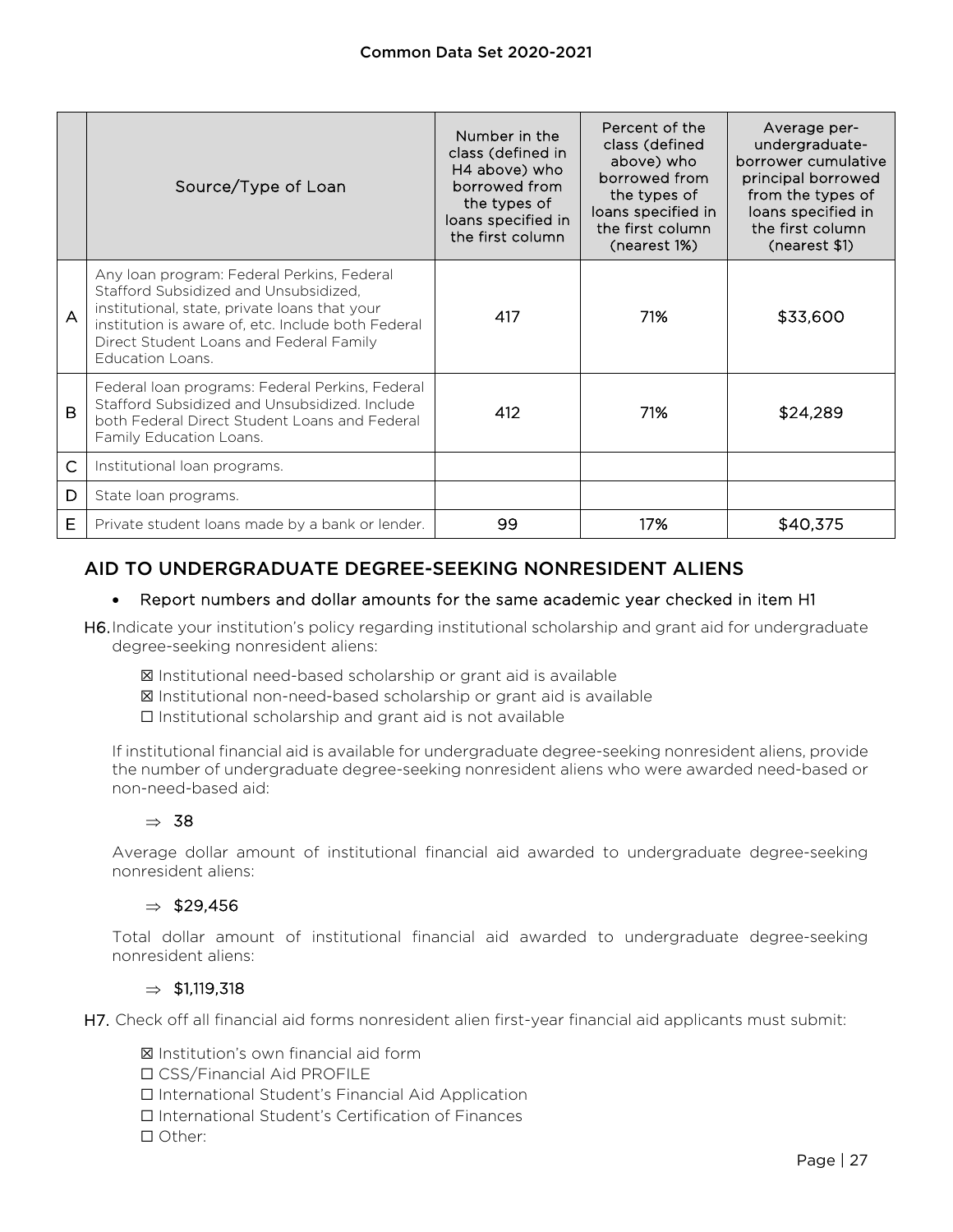# <span id="page-29-0"></span>PROCESS FOR FIRST-YEAR/FRESHMAN STUDENTS

H8. Check off all financial aid forms domestic first-year (freshman) financial aid applicants must submit:

☒ FAFSA

- ☐ Institution's own financial aid form
- ☐ CSS/Financial Aid PROFILE
- ☐ State aid form
- ☐ Noncustodial PROFILE
- ☐ Business/Farm Supplement
- ☐ Other:

H9. Indicate filing dates for first-year (freshman) students:

Priority date for filing required financial aid forms:

#### ⇒ December 1

Deadline for filing required financial aid forms:

⇒

#### ☒ No deadline for filing required forms (applications processed on a rolling basis)

H10. Indicate notification dates for first-year (freshman) students (answer a or b):

☐ Students notified on or about (date):

⊠ Students notified on a rolling basis. Starting date: February 15

H11. Indicate reply dates:

Students must reply by (date): May 1 or within 4 weeks of notification.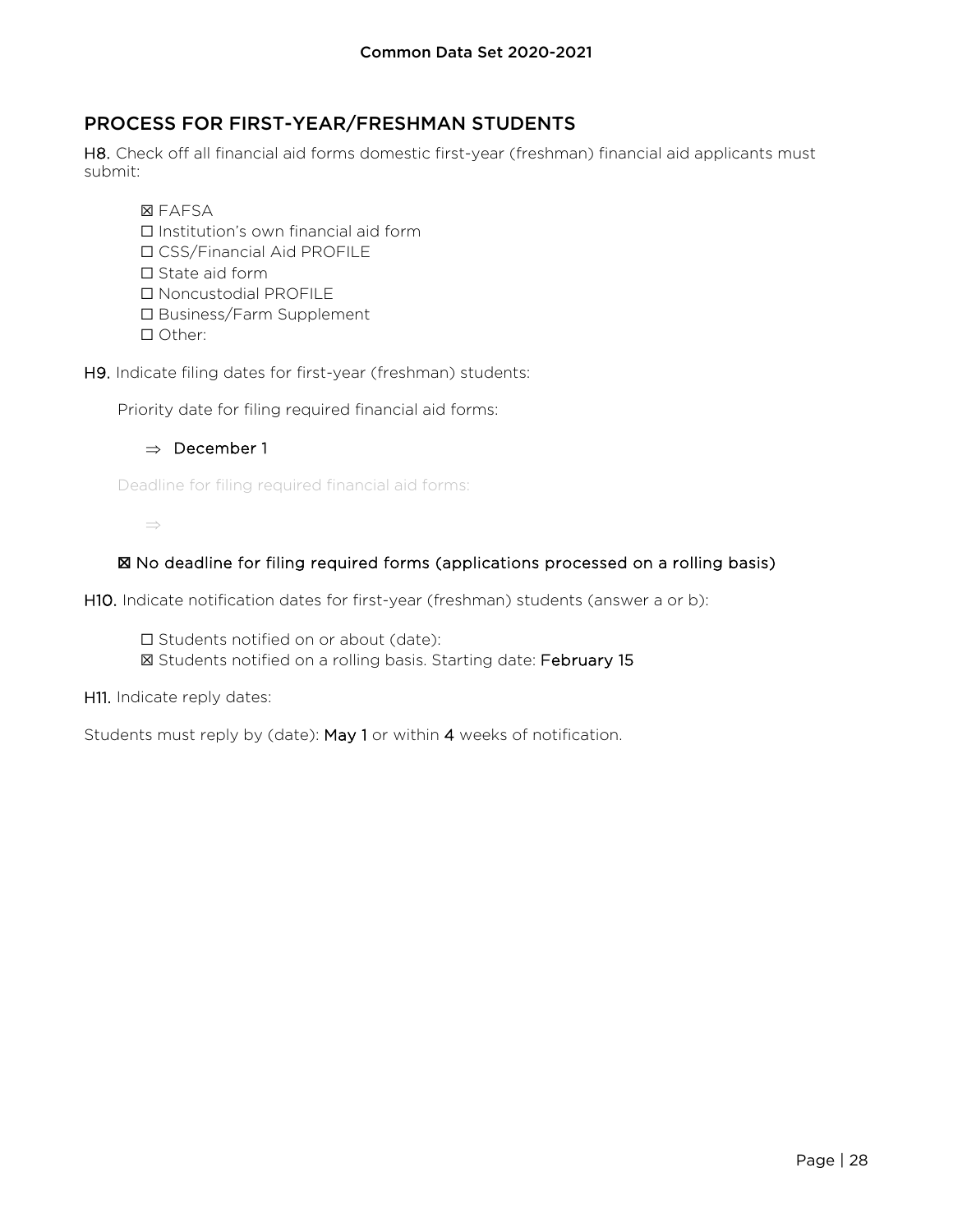# <span id="page-30-0"></span>TYPES OF AID AVAILABLE

Please check off all types of aid available to undergraduates at your institution:

### H12. Loans

- ☒ Direct Subsidized Stafford Loans
- ☒ Direct Unsubsidized Stafford Loans
- ☒ Direct PLUS Loans
- ☐ Federal Perkins Loans
- ☐ Federal Nursing Loans
- ☐ State Loans
- ☐ College/university loans from institutional funds
- ☐ Other (specify):

#### H13. Need Based Scholarships and Grants

- ☒ Federal Pell
- ☒ SEOG
- ☒ State scholarships/grants
- ☒ Private Scholarships
- ☒ College/university scholarship or grant aid from institutional funds
- ☐ United Negro College Fund
- ☐ Federal Nursing Scholarship
- ☐ Other (specify):

|                          | Non-Need Based | Need-Based |
|--------------------------|----------------|------------|
| Academics                | ⊠              | ⊠          |
| Alumni affiliation       |                |            |
| Art                      |                |            |
| <b>Athletics</b>         |                |            |
| Job skills               |                |            |
| <b>ROTC</b>              |                |            |
| Leadership               |                |            |
| Minority status          |                |            |
| Music/drama              |                |            |
| Religious affiliation    |                |            |
| State/district residency |                |            |

H14. Check off criteria used in awarding institutional aid. Check all that apply.

H15. If your institution has recently implemented any major financial aid policy, program, or initiative to make your institution more affordable to incoming students such as replacing loans with grants, or waiving costs for families below a certain income level please provide details below:

Are these policies related to the COVID-19 pandemic?

☐ Yes ☐ No

⇒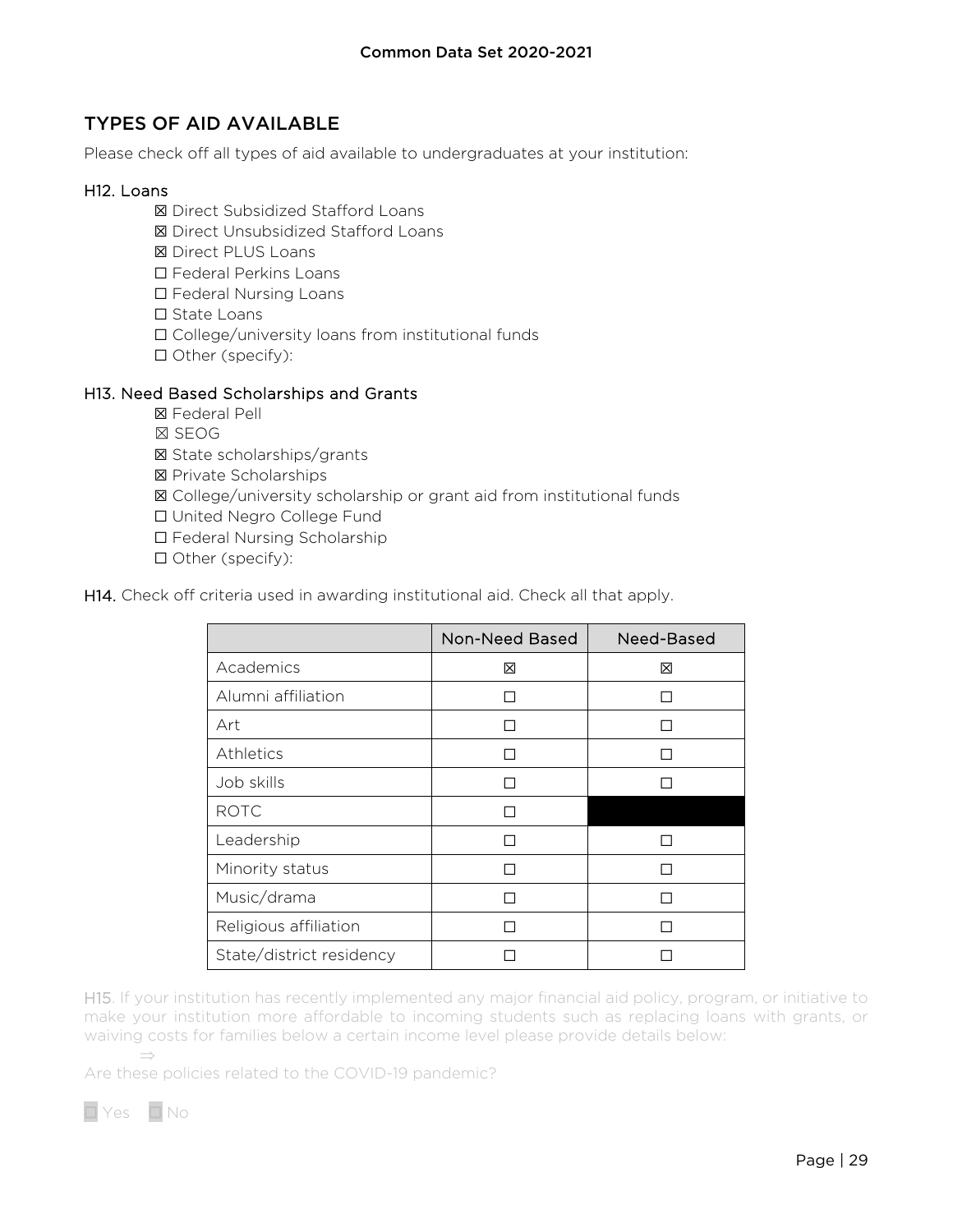# INSTRUCTIONAL FACULTY AND CLASS SIZE

# <span id="page-31-1"></span><span id="page-31-0"></span>INSTRUCTIONAL FACULTY

#### I-1. Please report the number of instructional faculty members in each category for Fall 2020. Include faculty who are on your institution's payroll on the census date your institution uses for IPEDS/AAUP.

The following definition of full-time instructional faculty is used by the American Association of University Professors (AAUP) in its annual Faculty Compensation Survey (the part time definitions are not used by AAUP). Instructional Faculty is defined as those members of the instructional-research staff whose major regular assignment is instruction, including those with released time for research. Use the chart below to determine inclusions and exclusions:

|              |                                                                                                                                                                                                                                      | Full-time | Part-time                                                                   |
|--------------|--------------------------------------------------------------------------------------------------------------------------------------------------------------------------------------------------------------------------------------|-----------|-----------------------------------------------------------------------------|
| $\forall$    | Instructional faculty in preclinical and clinical medicine, faculty who are not<br>paid (e.g., those who donate their services or are in the military), or research-<br>only faculty, post-doctoral fellows, or pre-doctoral fellows | Exclude   | Include only if<br>they teach one or<br>more non-clinical<br>credit courses |
| B            | Administrative officers with titles such as dean of students, librarian, registrar,<br>coach, and the like, even though they may devote part of their time to<br>classroom instruction and may have faculty status                   | Exclude   | Include if they<br>teach one or<br>more non-clinical<br>credit courses      |
| C            | Other administrators/staff who teach one or more non-clinical credit courses<br>even though they do not have faculty status                                                                                                          | Exclude   | Include                                                                     |
| $\mathsf{D}$ | Undergraduate or graduate students who assist in the instruction of courses,<br>but have titles such as teaching assistant, teaching fellow, and the like                                                                            | Exclude   | Exclude                                                                     |
| E            | Faculty on sabbatical or leave with pay                                                                                                                                                                                              | Include   | Exclude                                                                     |
| F            | Faculty on leave without pay                                                                                                                                                                                                         | Exclude   | Exclude                                                                     |
| G            | Replacement faculty for faculty on sabbatical leave or leave with pay                                                                                                                                                                | Exclude   | Include                                                                     |

Full-time instructional faculty: faculty employed on a full-time basis for instruction (including those with released time for research)

Part-time instructional faculty: Adjuncts and other instructors being paid solely for part-time classroom instruction. Also includes full-time faculty teaching less than two semesters, three quarters, two trimesters, or two four-month sessions. Employees who are not considered full-time instruction faculty but who teach one or more non-clinical credit courses may be counted as part-time faculty.

Minority faculty: includes faculty who designate themselves as Black, non-Hispanic; American Indian or Alaska Native; Asian, Native Hawaiian or other Pacific Islander, or Hispanic.

Doctorate: includes such degrees as Doctor of Philosophy, Doctor of Education, Doctor of Juridical Science, and Doctor of Public Health in any field such as arts, sciences, education, engineering, business, and public administration. Also includes terminal degrees formerly designated as "first professional," including dentistry (DDS or DMD), medicine (MD), optometry (OD), osteopathic medicine (DO), pharmacy (DPharm or BPharm), podiatric medicine (DPM), veterinary medicine (DVM), chiropractic (DC or DCM), or law (JD).

**Terminal master's degree:** a master's degree that is considered the highest degree in a field: example, M. Arch (in architecture) and MFA (master of fine arts in art or theater).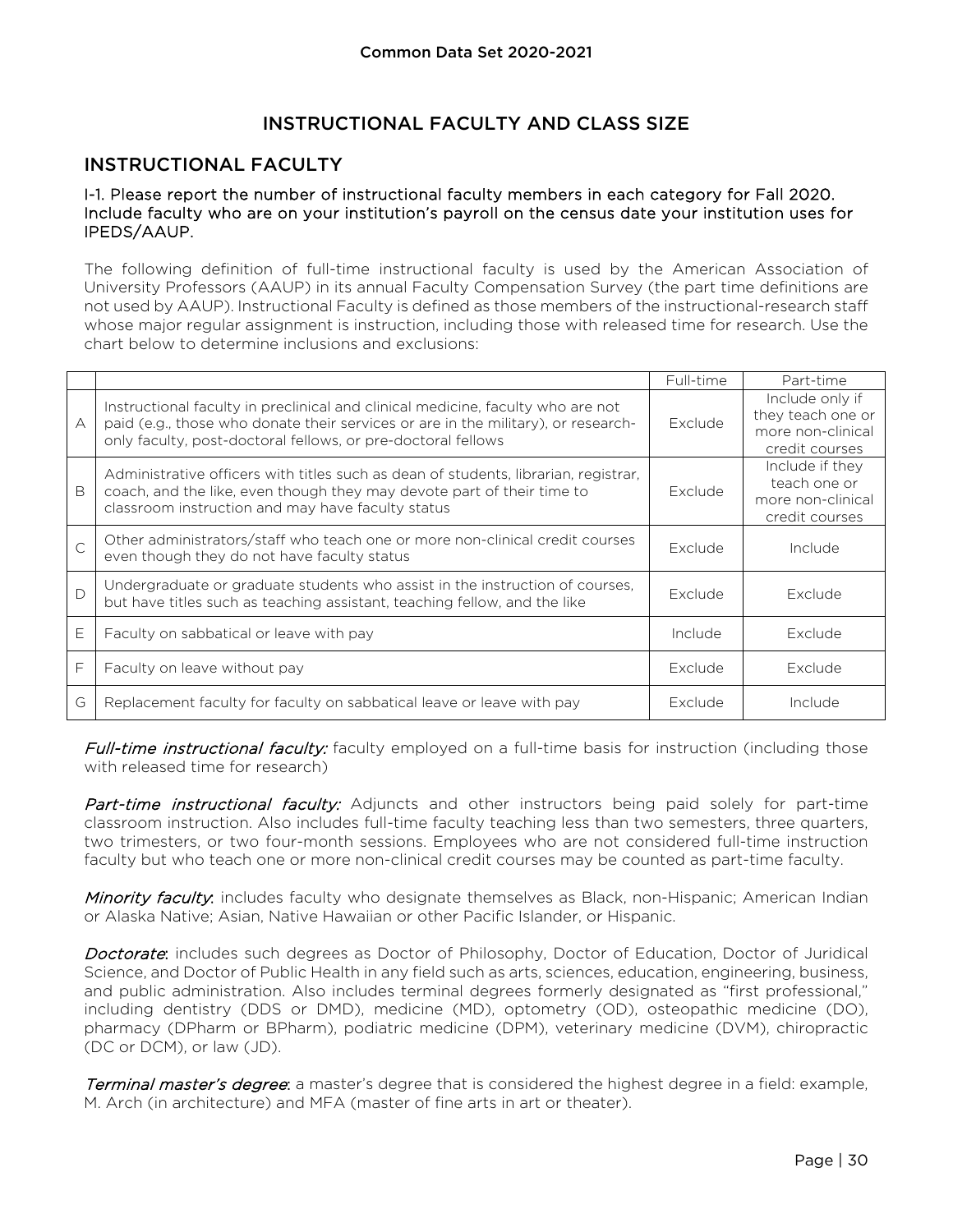|   |                                                                                                                                 | Full-time | Part-time | Total |
|---|---------------------------------------------------------------------------------------------------------------------------------|-----------|-----------|-------|
| A | Total number of instructional faculty                                                                                           | 173       | 177       | 350   |
| В | Total number who are members of minority groups                                                                                 | 26        | 29        | 55    |
| C | Total number who are women                                                                                                      | 78        | 88        | 166   |
| D | Total number who are men                                                                                                        | 95        | 89        | 184   |
| Е | Total number who are nonresident aliens (international)                                                                         | 9         | $\Omega$  | 9     |
| F | Total number with doctorate, or other terminal degree                                                                           | 168       | 73        | 241   |
| G | Total number whose highest degree is a master's but not a<br>terminal master's                                                  | 4         | 97        | 101   |
| H | Total number whose highest degree is a bachelor's                                                                               |           | 6         | 7     |
|   | Total number whose highest degree is unknown or other<br>(Note: Items f, g, h, and i must sum up to item a.)                    | O         |           |       |
| J | Total number in stand-alone graduate/professional<br>programs in which faculty teach virtually only graduate-<br>level students |           |           |       |

# <span id="page-32-0"></span>STUDENT TO FACULTY RATIO

Report the Fall 2020 ratio of full-time equivalent students (full-time plus 1/3 part time) to full-time equivalent instructional faculty (full time plus 1/3 part time). In the ratio calculations, exclude both faculty and students in stand-alone graduate or professional programs such as medicine, law, veterinary, dentistry, social work, business, or public health in which faculty teach virtually only graduate level students.

Do not count undergraduate or graduate student teaching assistants as faculty.

Fall 2020 Student to Faculty ratio: 13 to 1 (Based on 3,071 students and 232 faculty)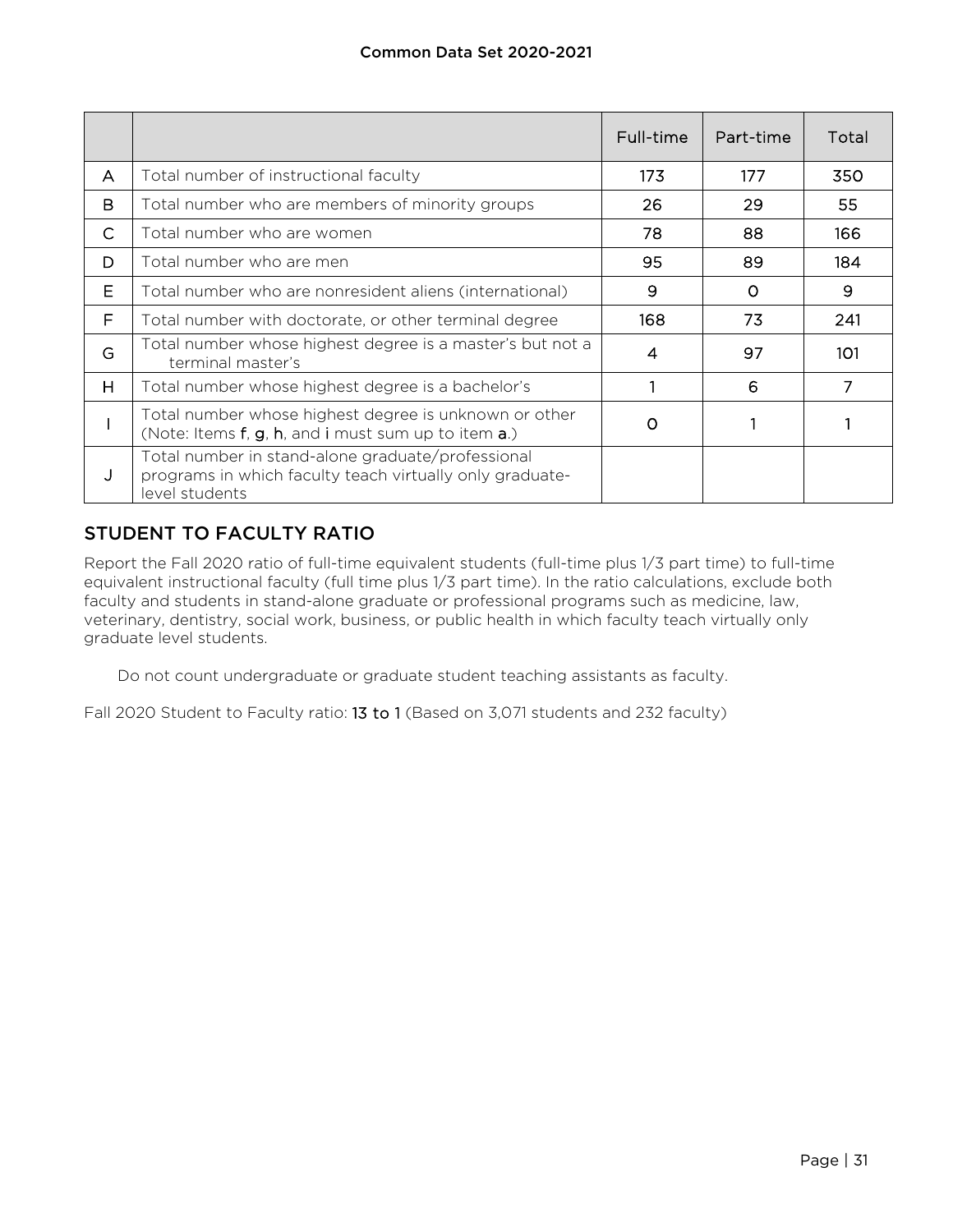# <span id="page-33-0"></span>UNDERGRADUATE CLASS SIZE

In the table below, please use the following definitions to report information about the size of classes and class sections offered in the Fall 2020 term.

#### Please include classes that have been moved online in response to the COVID-19 pandemic.

Class Sections: A class section is an organized course offered for credit, identified by discipline and number, meeting at a stated time or times in a classroom or similar setting, and not a subsection such as a laboratory or discussion session. Undergraduate class sections are defined as any sections in which at least one degree-seeking undergraduate student is enrolled for credit. Exclude distance learning classes and noncredit classes and individual instruction such as dissertation or thesis research, music instruction, or one-to-one readings. Exclude students in independent study, co-operative programs, internships, foreign language taped tutor sessions, practicums, and all students in one-on-one classes. Each class section should be counted only once and should not be duplicated because of course catalog cross-listings.

Class Subsections: A class subsection includes any subsection of a course, such as laboratory, recitation, and discussion subsections that are supplementary in nature and are scheduled to meet separately from the lecture portion of the course. Undergraduate subsections are defined as any subsections of courses in which degree-seeking undergraduate students enrolled for credit. As above, exclude noncredit classes and individual instruction such as dissertation or thesis research, music instruction, or one-to-one readings. Each class subsection should be counted only once and should not be duplicated because of cross-listings.

Using the above definitions, please report for each of the following class-size intervals the number of *class sections* and *class subsections* offered in Fall 2020. For example, a lecture class with 800 students who met at another time in 40 separate labs with 20 students should be counted once in the "100+" column in the class section column and 40 times under the "20-29" column of the class subsections table.

#### Number of Class Sections with Undergraduates Enrolled

|                                 | $2 - 9$ | 10-19      | $20 - 29$ | $30 - 39$          | $40 - 49$ | 50-99 | $100+$ | $\tau$ otal |
|---------------------------------|---------|------------|-----------|--------------------|-----------|-------|--------|-------------|
| <b>CLASS</b><br><b>SECTIONS</b> | 57      | つ11<br>∠∣∣ | 307       | О1<br>$\mathbf{O}$ | ັ         |       |        | 659         |

#### Undergraduate Class Size:

|                                         | $2 - 9$ | $10-19$ | $20 - 29$ | $30 - 39$ | $40 - 49$ | 50-99 | $100+$ | Total |
|-----------------------------------------|---------|---------|-----------|-----------|-----------|-------|--------|-------|
| <b>CLASS</b><br>SUB-<br><b>SECTIONS</b> |         | 16      | 15        |           |           |       |        | -42   |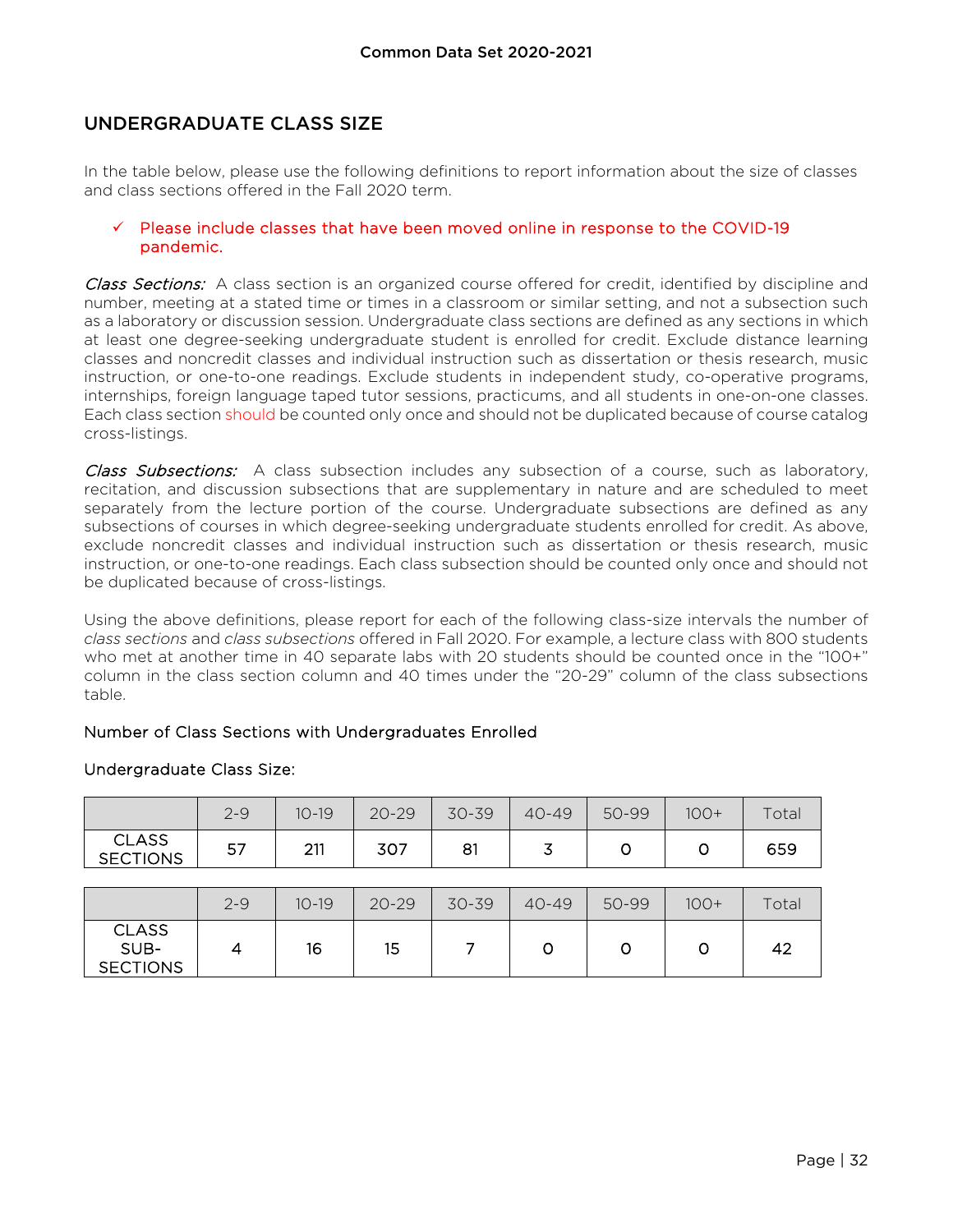# DISCIPLINARY AREAS OF DEGREES CONFERRED

#### <span id="page-34-0"></span>Degrees conferred between July 1, 2019 and June 30, 2020

For each of the following discipline areas, provide the percentage of diplomas/certificates, associate, and bachelor's degrees awarded. To determine the percentage, use majors, not headcount (e.g., students with one degree but a double major will be represented twice). Calculate the percentage from your institution's IPEDS Completions by using the sum of 1st and 2nd majors for each CIP code as the numerator and the sum of the Grand Total by 1st Majors and the Grand Total by 2nd major as the denominator. If you prefer, you can compute the percentages using 1st majors only.

| Category                                        | Diploma/<br>Certificates | Associate | Bachelor's | <b>CIP 2020</b><br>Categories |
|-------------------------------------------------|--------------------------|-----------|------------|-------------------------------|
| Agriculture                                     |                          |           |            | O1                            |
| Natural resources and conservation              |                          |           | 0.7%       | O3                            |
| Architecture                                    |                          |           |            | 04                            |
| Area, ethnic, and gender studies                |                          |           | 0.4%       | 05                            |
| Communication/journalism                        |                          |           | 8.0%       | 09                            |
| Communication technologies                      |                          |           |            | 10                            |
| Computer and information sciences               |                          |           | 2.6%       | 11                            |
| Personal and culinary services                  |                          |           |            | 12                            |
| Education                                       |                          |           | 3.8%       | 13                            |
| Engineering                                     |                          |           | 0.3%       | 14                            |
| Engineering technologies                        |                          |           |            | 15                            |
| Foreign languages, literatures, and linguistics |                          |           | 0.9%       | 16                            |
| Family and consumer sciences                    |                          |           |            | 19                            |
| Law/legal studies                               |                          |           |            | 22                            |
| English                                         |                          |           | 2.9%       | 23                            |
| Liberal arts/general studies                    |                          |           |            | 24                            |
| Library science                                 |                          |           |            | 25                            |
| Biological/life sciences                        |                          |           | 9.8%       | 26                            |
| Mathematics and statistics                      |                          |           | 0.9%       | 27                            |
| Military science and military technologies      |                          |           |            | 28 and 29                     |
| Interdisciplinary studies                       |                          |           | 3.5%       | 30                            |
| Parks and recreation                            |                          |           | 6.9%       | 31                            |
| Philosophy and religious studies                |                          |           | 2.8%       | 38                            |
| Theology and religious vocations                |                          |           |            | 39                            |
| Physical sciences                               |                          |           | 3.1%       | 40                            |
| Science technologies                            |                          |           |            | 41                            |
| Psychology                                      |                          |           | 7.8%       | 42                            |
| Homeland Security, law enforcement,             |                          |           |            | 43                            |
| firefighting, and protective services           |                          |           |            |                               |
| Public administration and social services       |                          |           |            | 44                            |
| Social sciences                                 |                          |           | 7.7%       | 45                            |
| Construction trades                             |                          |           |            | 46                            |
| Mechanic and repair technologies                |                          |           |            | 47                            |
| Precision production                            |                          |           |            | 48                            |
| Transportation and materials moving             |                          |           |            | 49                            |
| Visual and performing arts                      |                          |           |            | 50                            |
| Health professions and related programs         |                          |           | 0.1%       | 51                            |
| Business/marketing                              |                          |           | 36.5%      | 52                            |
| History                                         |                          |           | 1.3%       | 54                            |
| <b>TOTAL</b>                                    | 100%                     | 100%      | 100%       |                               |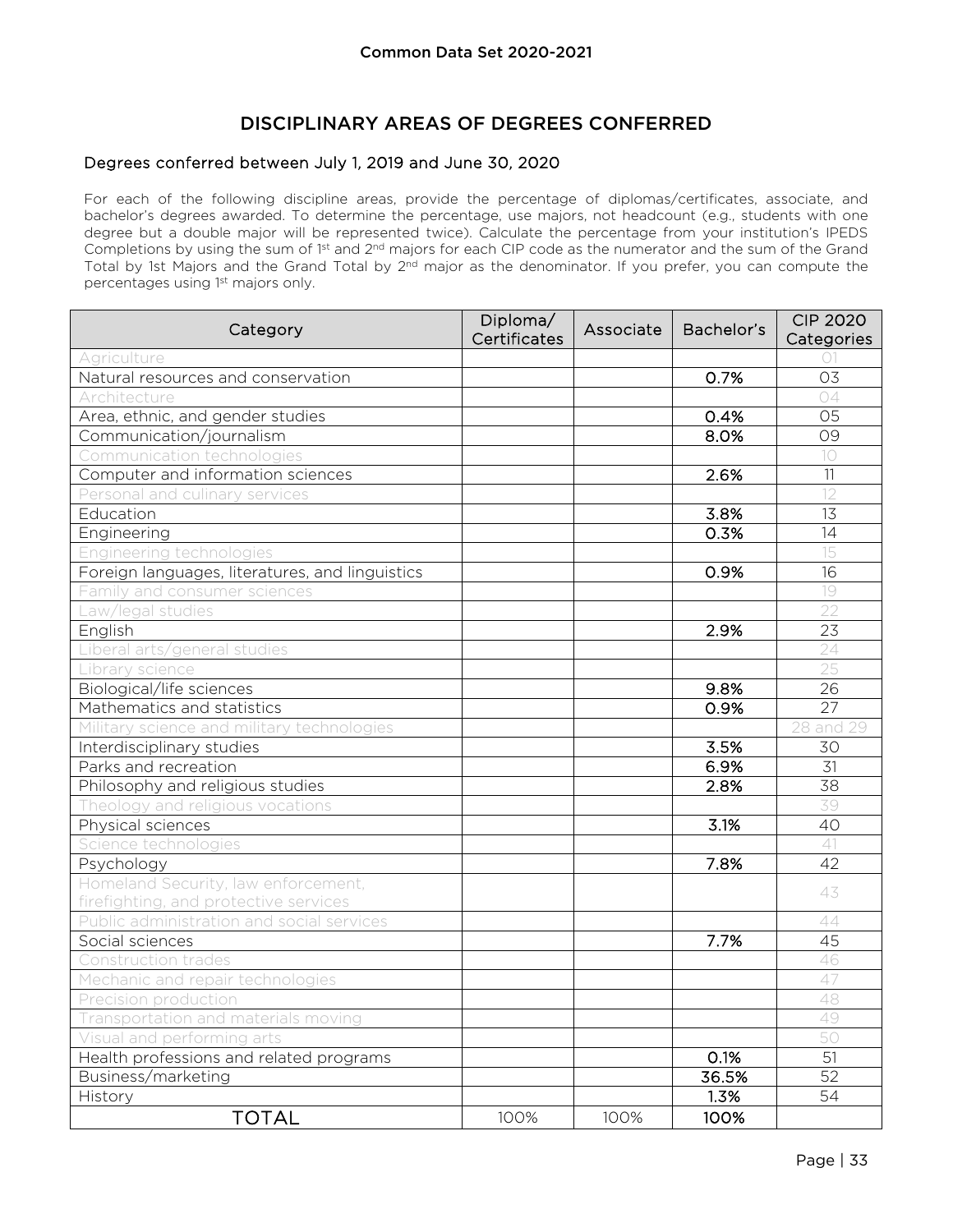# COMMON DATA SET DEFINITIONS

#### <span id="page-35-0"></span>♦ All definitions related to the financial aid section appear at the end of the Definitions document.

♦ Items preceded by an asterisk (\*) represent definitions agreed to among publishers which do not appear on the CDS document but may be present on individual publishers' surveys.

\*Academic advisement: Plan under which each student is assigned to a faculty member or a trained adviser, who, through regular meetings, helps the student plan and implement immediate and long-term academic and vocational goals.

Accelerated program: Completion of a college program of study in fewer than the usual number of years, most often by attending summer sessions and carrying extra courses during the regular academic term.

Admitted student: Applicant who is offered admission to a degree-granting program at your institution.

\*Adult student services: Admission assistance, support, orientation, and other services expressly for adults who have started college for the first time, or who are re-entering after a lapse of a few years.

American Indian or Alaska Native: A person having origins in any of the original peoples of North and South America (including Central America) and maintaining tribal affiliation or community attachment.

Applicant (first-time, first year): An individual who has fulfilled the institution's requirements to be considered for admission (including payment or waiving of the application fee, if any) and who has been notified of one of the following actions: admission, nonadmission, placement on waiting list, or application withdrawn (by applicant or institution).

Application fee: That amount of money that an institution charges for processing a student's application for acceptance. This amount is *not* creditable toward tuition and required fees, nor is it refundable if the student is not admitted to the institution.

Asian: A person having origins in any of the original peoples of the Far East, Southeast Asia, or the Indian subcontinent, including, for example, Cambodia, China, India, Japan, Korea, Malaysia, Pakistan, the Philippine Islands, Thailand, and Vietnam.

Associate degree: An award that normally requires at least two but less than four years of full-time equivalent college work.

Bachelor's degree: An award (baccalaureate or equivalent degree, as determined by the Secretary of the U.S. Department of Education) that normally requires at least four years but *not* more than five years of full-time equivalent college-level work. This includes ALL bachelor's degrees conferred in a five-year cooperative (workstudy plan) program. (A cooperative plan provides for alternate class attendance and employment in business, industry, or government; thus, it allows students to combine actual work experience with their college studies.) Also, it includes bachelor's degrees in which the normal four years of work are completed in three years.

Black or African American*:* A person having origins in any of the black racial groups of Africa.

Board (charges): Assume average cost for 19 meals per week or the maximum meal plan.

Books and supplies (costs): Average cost of books and supplies. Do not include unusual costs for special groups of students (e.g., engineering or art majors), unless they constitute the majority of students at your institution.

Calendar system: The method by which an institution structures most of its courses for the academic year.

Campus Ministry: Religious student organizations (denominational or nondenominational) devoted to fostering religious life on college campuses. May also refer to Campus Crusade for Christ, an interdenominational Christian organization.

\*Career and placement services: A range of services, including (often) the following: coordination of visits of employers to campus; aptitude and vocational testing; interest inventories, personal counseling; help in resume writing, interviewing, launching the job search; listings for those students desiring employment and those seeking permanent positions; establishment of a permanent reference folder; career resource materials.

Carnegie units: One year of study or the equivalent in a secondary school subject.

#### Certificate: See Postsecondary award, certificate, or diploma.

Class rank: The relative numerical position of a student in his or her graduating class, calculated by the high school on the basis of grade-point average, whether weighted or unweighted.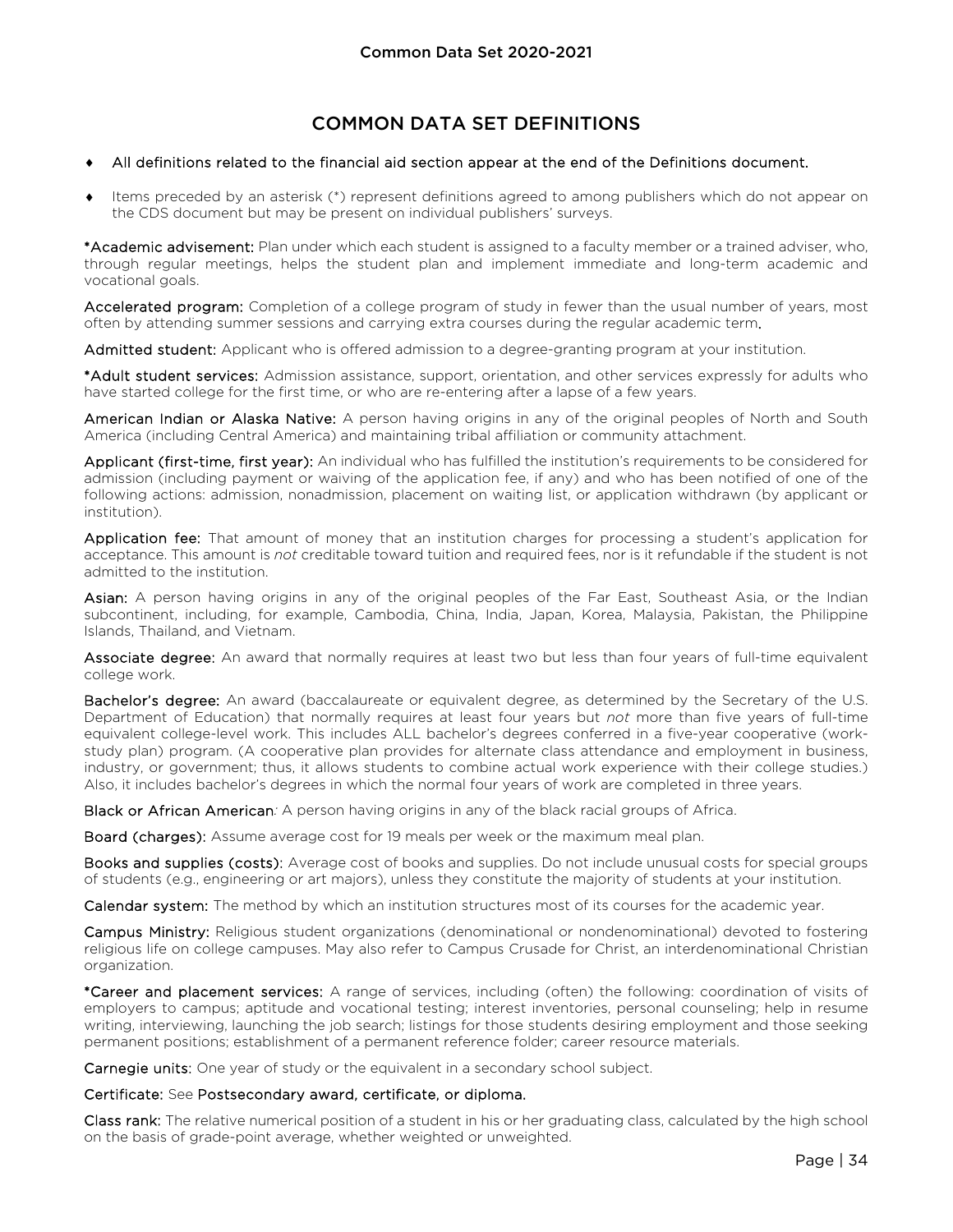College-preparatory program: Courses in academic subjects (English, history and social studies, foreign languages, mathematics, science, and the arts) that stress preparation for college or university study.

Common Application: The standard application form distributed by the National Association of Secondary School Principals for a large number of private colleges who are members of the Common Application Group.

\*Community service program: Referral center for students wishing to perform volunteer work in the community or participate in volunteer activities coordinated by academic departments.

Commuter: A student who lives off campus in housing that is not owned by, operated by, or affiliated with the college. This category includes students who commute from home and students who have moved to the area to attend college.

Clock hour: A unit of measure that represents an hour of scheduled instruction given to students. Also referred to as contact hour.

Continuous basis (for program enrollment): A calendar system classification that is used by institutions that enroll students at any time during the academic year. For example, a cosmetology school or a word processing school might allow students to enroll and begin studies at various times, with no requirement that classes begin on a certain date.

Cooperative education program: A program that provides for alternate class attendance and employment in business, industry, or government.

Cooperative housing: College-owned, -operated, or -affiliated housing in which students share room and board expenses and participate in household chores to reduce living expenses.

\*Counseling service: Activities designed to assist students in making plans and decisions related to their education, career, or personal development.

Credit: Recognition of attendance or performance in an instructional activity (course or program) that can be applied by a recipient toward the requirements for a degree, diploma, certificate, or recognized postsecondary credential.

Credit course: A course that, if successfully completed, can be applied toward the number of courses required for achieving a degree, diploma, certificate, or other recognized postsecondary credential.

Credit hour: A unit of measure representing an hour (50 minutes) of instruction over a 15-week period in a semester or trimester system or a 10-week period in a quarter system. It is applied toward the total number of hours needed for completing the requirements of a degree, diploma, certificate, or recognized postsecondary credential.

Cross-registration: A system whereby students enrolled at one institution may take courses at another institution without having to apply to the second institution.

Deferred admission: The practice of permitting admitted students to postpone enrollment, usually for a period of one academic term or one year.

Degree: An award conferred by a college, university, or other postsecondary education institution as official recognition for the successful completion of a program of studies.

Degree-seeking students: Students enrolled in courses for credit who are recognized by the institution as seeking a degree or recognized postsecondary credential. At the undergraduate level, this is intended to include students enrolled in vocational or occupational programs.

Differs by program (calendar system): A calendar system classification that is used by institutions that have occupational/vocational programs of varying length. These schools may enroll students at specific times depending on the program desired. For example, a school might offer a two-month program in January, March, May, September, and November; and a three-month program in January, April, and October.

#### Diploma: See Postsecondary award, certificate, or diploma.

Distance learning: An option for earning course credit at off-campus locations via cable television, internet, satellite classes, videotapes, correspondence courses, or other means.

Doctor's degree-research/scholarship: A Ph.D. or other doctor's degree that requires advanced work beyond the master's level, including the preparation and defense of a dissertation based on original research, or the planning and execution of an original project demonstrating substantial artistic or scholarly achievement. Some examples of this type of degree may include Ed.D., D.M.A., D.B.A., D.Sc., D.A., or D.M, and others, as designated by the awarding institution.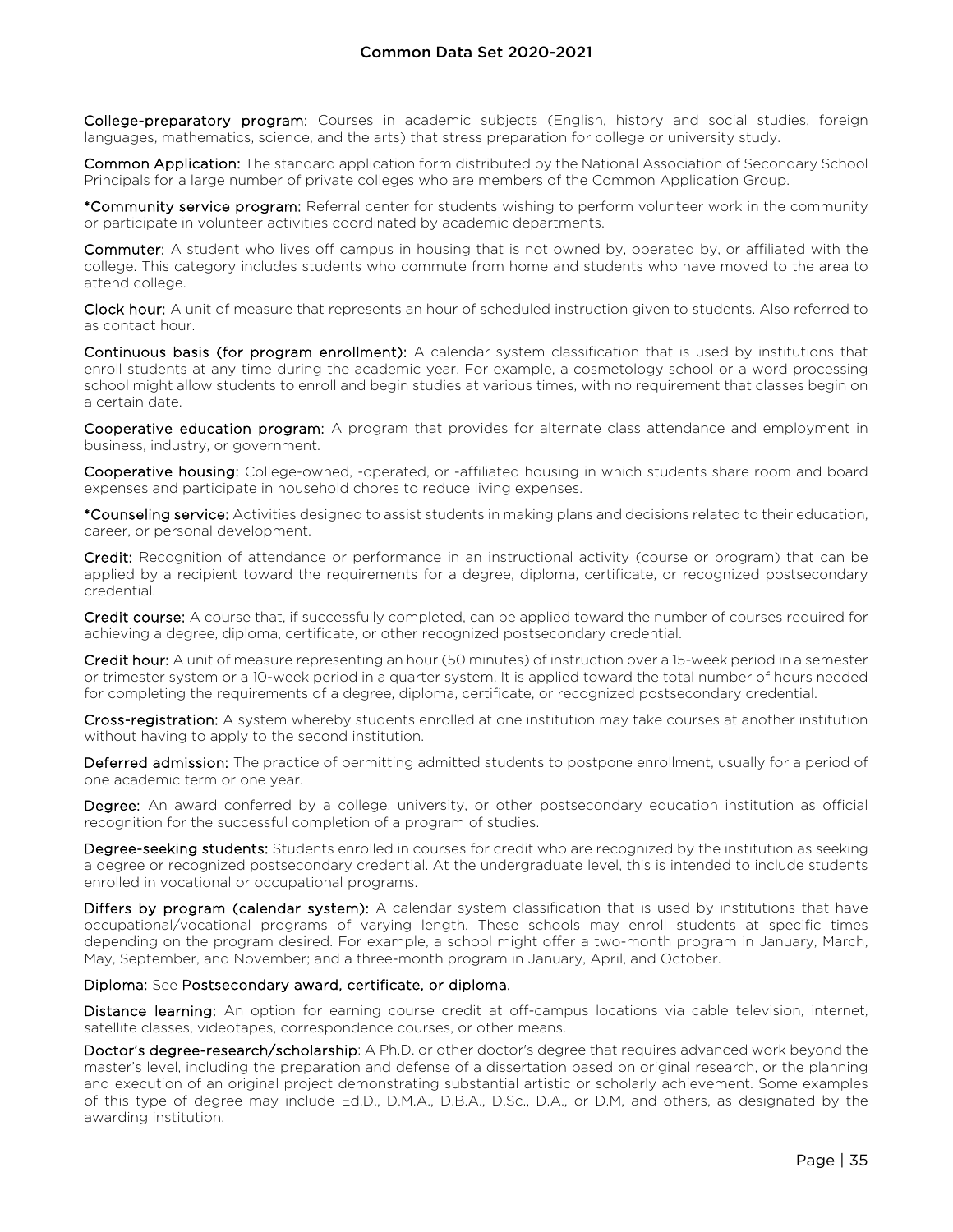Doctor's degree-professional practice: A doctor's degree that is conferred upon completion of a program providing the knowledge and skills for the recognition, credential, or license required for professional practice. The degree is awarded after a period of study such that the total time to the degree, including both pre-professional and professional preparation, equals at least six full-time equivalent academic years. Some of these degrees were formerly classified as "first-professional" and may include: Chiropractic (D.C. or D.C.M.); Dentistry (D.D.S. or D.M.D.); Law (L.L.B. or J.D.); Medicine (M.D.); Optometry (O.D.); Osteopathic Medicine (D.O); Pharmacy (Pharm.D.); Podiatry (D.P.M., Pod.D., D.P.); or, Veterinary Medicine (D.V.M.), and others, as designated by the awarding institution.

Doctor's degree-other: A doctor's degree that does not meet the definition of a doctor's degree research/scholarship or a doctor's degree - professional practice.

Double major: Program in which students may complete two undergraduate programs of study simultaneously.

Dual enrollment: A program through which high school students may enroll in college courses while still enrolled in high school. Students are not required to apply for admission to the college in order to participate.

Early action plan: An admission plan that allows students to apply and be notified of an admission decision well in advance of the regular notification dates. If admitted, the candidate is not committed to enroll; the student may reply to the offer under the college's regular reply policy.

Early admission: A policy under which students who have not completed high school are admitted and enroll full time in college, usually after completion of their junior year.

Early decision plan: A plan that permits students to apply and be notified of an admission decision (and financial aid offer if applicable) well in advance of the regular notification date. Applicants agree to accept an offer of admission and, if admitted, to withdraw their applications from other colleges. There are three possible decisions for early decision applicants: admitted, denied, or not admitted but forwarded for consideration with the regular applicant pool, without prejudice.

English as a Second Language (ESL): A course of study designed specifically for students whose native language is not English.

Exchange student program-domestic: Any arrangement between a student and a college that permits study for a semester or more at another college in the United States without extending the amount of time required for a degree. See also Study abroad.

External degree program: A program of study in which students earn credits toward a degree through independent study, college courses, proficiency examinations, and personal experience. External degree programs require minimal or no classroom attendance.

Extracurricular activities (as admission factor): Special consideration in the admissions process given for participation in both school and nonschool-related activities of interest to the college, such as clubs, hobbies, student government, athletics, performing arts, etc.

First-time student: A student attending any institution for the first time at the level enrolled. Includes students enrolled in the fall term who attended a postsecondary institution for the first time at the same level in the prior summer term. Also includes students who entered with advanced standing (college credit earned before graduation from high school).

First-time, first-year (freshman) student: A student attending any institution for the first time at the undergraduate level. Includes students enrolled in the fall term who attended college for the first time in the prior summer term. Also includes students who entered with advanced standing (college credits earned before graduation from high school).

First-year student: A student who has completed less than the equivalent of 1 full year of undergraduate work; that is, less than 30 semester hours (in a 120-hour degree program) or less than 900 clock hours.

Freshman: A first-year undergraduate student.

\*Freshman/new student orientation: Orientation addressing the academic, social, emotional, and intellectual issues involved in beginning college. May be a few hours or a few days in length; at some colleges, there is a fee.

Full-time student (undergraduate): A student enrolled for 12 or more semester credits, 12 or more quarter credits, or 24 or more clock hours a week each term.

Geographical residence (as admission factor): Special consideration in the admission process given to students from a particular region, state, or country of residence.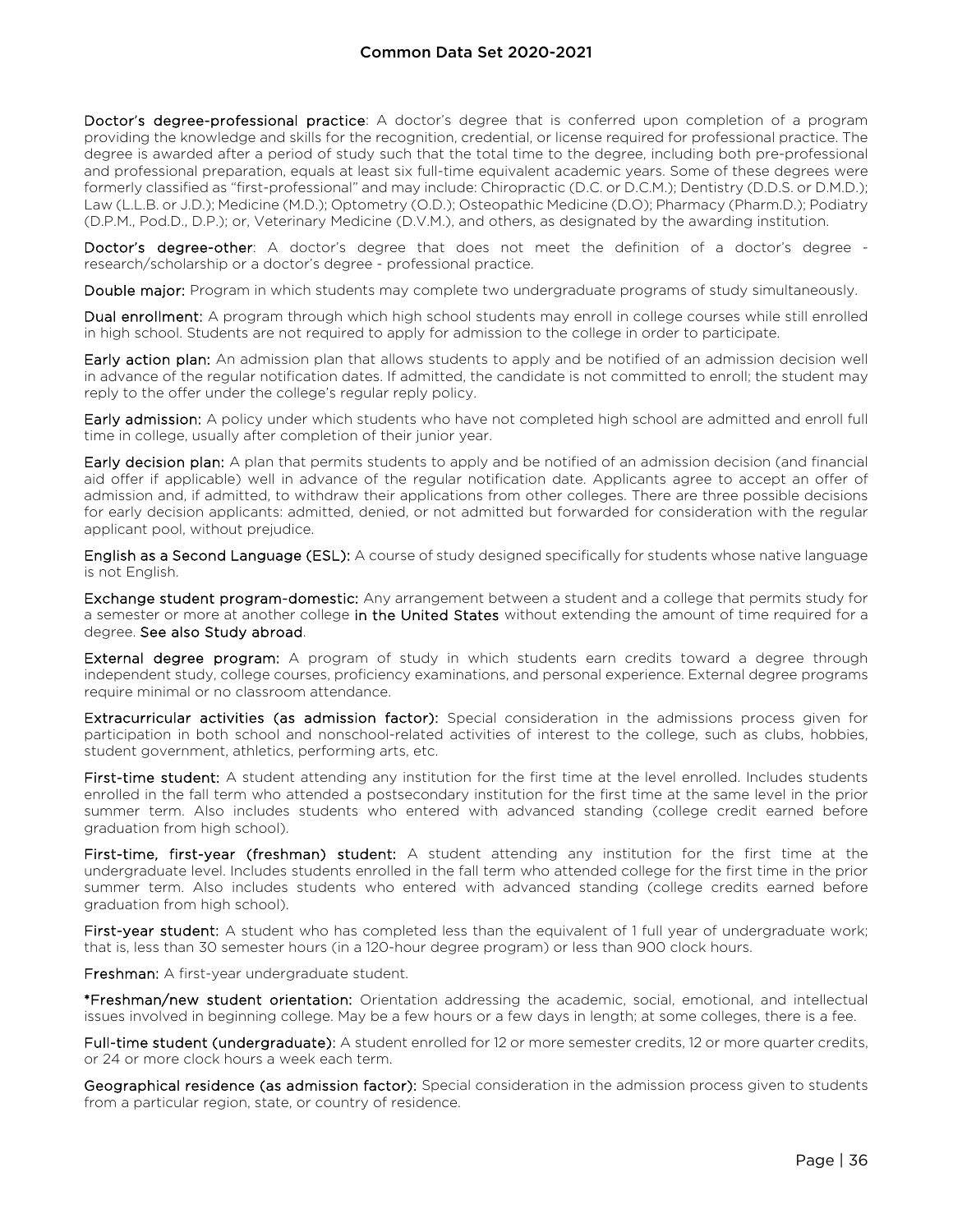Grade-point average (academic high school GPA): The sum of grade points a student has earned in secondary school divided by the number of courses taken. The most common system of assigning numbers to grades counts four points for an A, three points for a B, two points for a C, one point for a D, and no points for an E or F. Unweighted GPA's assign the same weight to each course. Weighting gives students additional points for their grades in advanced or honors courses.

Graduate student: A student who holds a bachelor's or equivalent, and is taking courses at the post-baccalaureate level.

\*Health services: Free or low cost on-campus primary and preventive health care available to students.

High school diploma or recognized equivalent: A document certifying the successful completion of a prescribed secondary school program of studies, or the attainment of satisfactory scores on the Tests of General Educational Development (GED), or another state-specified examination.

Hispanic or Latino: A person of Mexican, Puerto Rican, Cuban, South or Central American, or other Spanish culture or origin, regardless of race.

Honors program: Any special program for very able students offering the opportunity for educational enrichment, independent study, acceleration, or some combination of these.

Independent study: Academic work chosen or designed by the student with the approval of the department concerned, under an instructor's supervision, and usually undertaken outside of the regular classroom structure.

In-state tuition: The tuition charged by institutions to those students who meet the state's or institution's residency requirements.

#### International student: See Nonresident alien.

International student group: Student groups that facilitate cultural dialogue, support a diverse campus, assist international students in acclimation and creating a social network.

Internship: Any short-term, supervised work experience usually related to a student's major field, for which the student earns academic credit. The work can be full- or part-time, on- or off-campus, paid or unpaid.

\*Learning center: Center offering assistance through tutors, workshops, computer programs, or audiovisual equipment in reading, writing, math, and skills such as taking notes, managing time, taking tests.

\*Legal services: Free or low cost legal advice for a range of issues (personal and other).

Liberal arts/career combination: Program in which a student earns undergraduate degrees in two separate fields, one in a liberal arts major and the other in a professional or specialized major, whether on campus or through cross-registration.

Master's degree: An award that requires the successful completion of a program of study of generally one or two full-time equivalent academic years of work beyond the bachelor's degree. Some of these degrees, such as those in Theology (M.Div., M.H.L./Rav) that were formerly classified as "first-professional", may require more than two full-time equivalent academic years of work.

Minority affiliation (as admission factor): Special consideration in the admission process for members of designated racial/ethnic minority groups.

\*Minority student center: Center with programs, activities, and/or services intended to enhance the college experience of students of color.

Model United Nations: A simulation activity focusing on conflict resolution, globalization, and diplomacy. Assuming roles as foreign ambassadors and "delegates," students conduct research, engage in debate, draft resolutions, and may participate in a national Model UN conference.

Native Hawaiian or Other Pacific Islander: A person having origins in any of the original peoples of Hawaii, Guam, Samoa, or other Pacific Islands.

Nonresident alien: A person who is not a citizen or national of the United States and who is in this country on a visa or temporary basis and does not have the right to remain indefinitely.

\*On-campus day care: Licensed day care for students' children (usually age 3 and up); usually for a fee.

Open admission: Admission policy under which virtually all secondary school graduates or students with GED equivalency diplomas are admitted without regard to academic record, test scores, or other qualifications.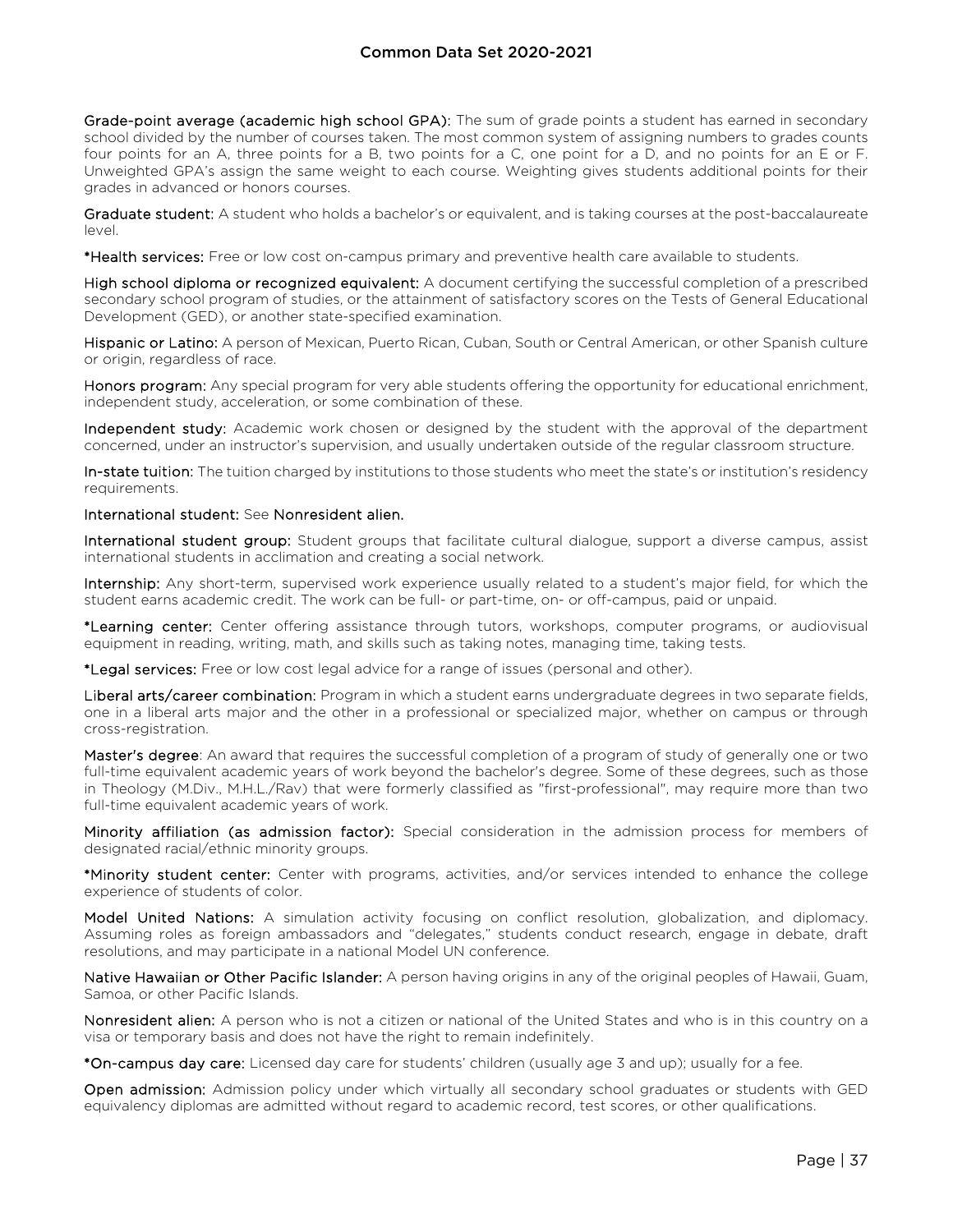Other expenses (costs): Include average costs for clothing, laundry, entertainment, medical (if not a required fee), and furnishings.

Out-of-state tuition: The tuition charged by institutions to those students who do not meet the institution's or state's residency requirements.

Part-time student (undergraduate): A student enrolled for fewer than 12 credits per semester or quarter, or fewer than 24 clock hours a week each term.

\*Personal counseling: One-on-one or group counseling with trained professionals for students who want to explore personal, educational, or vocational issues.

Post-baccalaureate certificate: An award that requires completion of an organized program of study requiring 18 credit hours beyond the bachelor's; designed for persons who have completed a baccalaureate degree but do not meet the requirements of academic degrees carrying the title of master.

Post-master's certificate: An award that requires completion of an organized program of study of 24 credit hours beyond the master's degree but does not meet the requirements of academic degrees at the doctoral level.

Postsecondary award, certificate, or diploma: Includes the following three IPEDS definitions for postsecondary awards, certificates, and diplomas of varying durations and credit/contact/clock hour requirements:

Less Than 1 Academic Year: Requires completion of an organized program of study at the postsecondary level (below the baccalaureate degree) in less than 1 academic year (2 semesters or 3 quarters) or in less than 900 clock hours by a student enrolled full-time.

At Least 1 But Less Than 2 Academic Years: Requires completion of an organized program of study at the postsecondary level (below the baccalaureate degree) in at least 1 but less than 2 full-time equivalent academic years, or designed for completion in at least 30 but less than 60 credit hours, or in at least 900 but less than 1,800 clock hours.

At Least 2 But Less Than 4 Academic Years: Requires completion of an organized program of study at the postsecondary level (below the baccalaureate degree) in at least 2 but less than 4 full-time equivalent academic years, or designed for completion in at least 60 but less than 120 credit hours, or in at least 1,800 but less than 3,600 clock hours.

Private institution: An educational institution controlled by a private individual(s) or by a nongovernmental agency, usually supported primarily by other than public funds, and operated by other than publicly elected or appointed officials.

Private for-profit institution: A private institution in which the individual(s) or agency in control receives compensation, other than wages, rent, or other expenses for the assumption of risk.

Private nonprofit institution: A private institution in which the individual(s) or agency in control receives no compensation, other than wages, rent, or other expenses for the assumption of risk. These include both independent nonprofit schools and those affiliated with a religious organization.

#### Proprietary institution: See Private for-profit institution.

Public institution: An educational institution whose programs and activities are operated by publicly elected or appointed school officials, and which is supported primarily by public funds.

Quarter calendar system: A calendar system in which the academic year consists of three sessions called quarters of about 12 weeks each. The range may be from 10 to 15 weeks. There may be an additional quarter in the summer.

Race/ethnicity: Category used to describe groups to which individuals belong, identify with, or belong in the eyes of the community. The categories do not denote scientific definitions of anthropological origins. A person may be counted in only one group.

Race/ethnicity unknown: Category used to classify students or employees whose race/ethnicity is not known and whom institutions are unable to place in one of the specified racial/ethnic categories.

Recognized Postsecondary Credential: Includes both Title IV eligible degrees, certificates, and other recognized postsecondary credentials. Any credential that is received after completion of a program that is eligible for Title IV federal student aid. Credentials that are awarded to recognize an individual's attainment of measurable technical or industry/occupational skills necessary to obtain employment or advance within an industry occupation. (Generally based on standards developed or endorsed by employers or industry associations).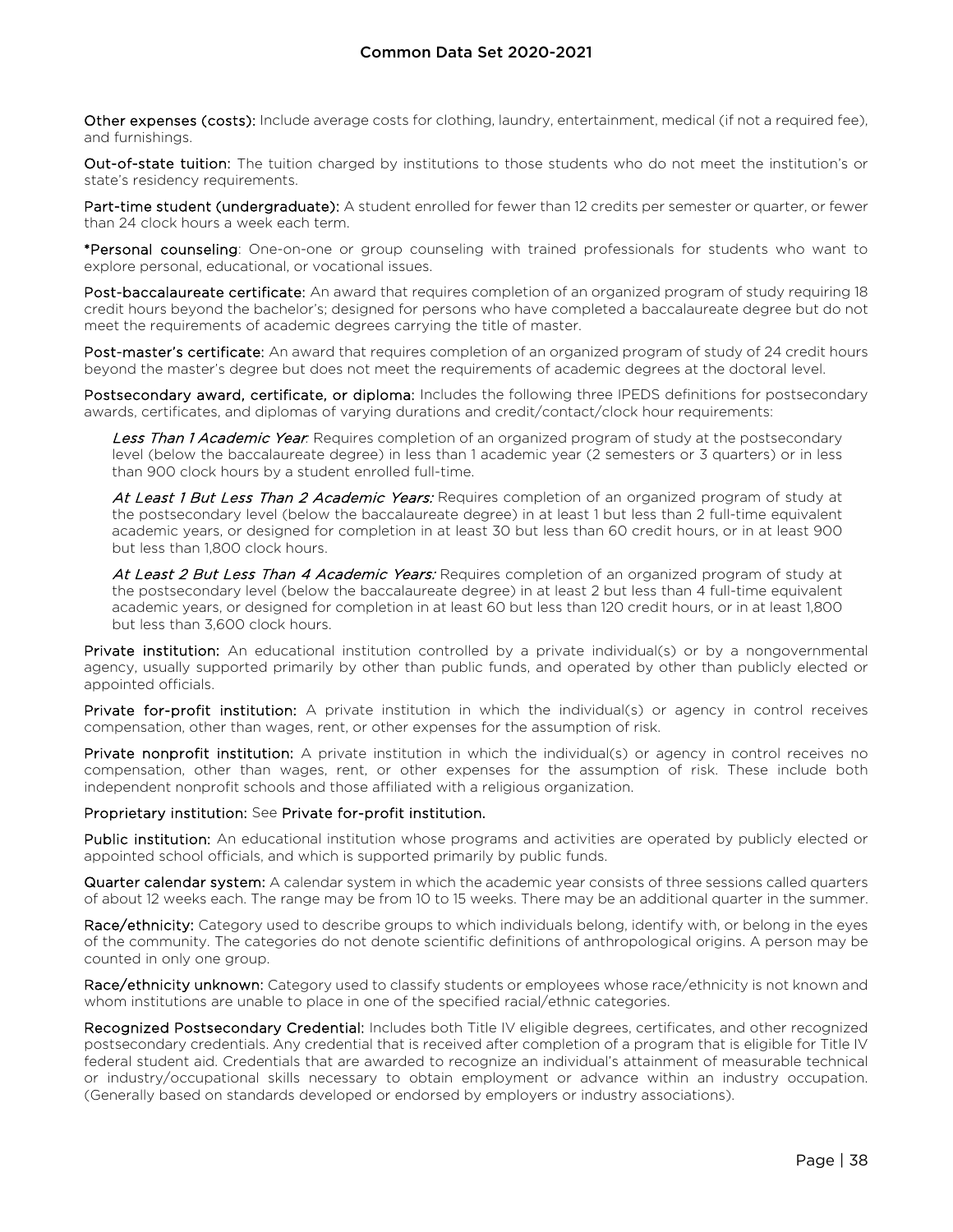Religious affiliation/commitment (as admission factor): Special consideration given in the admission process for affiliation with a certain church or faith/religion, commitment to a religious vocation, or observance of certain religious tenets/lifestyle.

\*Religious counseling: One-on-one or group counseling with trained professionals for students who want to explore religious problems or issues.

\*Remedial services: Instructional courses designed for students deficient in the general competencies necessary for a regular postsecondary curriculum and educational setting.

Required fees: Fixed sum charged to students for items not covered by tuition and required of such a large proportion of all students that the student who does NOT pay is the exception. Do not include application fees or optional fees such as lab fees or parking fees.

Resident alien or other eligible non-citizen: A person who is not a citizen or national of the United States and who has been admitted as a legal immigrant for the purpose of obtaining permanent resident alien status (and who holds either an alien registration card [Form I-551 or I-151], a Temporary Resident Card [Form I-688], or an Arrival-Departure Record [Form I-94] with a notation that conveys legal immigrant status, such as Section 207 Refugee, Section 208 Asylee, Conditional Entrant Parolee or Cuban-Haitian).

Room and board (charges)—on campus: Assume double occupancy in institutional housing and 19 meals per week (or maximum meal plan).

Secondary school record (as admission factor): Information maintained by the secondary school that may include such things as the student's high school transcript, class rank, GPA, and teacher and counselor recommendations.

Semester calendar system: A calendar system that consists of two semesters during the academic year with about 16 weeks for each semester of instruction. There may be an additional summer session.

Student-designed major: A program of study based on individual interests, designed with the assistance of an adviser.

Study abroad: Any arrangement by which a student completes part of the college program studying in another country. Can be at a campus abroad or through a cooperative agreement with some other U.S. college or an institution of another country.

\*Summer session: A summer session is shorter than a regular semester and not considered part of the academic year. It is not the third term of an institution operating on a trimester system or the fourth term of an institution operating on a quarter calendar system. The institution may have 2 or more sessions occurring in the summer months. Some schools, such as vocational and beauty schools, have year-round classes with no separate summer session.

Talent/ability (as admission factor): Special consideration given to students with demonstrated talent/abilities in areas of interest to the institution (e.g., sports, the arts, languages, etc.).

Teacher certification program: Program designed to prepare students to meet the requirements for certification as teachers in elementary, middle/junior high, and secondary schools.

Transfer applicant: An individual who has fulfilled the institution's requirements to be considered for admission (including payment or waiving of the application fee, if any) and who has previously attended another college or university and earned college-level credit.

Transfer student: A student entering the institution for the first time but known to have previously attended a postsecondary institution at the same level (e.g., undergraduate). The student may transfer with or without credit.

Transportation (costs): Assume two round trips to student's hometown per year for students in institutional housing or daily travel to and from your institution for commuter students.

Trimester calendar system: An academic year consisting of 3 terms of about 15 weeks each.

Tuition: Amount of money charged to students for instructional services. Tuition may be charged per term, per course, or per credit.

\*Tutoring: May range from one-on-one tutoring in specific subjects to tutoring in an area such as math, reading, or writing. Most tutors are college students; at some colleges, they are specially trained and certified.

Unit: a standard of measurement representing hours of academic instruction (e.g., semester credit, quarter credit, clock hour).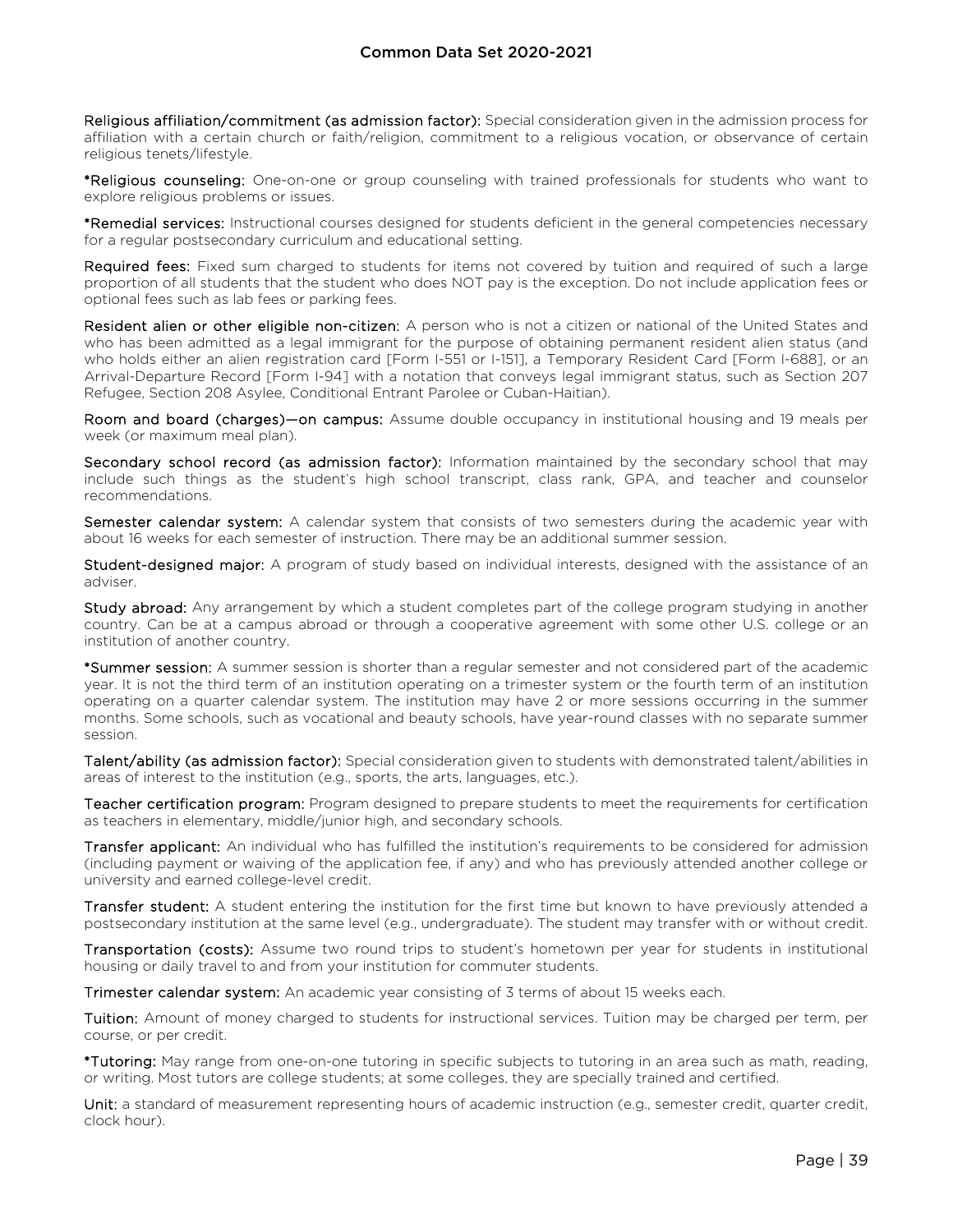Undergraduate: A student enrolled in a four- or five-year bachelor's degree program, an associate degree program, or a vocational or technical program below the baccalaureate.

\*Veteran's counseling: Helps veterans and their dependents obtain benefits for their selected program and provides certifications to the Veteran's Administration. May also provide personal counseling on the transition from the military to a civilian life.

\*Visually impaired: Any person whose sight loss is not correctable and is sufficiently severe as to adversely affect educational performance.

Volunteer work (as admission factor): Special consideration given to students for activity done on a volunteer basis (e.g., tutoring, hospital care, working with the elderly or disabled) as a service to the community or the public in general.

Wait list: List of students who meet the admission requirements but will only be offered a place in the class if space becomes available.

Weekend college: A program that allows students to take a complete course of study and attend classes only on weekends.

White: A person having origins in any of the original peoples of Europe, the Middle East, or North Africa.

\*Women's center: Center with programs, academic activities, and/or services intended to promote an understanding of the evolving roles of women.

Work experience (as admission factor): Special consideration given to students who have been employed prior to application, whether for relevance to major, demonstration of employment-related skills, or as explanation of student's academic and extracurricular record.